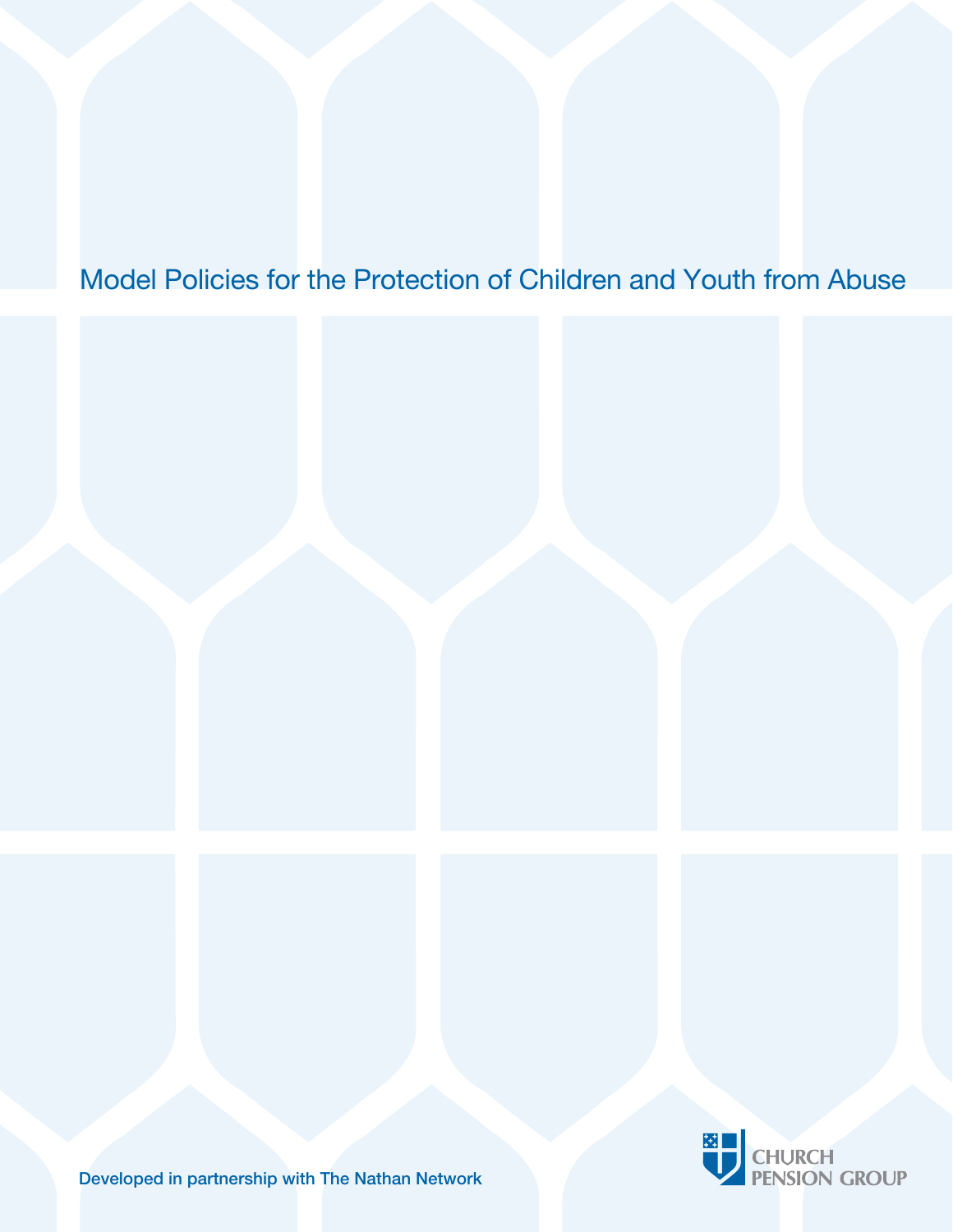# Table of Contents

| A. Reporting Inappropriate Behaviors or Policy Violations with Children or Youth 9                 |
|----------------------------------------------------------------------------------------------------|
|                                                                                                    |
|                                                                                                    |
|                                                                                                    |
|                                                                                                    |
| C. Sample Application Form, Code of Conduct, and Acknowledgment, Release and Signature 14          |
|                                                                                                    |
|                                                                                                    |
|                                                                                                    |
| G. Resolution B008, Protection of Children and Youth From Abuse, 74th General Convention (2003) 33 |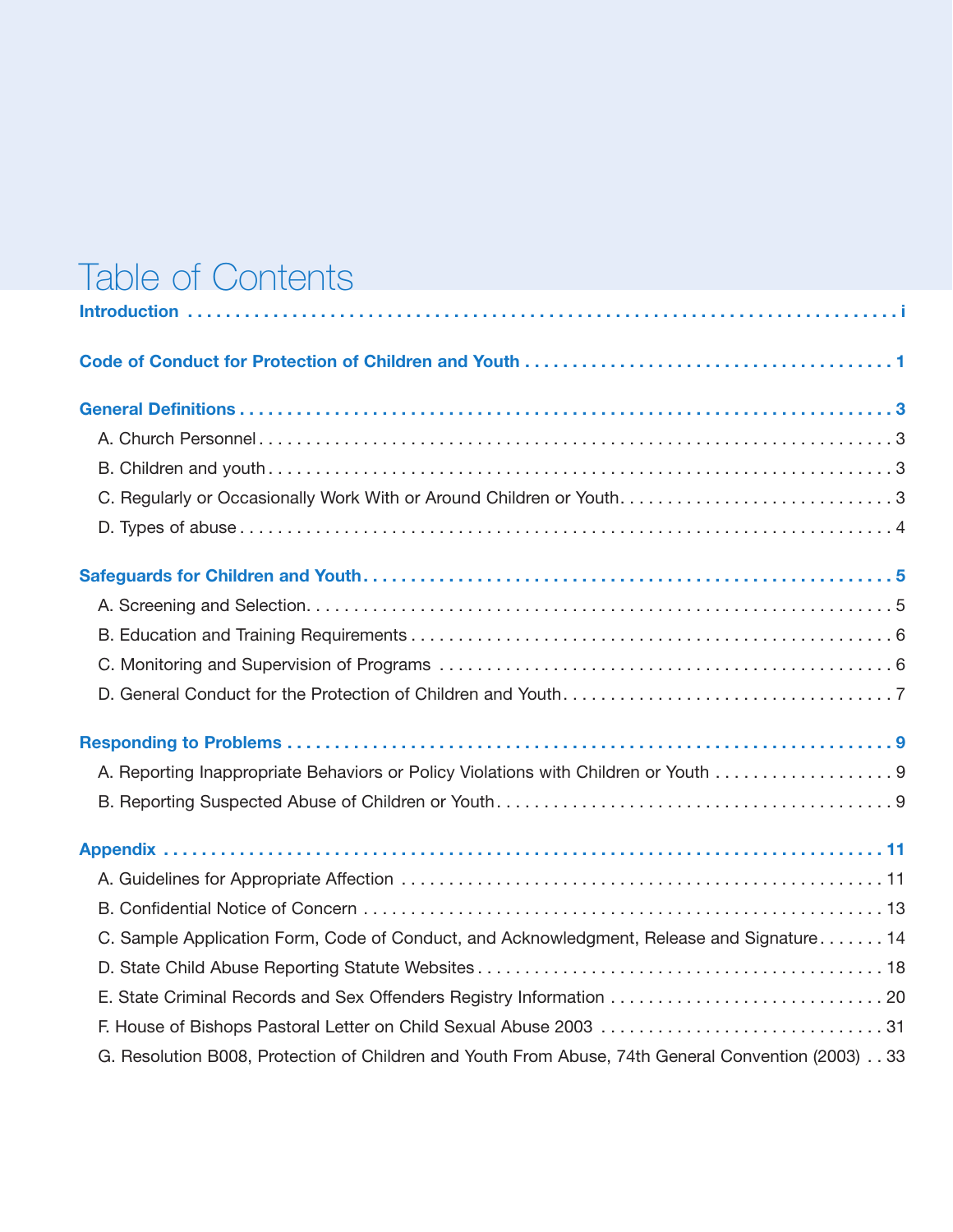### **Introduction**

The Church Pension Group, in partnership with The Nathan Network, is pleased to provide these Model Policies for the Protection of Children and Youth from Abuse to the Episcopal Church.

#### **History of Model Policies for the Protection of Children and Youth from Abuse**

The Committee on Sexual Exploitation ("COSE") was created by resolution of the 70th General Convention in 1991 to address issues of sexual misconduct in the Episcopal Church. It continued its work through the 74th General Convention in 2003. In 1999 in preparation for the 73rd General Convention in 2000, it conducted a survey of 100% of the domestic dioceses on how dioceses were dealing with issues of sexual misconduct. The survey indicated, among other things, that a conference for those who work on issues of sexual misconduct in the church was needed.

As a result, in June 2001 COSE and the Office of Pastoral Development sponsored the first national Pastoral Standards Conference. An extraordinary gathering of one hundred twenty-five bishops, chancellors, clergy and laity from 70 dioceses attended and unanimously called for review of existing sexual misconduct policies and development of the "next generation" of policies.

COSE gathered and reviewed policies submitted by 70 dioceses with the intention of circulating as model policies those that incorporated and reflected current best practices based on the Church's experience in the area of sexual misconduct over the past decade. COSE concluded that none of the policies gathered was a truly state-of-the-art, "next generation" policy that could serve as a model for those dioceses planning on revising and updating their current policies. COSE determined that it did not have the time or resources to create new state-of-the-art, next generation policies.

Encouraged to do so by COSE, with requests from a number of dioceses to do so, to support prevention efforts, and based on its own perception of the need, The Church Pension Group undertook to develop model child sexual abuse prevention and response policies.

Just prior to the meeting of the House of Bishops in March 2003, 47 bishops attended a training session on What Every Bishop Should Know About Pedophiles and Preventing Child Sexual Abuse in the Church put on by the Office of Pastoral Development and The Church Pension Group. Out of this training session came a Mind of the House Resolution presented by the 47 bishops in attendance that was approved unanimously by the House of Bishops.

Among other resolves, the resolution called for development of a statement of general expectations of behavior in this church by clergy, lay employees, and volunteers, when engaged in ministry with children and youth. The resolution stated that these expectations should be specific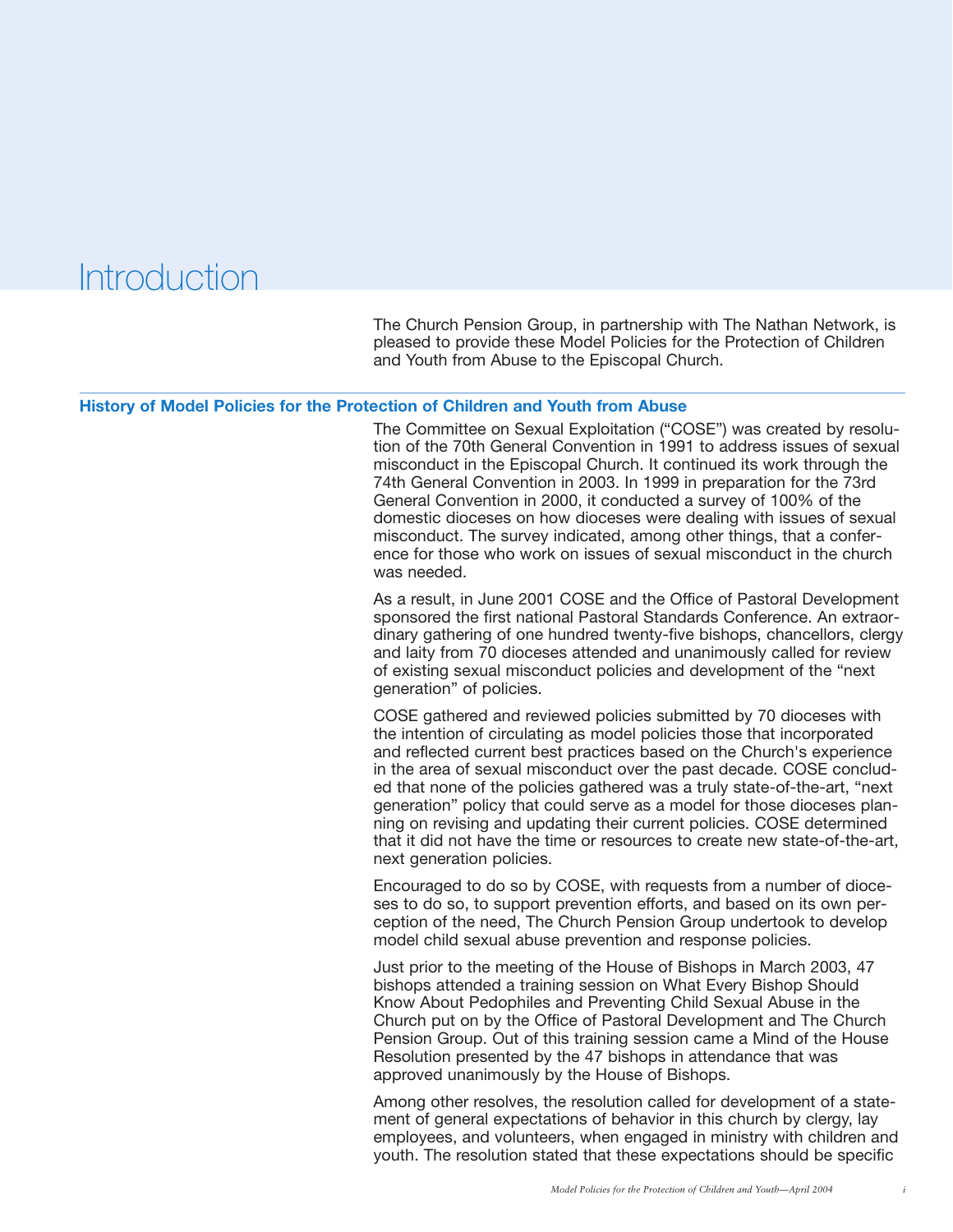|                                      | enough to serve as clear directions and guidelines, but general enough<br>that each diocese would expand upon or develop the specific content<br>of policies and procedures and implementation according to<br>the particularities of each diocese. The Bishops unanimously committed<br>to reviewing current diocesan policies, and revising them as needed. In<br>addition, the Bishops committed to working together to provide appro-<br>priate training, education, and materials to support each diocese in the<br>five identified areas.                                                                                                                                                                                                                                                                                                               |
|--------------------------------------|---------------------------------------------------------------------------------------------------------------------------------------------------------------------------------------------------------------------------------------------------------------------------------------------------------------------------------------------------------------------------------------------------------------------------------------------------------------------------------------------------------------------------------------------------------------------------------------------------------------------------------------------------------------------------------------------------------------------------------------------------------------------------------------------------------------------------------------------------------------|
|                                      | The Bishops also committed to putting forth a resolution to the 74th<br>General Convention in 2003 as the statement of general expectations<br>called for by the March 2003 House of Bishops Mind of the House<br>Resolution. Resolution B008, Protection of Children and Youth from<br>Abuse, was submitted and passed at that General Convention.                                                                                                                                                                                                                                                                                                                                                                                                                                                                                                           |
|                                      | This History section was drawn, in large part, from the Explanation<br>section of Resolution B008 as submitted to the 74th General<br>Convention in 2003                                                                                                                                                                                                                                                                                                                                                                                                                                                                                                                                                                                                                                                                                                      |
|                                      | <b>Children's Charter and Safe Church Ministry at the Beginning of the 21st Century</b><br>Resolution B008 and these Model Policies for the Protection of Children<br>and Youth from Abuse call the church to respond in new and intentional<br>ways to care for, be responsible to, and create safe space for children.<br>Foundational to Resolution B008 and the work of the Church Pension<br>Group's partnership with The Nathan Network is the Children's Charter<br>for the Church (General Convention Resolutions 1997 - B005 and 2000 -<br>D045). The Children's Charter holds advocacy for children as central to<br>the mission and ministry of the church. The Charter calls the Church to<br>love, shelter, protect, and defend children within its own community and<br>in the world, especially those who are abused, neglected, or in danger. |
| <b>Adapting the "Model" Policies</b> | These are "model" or "sample" policies. In accordance with applicable<br>diocesan polity and practice, dioceses, congregations and other<br>Episcopal entities are encouraged to consider adopting this policy for<br>the prevention of child sexual abuse as adapted, revised, or changed by<br>each diocese, congregation or other Episcopal entity to meet its own<br>unique circumstances, diocesan canons or policies, state laws, or other<br>factors. It is intended and expected that local adaptations, changes,<br>amplifications, improvements, expansions, or other types of revisions<br>may be made to this model policy.                                                                                                                                                                                                                       |
|                                      | For example, you will see that there is no theological statement or sec-<br>tion in the Model Policies. You may want to develop such a statement to<br>put your policies in a theological context.                                                                                                                                                                                                                                                                                                                                                                                                                                                                                                                                                                                                                                                            |
|                                      | It is very important that the policy you adopt and implement complies<br>with federal employment laws and with your state or local employment<br>and privacy laws and other laws on, for example, checking criminal<br>records. All laws are subject to change from time to time by action of<br>state legislatures, Congress, and state and federal courts. Therefore,<br>you should develop and review your policy with assistance from per-<br>sons knowledgeable in these laws.                                                                                                                                                                                                                                                                                                                                                                           |
| <b>Acknowledgments</b>               | Model Policies for the Protection of Children and Youth from Abuse were<br>written in response to those expressing a need for updated or revised child<br>sexual abuse policies based on the Church's experience with these issues<br>over the past decade. Nearly two years in development, the Model Policies<br>have evolved through several iterations before taking their current form.                                                                                                                                                                                                                                                                                                                                                                                                                                                                  |
|                                      | Principal author, Dr. Monica Applewhite, is President of Religious Services<br>for Praesidium, Inc., a Texas consulting firm specializing in the develop-<br>ment of policies and training materials for the prevention of child sexual<br>abuse in organizational settings.                                                                                                                                                                                                                                                                                                                                                                                                                                                                                                                                                                                  |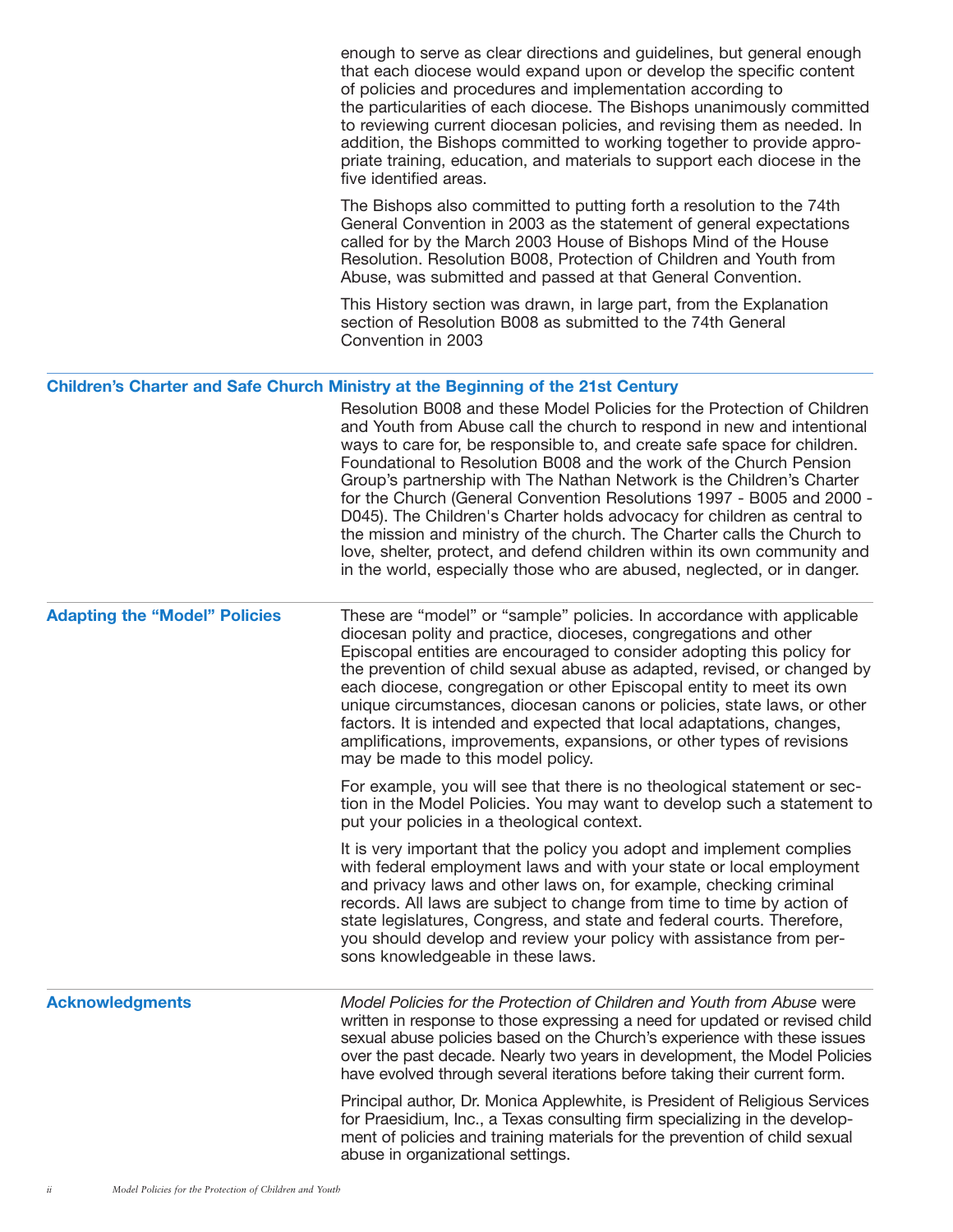|                                 | Sally Johnson, Vice-President-Risk Management and Education head-<br>ed up the project team at The Church Pension Group responsible for<br>the development of the Model Policies.                                                                                                                                                                                                                                                                                                                                                                                                                                                                                                                                                                                                                                                                                                                                                                        |
|---------------------------------|----------------------------------------------------------------------------------------------------------------------------------------------------------------------------------------------------------------------------------------------------------------------------------------------------------------------------------------------------------------------------------------------------------------------------------------------------------------------------------------------------------------------------------------------------------------------------------------------------------------------------------------------------------------------------------------------------------------------------------------------------------------------------------------------------------------------------------------------------------------------------------------------------------------------------------------------------------|
|                                 | Many groups in the Church reviewed drafts or responded to presenta-<br>tions about the content of various iterations of the Model Policies and<br>we are grateful for their candid and thoughtful feedback and sugges-<br>tions. These included The Nathan Network Steering Committee, the<br>national Committee on Sexual Exploitation, the Bishops and Chancellors<br>of Province I, the Bishops and Chancellors of Province IV, the Western<br>Chancellors, the 2003 Conference of Diocesan Administrators, the 2003<br>Business Management Institute, and the Office of Pastoral Development<br>of the House of Bishops. Inclusion of a group in the Acknowledgements<br>does not imply the group's endorsement, approval, or any other action<br>regarding the Model Policies; it simply acknowledges their participation<br>and contributions to the development process.                                                                          |
| <b>Disclaimer</b>               | The Church Pension Group provides these Model Policies for the<br>Protection of Children and Youth from Abuse in partnership with The<br>Nathan Network, in the hope that they may assist dioceses, congrega-<br>tions, and other Episcopal entities in developing policies for the preven-<br>tion of child sexual abuse in ministries and church activities for children<br>and youth. They are intended as a guide, not a manual. They do not cover<br>every issue that you may want to consider in the development of such<br>policies. Nor do they necessarily reflect the law of each and every state.<br>The Church Pension Group and The Nathan Network are not engaged in<br>giving legal or other professional advice or services by providing these<br>Model Policies. You are encouraged to consult with your own legal<br>counsel and other professional advisors before adopting any policies for<br>the prevention of child sexual abuse. |
| <b>Sample Forms</b>             | The Appendices contain sample forms. The word sample is emphasized<br>because it is important that personnel policies and/or forms be carefully<br>considered, developed and revised to fit the needs of each organization<br>and reviewed in light of each state's unique laws. These sample forms<br>are provided strictly as a convenient reference and starting point to help<br>Episcopal organizations in the development of policies and/or forms on<br>the covered subjects, as desired.                                                                                                                                                                                                                                                                                                                                                                                                                                                         |
| <b>Distribution and Copying</b> | Copies of Model Policies for the Protection of Children and Youth from<br>Abuse can be obtained from The Church Pension Group on its website<br>at www.cpg.org and from The Nathan Network on its website at<br>www.nathannetwork.org.                                                                                                                                                                                                                                                                                                                                                                                                                                                                                                                                                                                                                                                                                                                   |
|                                 | Model Policies for the Protection of Children and Youth from Abuse is<br>copyrighted in order to protect against inaccurate or incomplete photo-<br>copying, duplication, or non-Episcopal (and other unauthorized) uses.<br>Episcopal officials and official Episcopal organizations should feel free<br>to make additional copies of the Model Policies in their complete and<br>unedited form for use by Episcopal organizations.                                                                                                                                                                                                                                                                                                                                                                                                                                                                                                                     |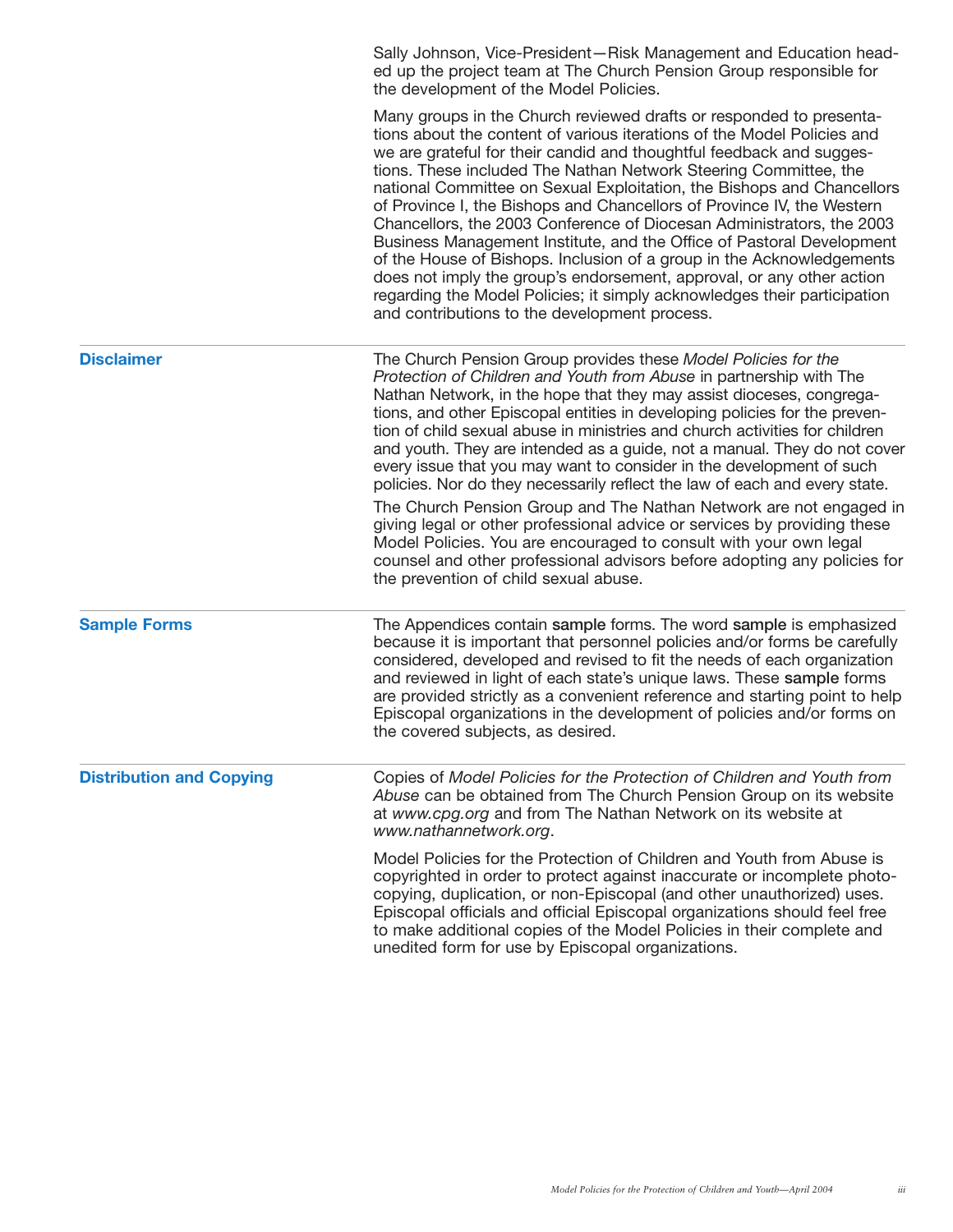### Code of Conduct for Protection of Children and Youth

Relationships among people are at the foundation of Christian ministry and as such are central to the life of the church. Defining healthy and safe relationships through policies and codes of conduct is not meant, in any way, to undermine the strength and importance of personal interaction in our ministries. Rather, it is to assist in more clearly defining behaviors and practices that allow the church to more fully demonstrate its love and compassion for children and youth in sincere and genuine relationships.

Relationships in ministry should, ideally, always be experienced as caring and without intention to do harm or allow harm to occur. This Code of Conduct has been adopted by \_\_\_\_\_\_\_\_\_\_\_\_\_ [Parish] to help the church create safe environments for children and youth and for those who minister to them. All Church Personnel are asked to carefully consider each statement in the Code and within the *Policies for the Protection of Children and Youth from Abuse* before agreeing to adhere to the statements and continue in service to the church.

#### **Code of Conduct for Protection of Children and Youth**

- Church Personnel agree to do their best to prevent abuse and neglect among children and youth involved in church activities and services.
- Church Personnel agree to not physically, sexually or emotionally abuse or neglect a child or youth.
- Church Personnel agree to comply with the policies for general conduct with children and youth as defined in these *Policies for the Protection of Children and Youth from Abuse.*
- All Church Personnel agree to comply with the *Guidelines for Appropriate Affection with children and youth*.
- In the event that Church Personnel observe any inappropriate behaviors or possible policy violations with children or youth, church personnel agree to immediately report their observations.
- All Church Personnel acknowledge their obligation and responsibility to protect children and youth and agree to report known or suspected abuse of children or youth to appropriate church leaders and state authorities in accordance with these policies.
- Church Personnel understand that the church will not tolerate abuse of children and youth and agree to comply in spirit and in action with this position.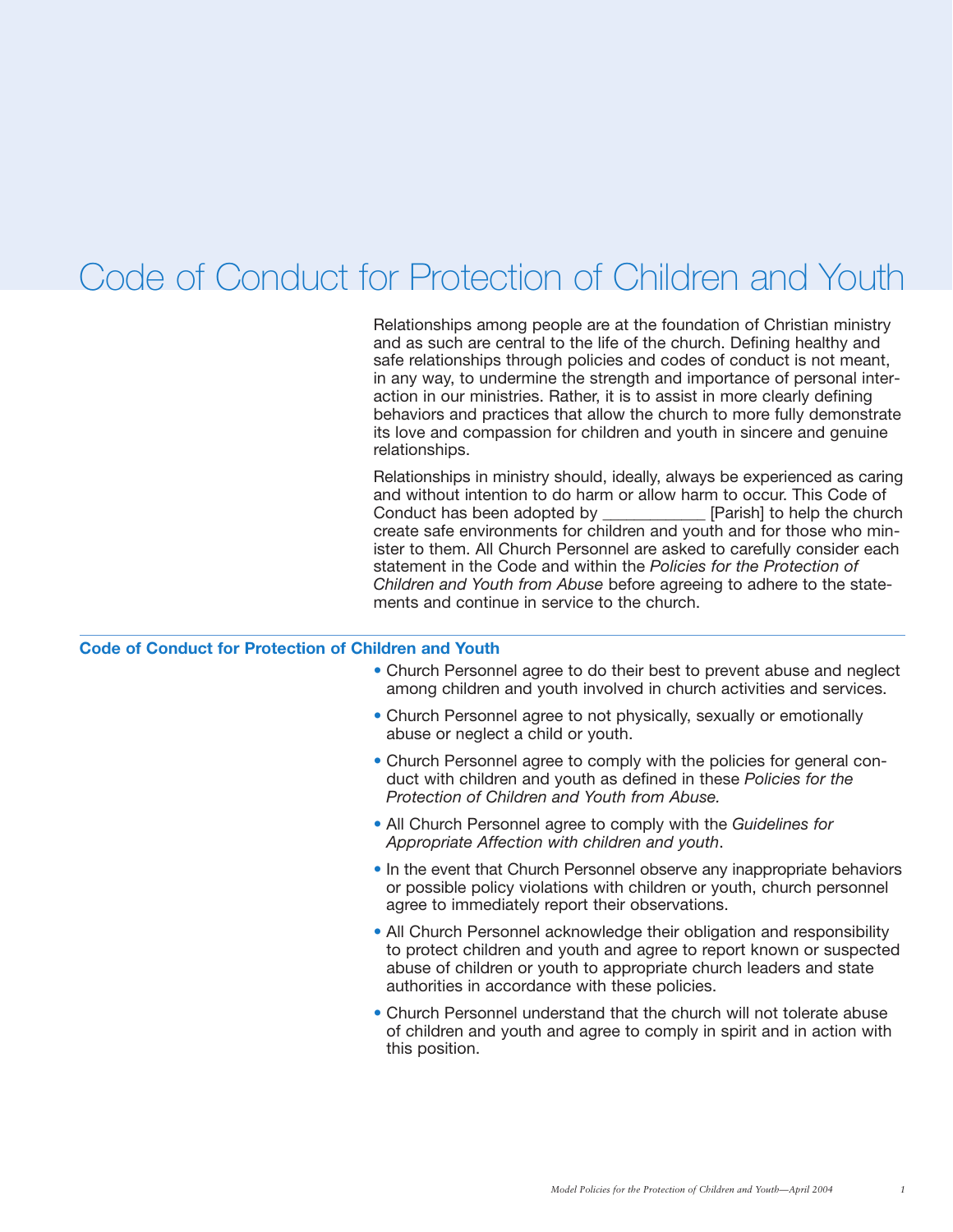## General Definitions

| <b>A. Church Personnel</b>   | For the purposes of this policy, the following are included in the defini-<br>tion of Church Personnel when they are functioning in their respective<br>roles for the church:                                                                                                                                                                                                     |  |  |  |  |
|------------------------------|-----------------------------------------------------------------------------------------------------------------------------------------------------------------------------------------------------------------------------------------------------------------------------------------------------------------------------------------------------------------------------------|--|--|--|--|
|                              | 1. All clergy whether stipendiary, non-stipendiary, or otherwise who are<br>engaged in ministry or service to the church.                                                                                                                                                                                                                                                         |  |  |  |  |
|                              | 2. All paid personnel whether employed in areas of ministry or other<br>kinds of services by the diocese, its congregations, schools or other<br>agencies. For example, [fill in examples]                                                                                                                                                                                        |  |  |  |  |
|                              | 3. Those who contract their services to the diocese, its congregations,<br>schools or other agencies.                                                                                                                                                                                                                                                                             |  |  |  |  |
|                              | 4. Volunteers, including any person who enters into or offers him or<br>herself for a church related service, or who actually assists with or<br>performs a service, whether or not they have been selected or<br>assigned to do so. Volunteers include members of advisory boards,<br>vestries, Bishop's Committees, and boards of directors. For example,<br>[fill in examples] |  |  |  |  |
| <b>B. Children and youth</b> | A child is defined as anyone under the age of 12 years.                                                                                                                                                                                                                                                                                                                           |  |  |  |  |
|                              | A youth is defined as anyone who is at least 12 years old, but not yet<br>18 years old. A youth may also be an individual who is 18 years old or<br>older, but still in high school.                                                                                                                                                                                              |  |  |  |  |
|                              | C. Regularly or Occasionally Work With or Around Children or Youth                                                                                                                                                                                                                                                                                                                |  |  |  |  |
|                              | For the purpose of this policy, the following are included in the definition<br>of Church Personnel who Regularly Work With or Around Children or<br>Youth:                                                                                                                                                                                                                       |  |  |  |  |
|                              | 1. All clergy whether stipendiary, non-stipendiary, or otherwise who are<br>engaged in ministry or service to the church.                                                                                                                                                                                                                                                         |  |  |  |  |
|                              | 2. All paid or volunteer Church Personnel whose work regularly takes<br>them throughout the facility or grounds or who has keys giving them<br>access to the buildings on the grounds.                                                                                                                                                                                            |  |  |  |  |
|                              | 3. All persons who supervise or assist with supervising children or<br>youth, other than church school teachers, in ministries, programs or<br>activities more often than occasionally.                                                                                                                                                                                           |  |  |  |  |
|                              | 4. All persons who provide transportation to children or youth without<br>other adults in the vehicle more often than occasionally.                                                                                                                                                                                                                                               |  |  |  |  |
|                              | 5. Any paid personnel whose living quarters are on the grounds of the<br>church, school or other related agency.                                                                                                                                                                                                                                                                  |  |  |  |  |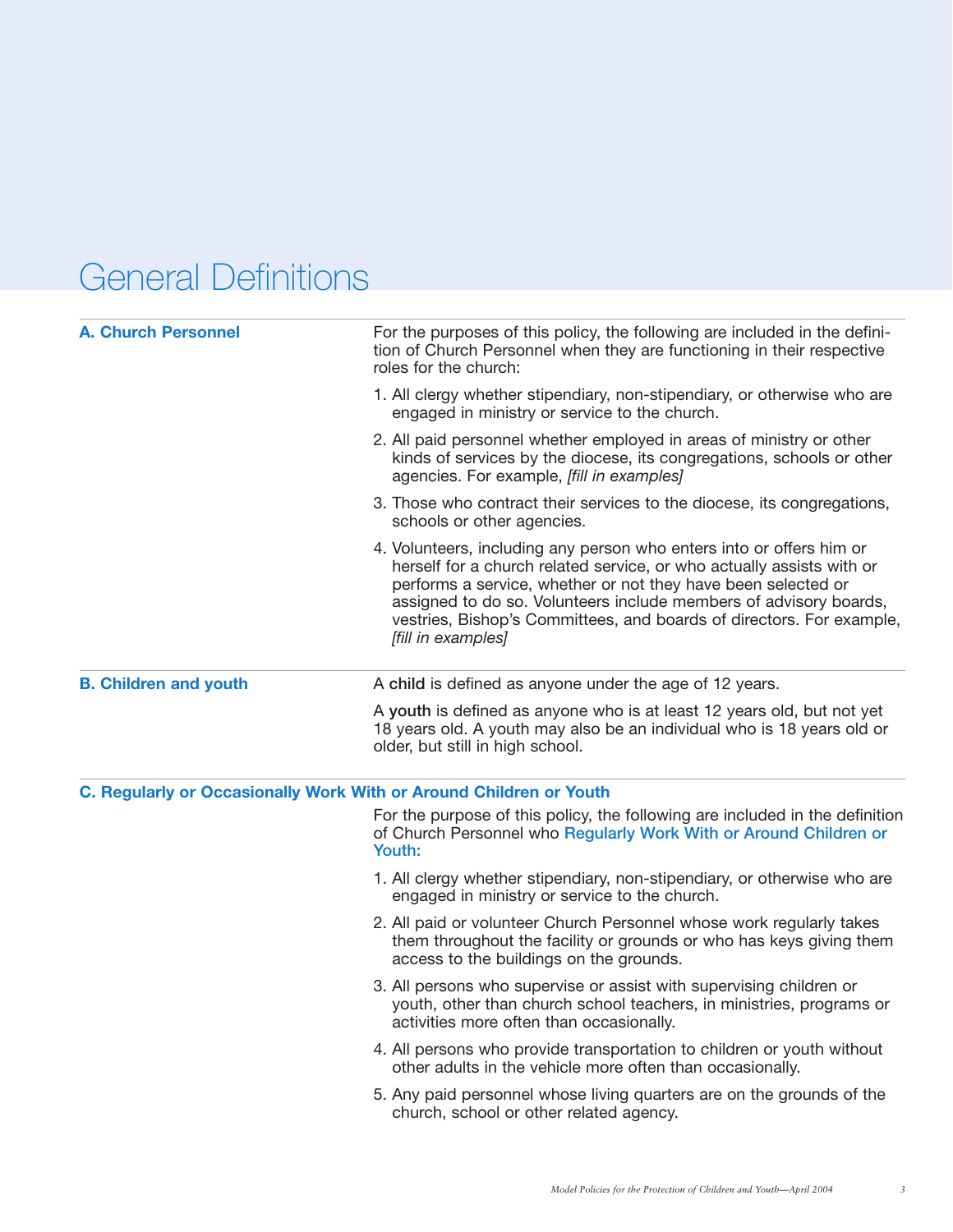6. All vestry members or other members of similar decision-making groups who have the authority to approve the creation of ministries, programs or activities for children or youth.

Examples of Church Personnel who **Regularly Work With or Around Children or Youth:** include, but are not limited to:

- Children's or youth choir directors
- Organists who work with children or youth
- Lay youth ministers
- Volunteer youth directors
- All Church Personnel who work or assist in the nursery more than four times a year
- All Church Personnel who work in the nursery if they are the only person over 21 present at any time
- All staff, whether volunteer or paid, at church camps
- Adults who participate in overnight activities with children or youth more than twice a year

For the purpose of this policy, the following are included in the definition of Church Personnel who **Occasionally Work With or Around Children or Youth:**

- 1. Church school teachers.
- 2. All persons who supervise or assist with supervising children or youth in ministries, programs or activities infrequently, generally no more than three times a year or for one program or activity during a year that lasts less than a month (i.e. assisting with preparation for the Christmas pageant, or teaching one "unit" of Church School for a month).
- 3. All persons who provide transportation to children or youth without other adults in the vehicle infrequently, generally no more than three times a year.
- 4. All persons who work or assist in the nursery four or fewer times a year, whether on an emergency basis or otherwise.
- 5. Adults who participate in overnight activities with children or youth once or twice a year.

- **D. Types of abuse 1. Physical abuse** is non-accidental injury, which is intentionally inflicted upon a child or youth.
	- **2. Sexual abuse perpetrated by an adult** is any contact or activity of a sexual nature that occurs between a child or youth and an adult. This includes any activity, which is meant to arouse or gratify the sexual desires of the adult, child or youth.
	- **3. Sexual abuse perpetrated by another child or youth** is any contact or activity of a sexual nature that occurs between a child or youth and another child or youth when there is no consent, when consent is not possible, or when one child or youth has power over the other child or youth. This includes any activity which is meant to arouse or gratify the sexual desires of any of the children or youth.
	- **4. Emotional abuse** is mental or emotional injury to a child or youth that results in an observable and material impairment in the child or youth's growth, development or psychological functioning.
	- **5. Neglect** is the failure to provide for a child or youth's basic needs or the failure to protect a child or youth from harm.
	- **6. Economic exploitation** is the deliberate misplacement, exploitation, or wrongful temporary or permanent use of a child or youth's belongings or money.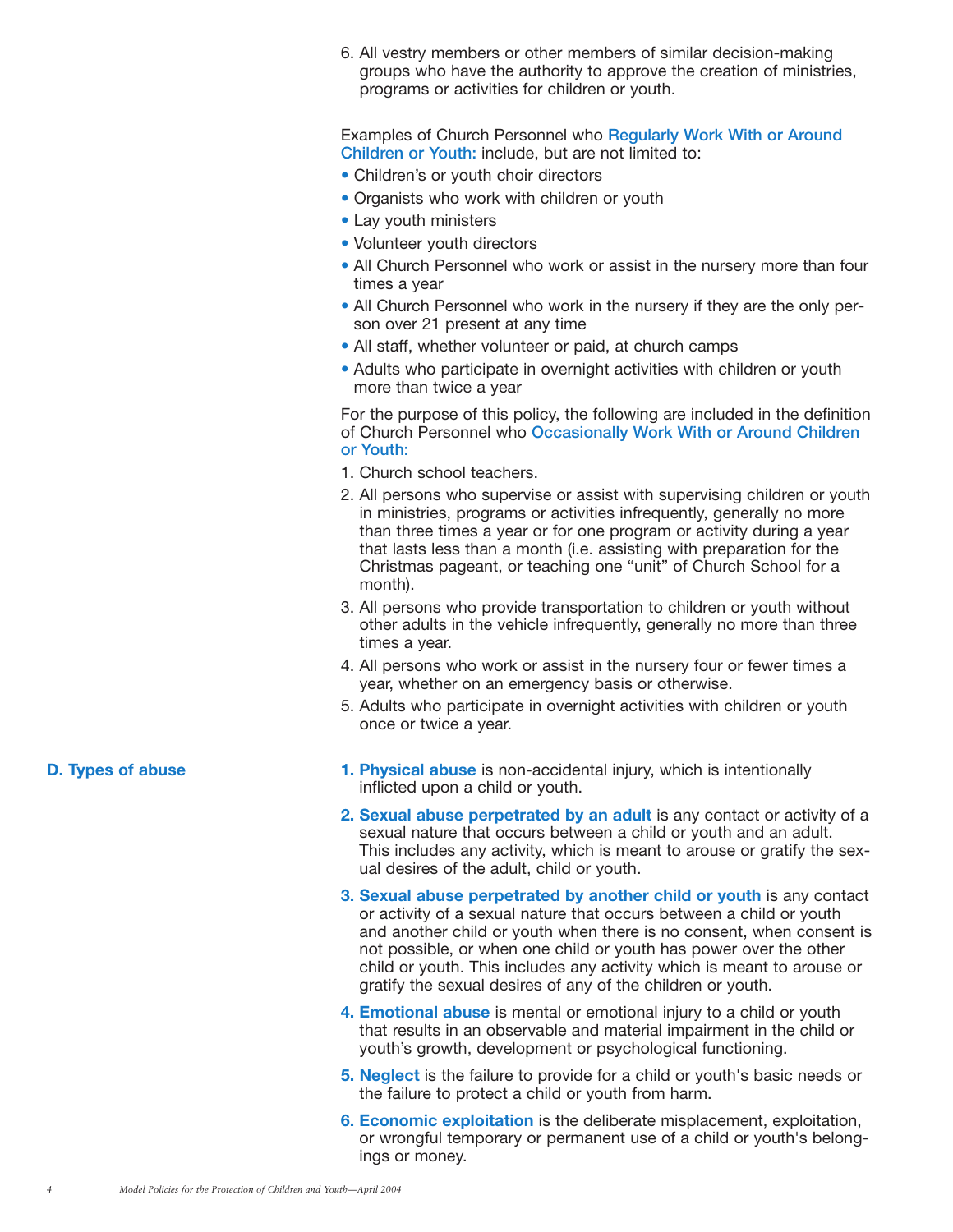# Safeguards for Children and Youth

| <b>A. Screening and Selection</b> | 1. Any and all Church Personnel who Regularly Work With or Around<br>Children or Youth shall be screened and selected utilizing at least the<br>following:                                                                                      |
|-----------------------------------|-------------------------------------------------------------------------------------------------------------------------------------------------------------------------------------------------------------------------------------------------|
|                                   | a. A standard application completed by the applicant that includes<br>an authorization for the release of information to conduct back-<br>ground checks and the Code of Conduct (Appendix C).                                                   |
|                                   | b. Criminal records check in any state where the applicant has resid-<br>ed during the past seven (7) years, and other states, if any, as<br>determined by the church.                                                                          |
|                                   | c. Sexual offender registry check in any state where the applicant<br>has resided during the past seven (7) years.                                                                                                                              |
|                                   | d. Individual interview with the applicant.                                                                                                                                                                                                     |
|                                   | e. Reference checks of persons outside the congregation who know<br>the applicant, preferably who know how the applicant works with<br>children.                                                                                                |
|                                   | f. Driving or Motor Vehicle records check if the person may be trans-<br>porting children or youth.                                                                                                                                             |
|                                   | 2. Any and all Church Personnel who Occasionally Work With or<br>Around Children or Youth shall be screened and selected utilizing at<br>least the following:                                                                                   |
|                                   | a. A standard application completed by the applicant that includes<br>an acknowledgment for the release of information to conduct<br>background checks and<br>the Code of Conduct (Appendix C).                                                 |
|                                   | b. Individual interview with the applicant.                                                                                                                                                                                                     |
|                                   | c. At least one Reference Check of a person or persons outside the<br>congregation who know the applicant, preferably who know how<br>the applicant interacts with children.                                                                    |
|                                   | d. Driving or Motor Vehicle records check if the person will be trans-<br>porting children or youth.                                                                                                                                            |
|                                   | 3. All information gathered about an applicant will be carefully reviewed<br>and evaluated to make a determination, in consultation with others as<br>necessary, of whether or not the person is appropriate to work with<br>children or youth. |
|                                   | 4. Church Personnel who work with or around children or youth must<br>have a personnel file that is kept where other church records are kept.                                                                                                   |
|                                   | 5. Criminal records checks and sexual offender registry checks will be<br>conducted every five (5) years for Church Personnel who Regularly<br>Work With or Around Children or Youth.                                                           |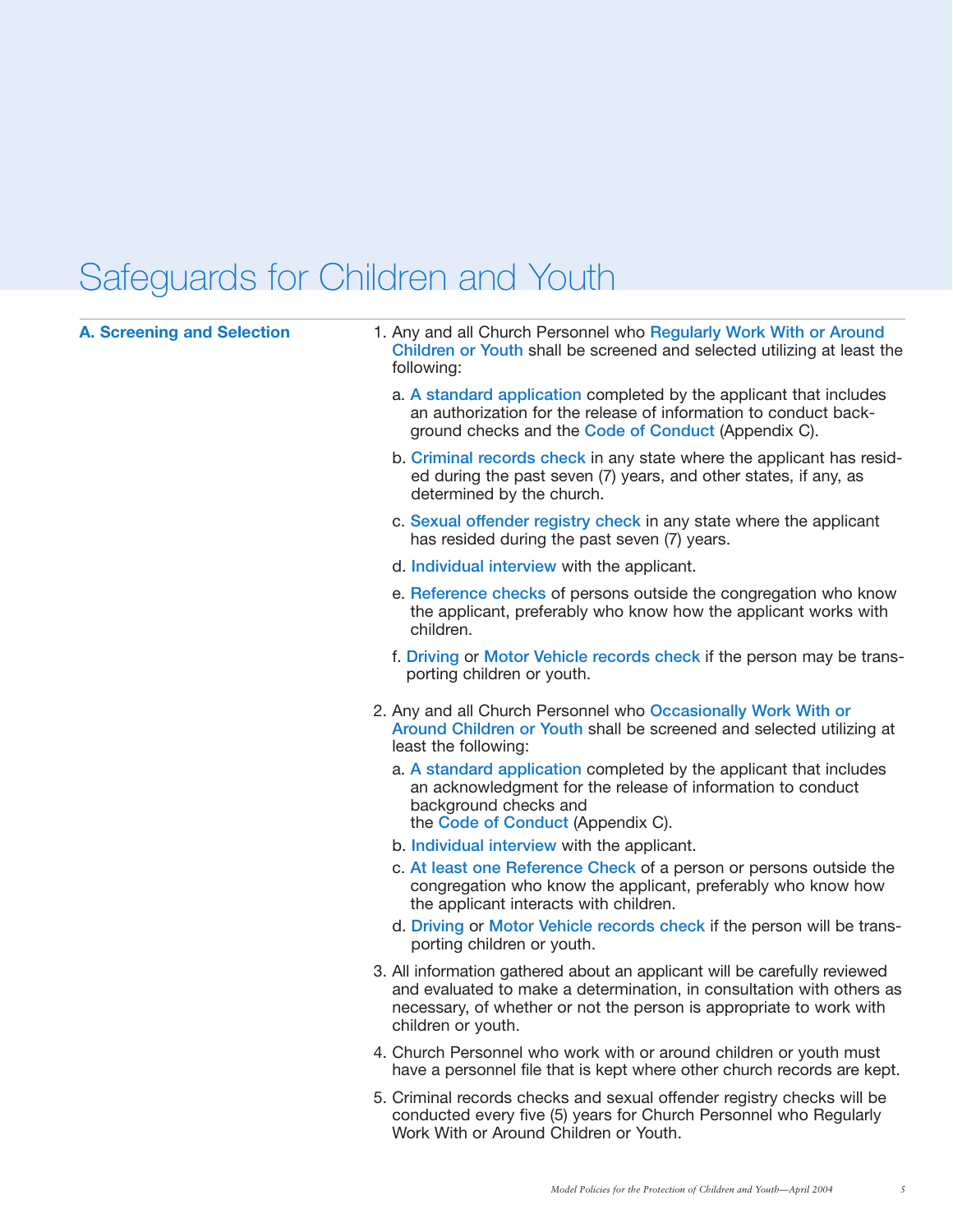- 6. To the extent possible, no person will be permitted to supervise an immediate family member when working with or around children or youth. For the purpose of this policy, immediate family member is defined as spouse, partner, child, parent, sister, brother, similar inlaw relationship, stepchild, stepparent, stepsibling, grandparent, or co-habitant.
- 7. Church Personnel who transfer within the Diocese of \_\_\_\_\_\_\_\_\_\_ and apply for or are asked to or who do undertake a position working with or around children or youth are required to undergo the same screening and selection process in Section A above. This requirement may be met through a transfer of a copy of their personnel file to the new congregation, school, agency, or program together with completion of a new application, individual interview and reference checks with the congregations, schools, agencies or other programs for which the applicant has worked with or around children or youth since the screening was last done as shown in the applicant's personnel file.

#### **B. Education and Training Requirements**

- 1. Three hours of child abuse prevention education and training is required for all **Church Personnel Who Regularly Work With or Around Children or Youth** before they start their work with children or youth or, if that is not possible, one hour of child abuse awareness training before they start their work and the rest of the training within three months of starting.
- 2. One hour of child abuse awareness education and training is required for all **Church Personnel Who Occasionally Work With or Around Children or Youth** before they start their work with children or youth.
- 3. Church Personnel who are responsible for screening, selection and supervision of others in programs for children and youth are required to complete an additional three (3) hours of specialized education and training in screening, selection and monitoring every two years.

#### **C. Monitoring and Supervision of Programs**

The monitoring and supervision of programs and activities involving children or youth is important for safeguarding children and youth and involves several aspects. One aspect involves having structural guidelines or standards for the programs and activities for children and youth. These include such things as who approves new programs, how many adults need to be present and the like. In addition to setting structural guidelines and standards, church leaders must make sure the structural safeguards are followed. Programs and activities have to be monitored and supervised to do that.

Another aspect of monitoring and supervision is that supervisory personnel and others monitor and supervise the behavior of adults, youth and other children with children and youth so that inappropriate behaviors and interactions can be detected and stopped. Some behaviors and interactions are potentially harmful to children or youth in and of themselves. Examples include providing alcohol or drugs to children or youth or actually having sexual contact with a child or youth. Other behaviors and interactions are not necessarily harmful in and of themselves but are the same behaviors and interactions known to be used by those who abuse children or youth to "groom" them or their parents for eventual abuse or which provide the privacy child molesters need in order to abuse children or youth. Examples of those behaviors and interactions include holding children over the age of three on the lap, transporting a child or youth alone, and the like.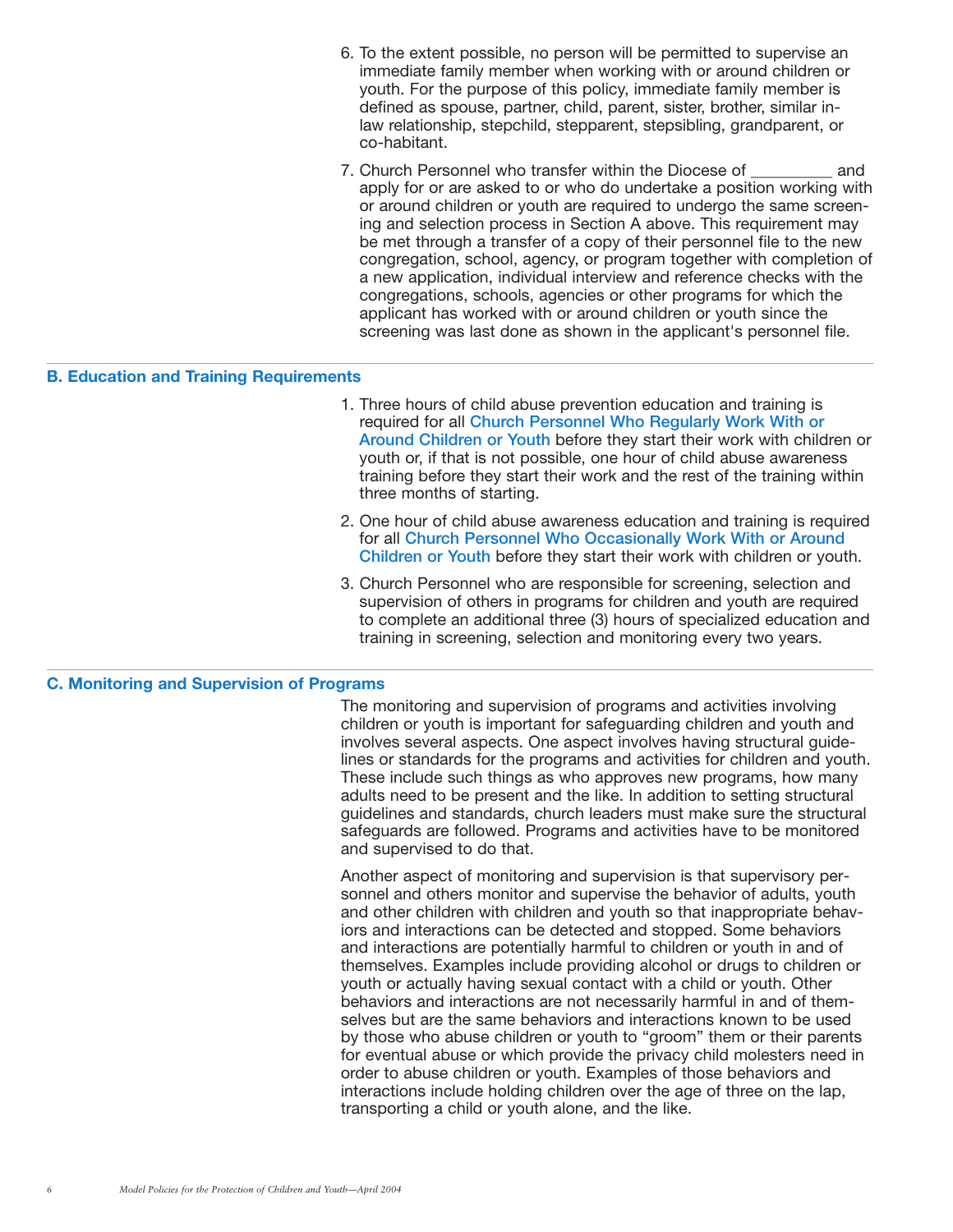The structural guidelines and standards are covered in both this **Monitoring and Supervision** section and in the following section, **General Conduct for the Protection of Children and Youth**. The behaviors and interactions of persons with children and youth that need to be monitored and supervised are covered in the section on **General Conduct for the Protection of Children and Youth** and in the **Guidelines for Appropriate Affection**.

- 1. Every program for children and youth must have established ratios for adults and children. Compliance with the established ratio is required at all times, including activities that occur off church premises.
- 2. Church Personnel are prohibited from being alone with a child or youth or multiple children or youth where other adults cannot easily observe them.
- 3. Church Personnel over the age of 21 must directly supervise Church Personnel under the age of 18 and be physically present during all activities.
- 4. An up to date list of approved congregation-sponsored programs for children and youth will be maintained in the church office or other place where church records are kept.
- 5. Church Personnel are not permitted to develop new activities for children and youth without approval from the rector or canonical equivalent. Requests to develop new activities should be submitted in writing to the rector. The rector will consider whether the plan for a new activity includes adequate adult supervision.
- 6. Each program will develop age-appropriate procedures to ensure the safety of children and youth using restrooms and showers or baths.
- 7. When supervising or assisting private activities such as dressing, showering or diapering infants or children, Church Personnel will remain in an area observable by other adults or work in pairs.
- 8. At least two unrelated Church Personnel must supervise activities. When both boys and girls are participating, male and female adults must be present.

### **D. General Conduct for the Protection of Children and Youth**

The following guidelines are intended to assist Church Personnel in monitoring and supervising behaviors and interactions with children and youth to identify and stop those that may be inherently harmful to children or youth, that are the type used by child molesters to groom children, youth and their parents, or that may create the conditions where abuse can occur more easily. These guidelines should also be used to make decisions about interactions with children and youth in church sponsored and affiliated programs. They are not designed or intended to address interactions within families. When exceptions to these guidelines must be made, they should be reported to the supervisor of the Church Personnel making the exception as soon as possible.

- 1. All Church Personnel who work with children or youth must agree to comply with the \_\_\_\_\_\_\_\_\_\_\_\_\_ [Parish] Guidelines for Appropriate Affection (Appendix A).
- 2. No person will be allowed to volunteer to **Regularly Work With Children or Youth** until the person has been known to the clergy and congregation for at least six months.
- 3. Programs for infants and children under six (6) years old will have procedures to ensure that children are released only to their parents or legal guardians or those designated by them.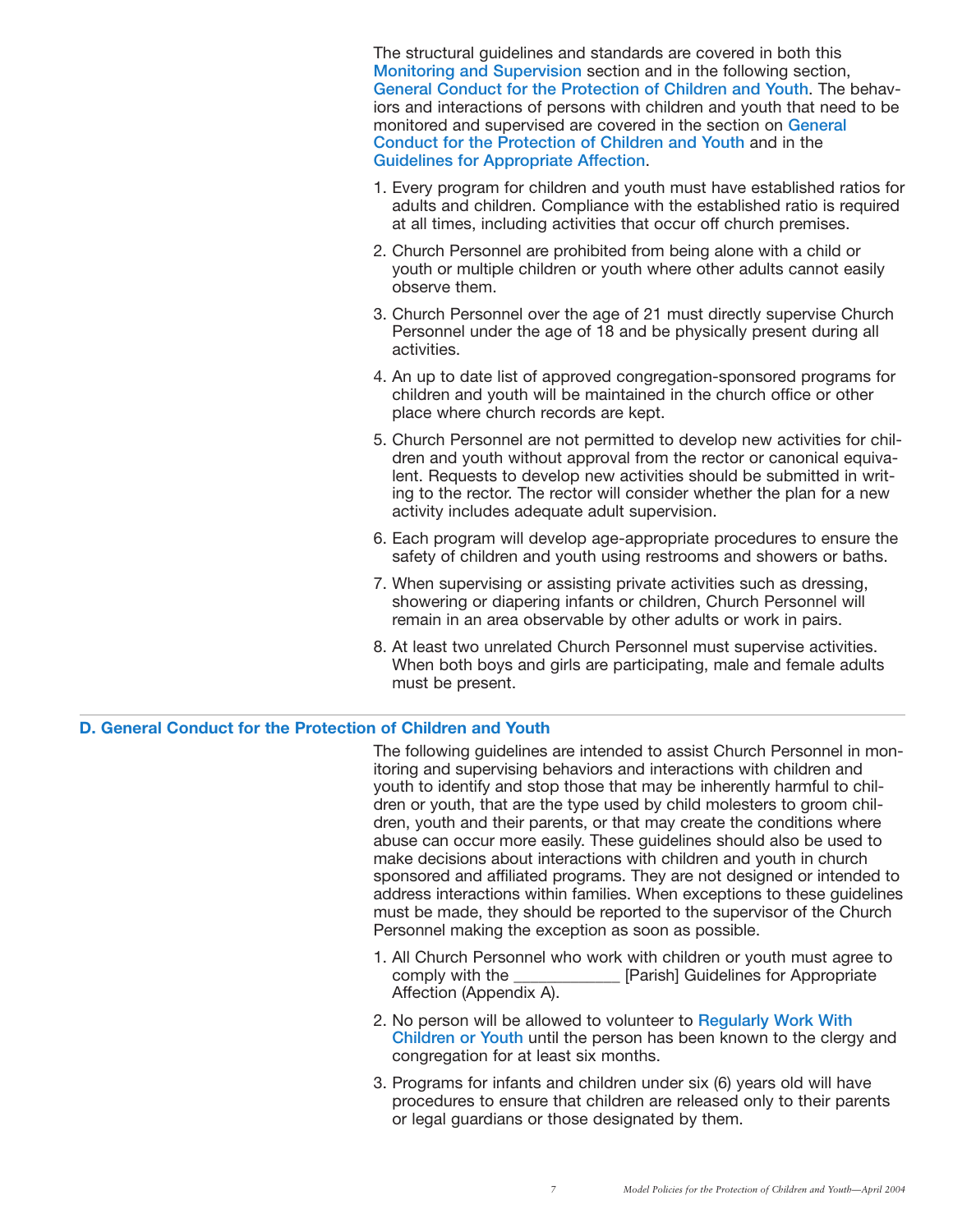- 4. Church Personnel are prohibited from the use, possession, distribution, or being under the influence of alcohol, illegal drugs, or the misuse of legal drugs while participating in or assisting with programs or activities specifically for children or youth.
- 5. Parents or guardians must complete written permission forms before Church Personnel transport children and youth for a church sponsored activity or for any purpose on more than an occasional basis.
- 6. Church Personnel will respond to children and youth with respect, consideration and equal treatment, regardless of sex, race, religion, sexual orientation, culture or socio-economic status. Church Personnel will portray a positive role model for children and youth by maintaining an attitude of respect, patience, and maturity. They will avoid even the appearance of favoritism.
- 7. One-to-one counseling with children or youth will be done in an open or public or other place where private conversations are possible but occur in full view of others.
- 8. Church Personnel are prohibited from dating or becoming romantically involved with a child or youth.
- 9. Church Personnel are prohibited from having sexual contact with a child or youth.
- 10.Church Personnel are prohibited from possessing any sexually oriented materials (magazines, cards, videos, films, clothing etc.) on church property or in the presence of children or youth except as expressly permitted as part of a pre-authorized educational program.
- 11.Church Personnel are prohibited from using the Internet to view or download any sexually oriented materials on church property or in the presence of children or youth.
- 12.Church Personnel are prohibited from discussing their own sexual activities, including dreams and fantasies, or discussing their use of sexually oriented or explicit materials such as pornography, videos or materials on or from the Internet, with children or youth.
- 13.Church Personnel are prohibited from sleeping in the same beds, sleeping bags, tents, hotel rooms or other rooms with children or youth unless the adult is an immediate family member of all children or youth in the bed, sleeping bag, tent, hotel room or other room. It is acceptable to have multiple adults sleep with all the children or youth participating in one open space such as a church basement or camp lodge.
- 14.Church Personnel are prohibited from dressing, undressing, bathing, or showering in the presence of children or youth.
- 15.Church Personnel are prohibited from using physical punishment in any way for behavior management of children and youth. No form of physical discipline is acceptable. This prohibition includes spanking, slapping, pinching, hitting, or any other physical force. Physical force may only be used to stop a behavior that may cause immediate harm to the individual or to a child, youth or others.
- 16.Church Personnel are prohibited from using harsh language, degrading punishment, or mechanical restraint such as rope or tape for behavior management.
- 17.Church Personnel are prohibited from participating in or allowing others to conduct any hazing activities relating to children's or youth ministry or camp activities.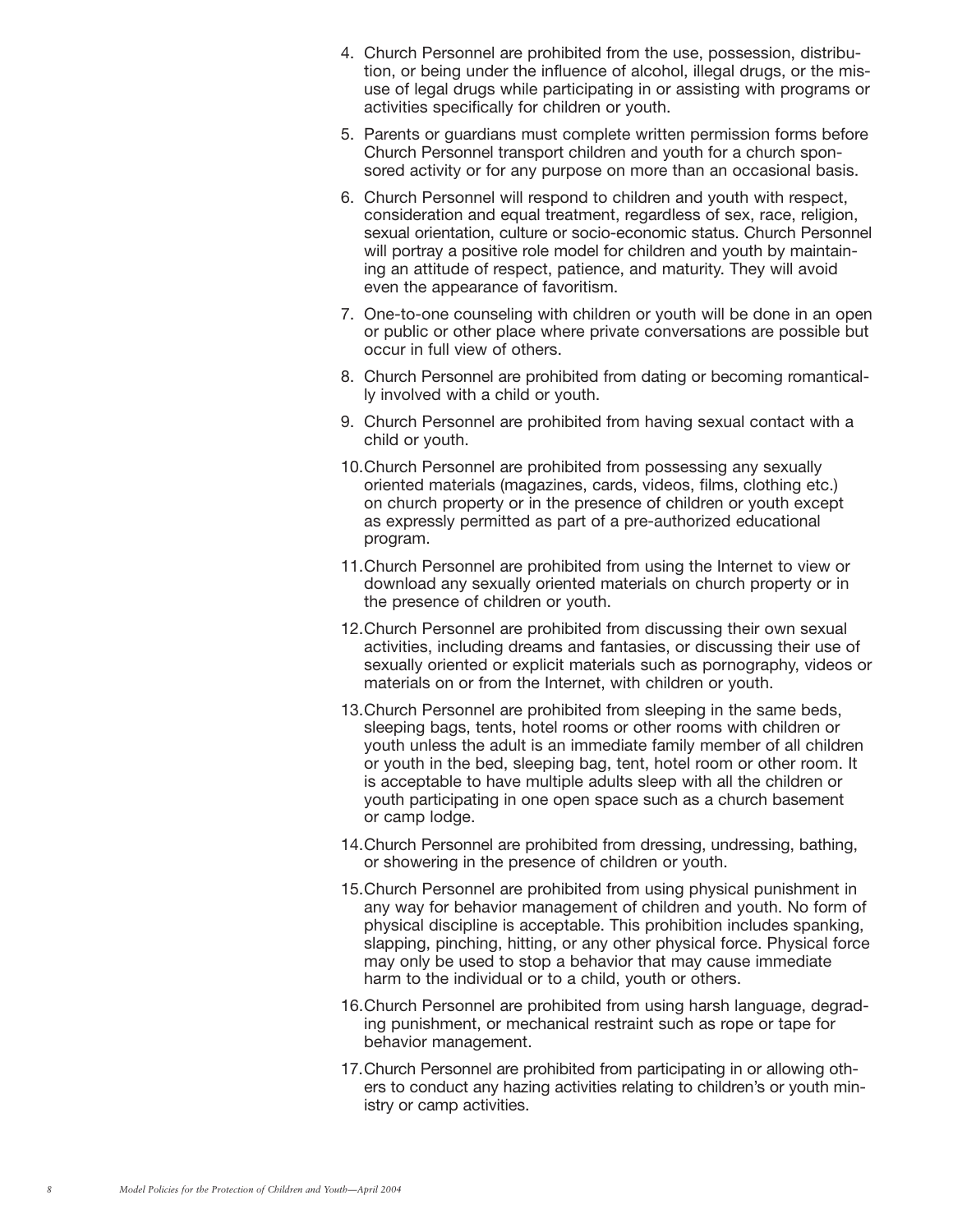### Responding to Problems

#### **A. Reporting Inappropriate Behaviors or Policy Violations with children or youth**

- 1. When Church Personnel observe any inappropriate behaviors, behaviors that are inconsistent with the **Guidelines for Appropriate Affection**, or which may violate any provision of these *Policies the for Protection of Children and Youth from Abuse*, they must immediately report their observations. Examples of inappropriate behaviors or policy violations would be seeking private time with children or youth, taking children or youth on over-night trips without other adults, swearing or making suggestive comments to children or youth, or selecting or using staff or volunteers without the required screening.
- 2. Such inappropriate behaviors or possible policy violations that relate to interactions with children or youth should be reported in one of the following ways:
	- a. A telephone call or meeting with the immediate supervisor of the person,
	- b. A telephone call or meeting with the rector, if the person is not the rector;
	- c. A telephone call or meeting with a church warden if the person is the rector;
	- d. A telephone call, meeting or fax to the bishop;
	- e. Submit a *Notice of Concern* (Appendix B), signed or unsigned, to the bishop.
- 3. All reports of inappropriate behavior or policy violations with children or youth will be taken seriously.

#### **B. Reporting Suspected Abuse of Children or Youth**

- 1. All Church Personnel are required by this policy to report known or suspected abuse of children or youth to the appropriate state authorities.
- 2. Failure to report suspected abuse of children or youth may be a crime. Reports may be made confidentially or anonymously. Every state provides immunity from civil liability for persons required to report suspected abuse in good faith and without malice. Simply stated, "in good faith" means that the person submitting the report believes what he or she is reporting to be true.
- 3. In addition to reporting to the state authorities, Church Personnel are required to report any suspected or known abuse of children or youth that may have been perpetrated by Church Personnel directly to the rector of **Example 1** Parish so that immediate and proper steps may be taken to ensure the safety of alleged victims.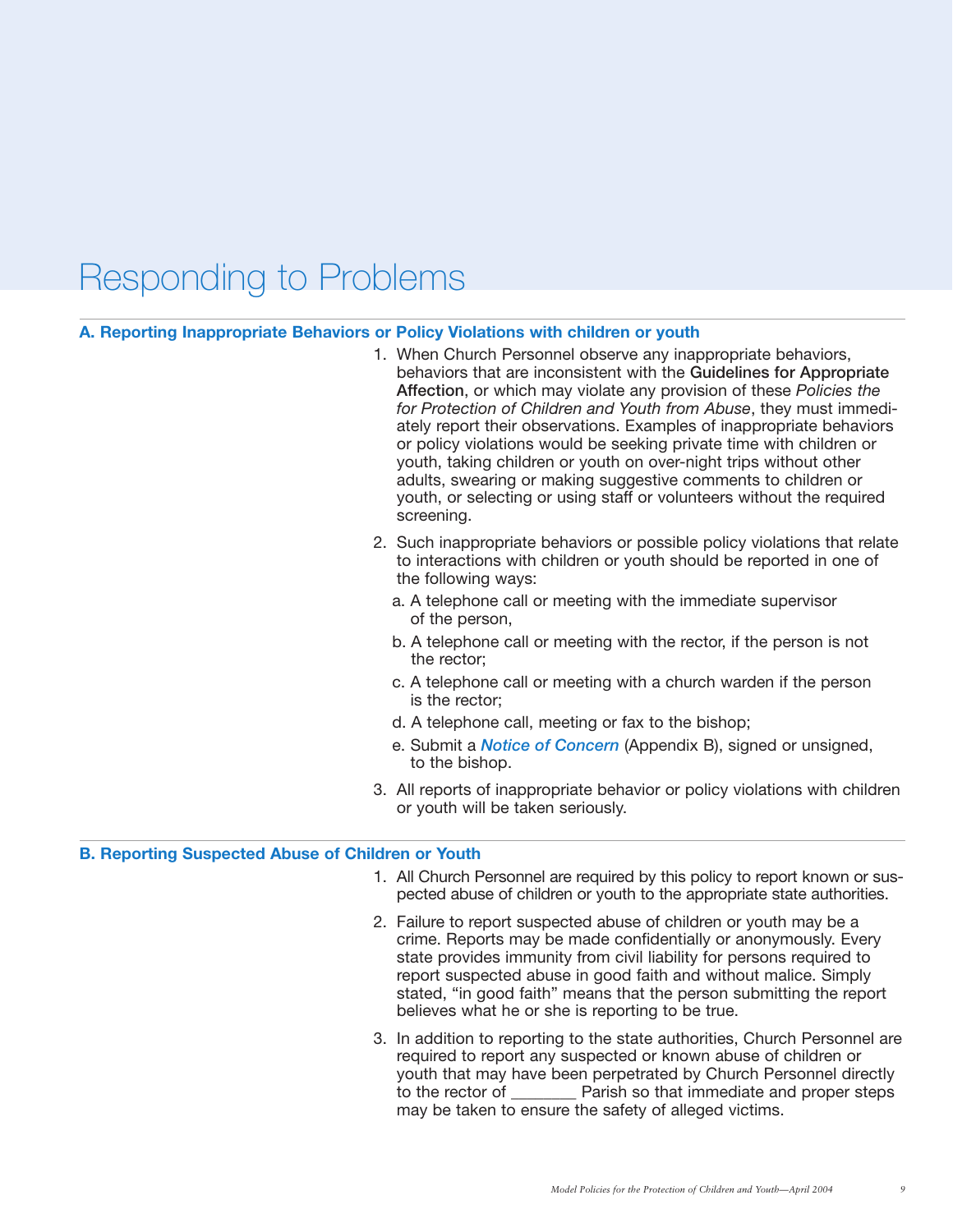- 4. Reports of suspected or known abuse that involve Church Personnel may be reported to the Diocese of \_\_\_\_\_\_\_\_\_\_\_\_\_ in the following ways:
	- a. A telephone call, meeting or fax to the bishop;
	- b. A telephone call or meeting with the rector, if the rector is not the person being complained about.
	- c. Submit a *Notice of Concern* (Appendix B), signed or unsigned, to the bishop.
- 5. The Diocese of \_\_\_\_\_\_\_\_\_\_\_\_\_\_\_\_ and \_\_\_\_\_\_\_\_\_\_\_\_\_\_\_ Parish will cooperate with any investigation by state authorities to the fullest extent appropriate and inform authorities that a concurrent internal investigation will be directed by the Diocese of \_\_\_\_\_\_\_\_\_\_\_,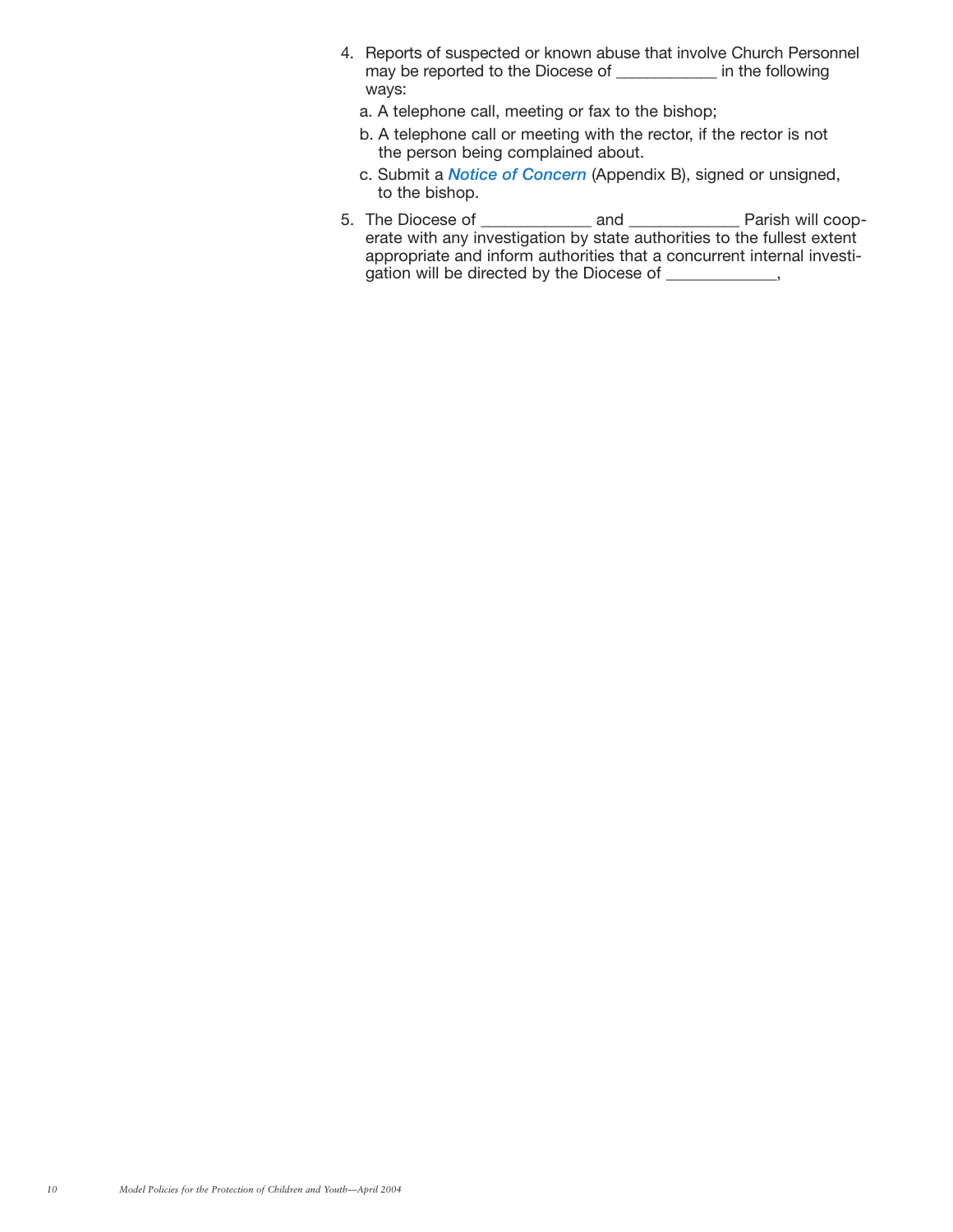### Appendix

#### **A. Guidelines for Appropriate Affection**

The Diocese of The Diocese of The Diocese of The Diocese of The And The Parish are committed to creating and promoting a positive, nurturing environment for our children's and youth ministries that protect our children and youth from abuse and our Church Personnel from misunderstandings. When creating safe boundaries for children and youth, it is important to establish what types of affection are appropriate and inappropriate, otherwise that decision is left to each individual. Stating which behaviors are appropriate and inappropriate allows Church Personnel to comfortably show positive affection in ministry, and yet identify individuals who are not maintaining safe boundaries with children or youth. These Guidelines are based, in large part, on avoiding behaviors known to be used by child molesters to groom children or youth and their parents for future abuse. The following guidelines are to be carefully followed by all Church Personnel working around or with children or youth.

1. Love and affection are part of church life and ministry. There are many ways to demonstrate affection while maintaining positive and safe boundaries with children and youth.

Some **positive** and **appropriate** forms of affection are listed below:

- Brief hugs.
- Pats on the shoulder or back.
- Handshakes.
- "High-fives" and hand slapping.
- Verbal praise.
- Touching hands, faces, shoulders and arms of children or youth.
- Arms around shoulders.
- Holding hands while walking with small children.
- Sitting beside small children.
- Kneeling or bending down for hugs with small children.
- Holding hands during prayer.
- Pats on the head when culturally appropriate. (For example, this gesture should typically be avoided in some Asian communities).
- 2. The following forms of affection are considered **inappropriate** with children and youth in ministry setting because many of them are the behaviors that child molesters use to groom children or youth and their parents for later molestation or can be, in and of themselves, sexual abuse.
	- Inappropriate or lengthy embraces.
	- Kisses on the mouth.
	- Holding children over three years old on the lap.
	- Touching bottoms, chests or genital areas other than for appropriate diapering or toileting of infants and toddlers.
	- Showing affection in isolated areas such as bedrooms, closets, staff only areas or other private rooms.
	- Occupying a bed with a child or youth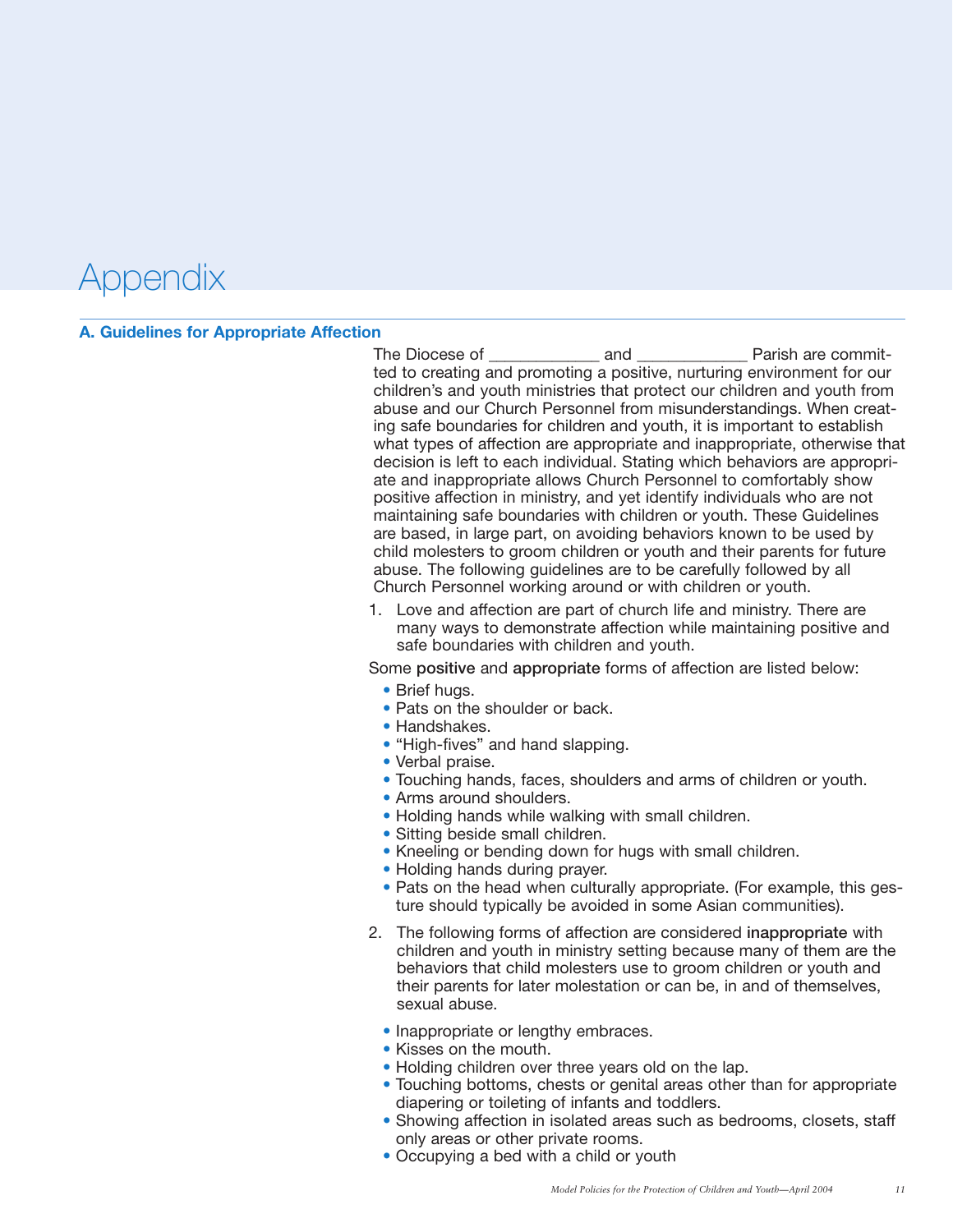- Touching knees or legs of children or youth.
- Wrestling with children or youth.
- Tickling children or youth.
- Piggyback rides.
- Any type of massage given by a child or youth to an adult.
- Any type of massage given by an adult to a child or youth.
- Any form of unwanted affection.
- Comments or compliments (spoken, written, or electronic) that relate to physique or body development. Examples would be, "You sure are developing," or "You look really hot in those jeans."
- Snapping bras or giving wedgies or similar touch of underwear whether or not it is covered by other clothing.
- Giving gifts or money to individual children or youth.
- Private meals with individual children or youth.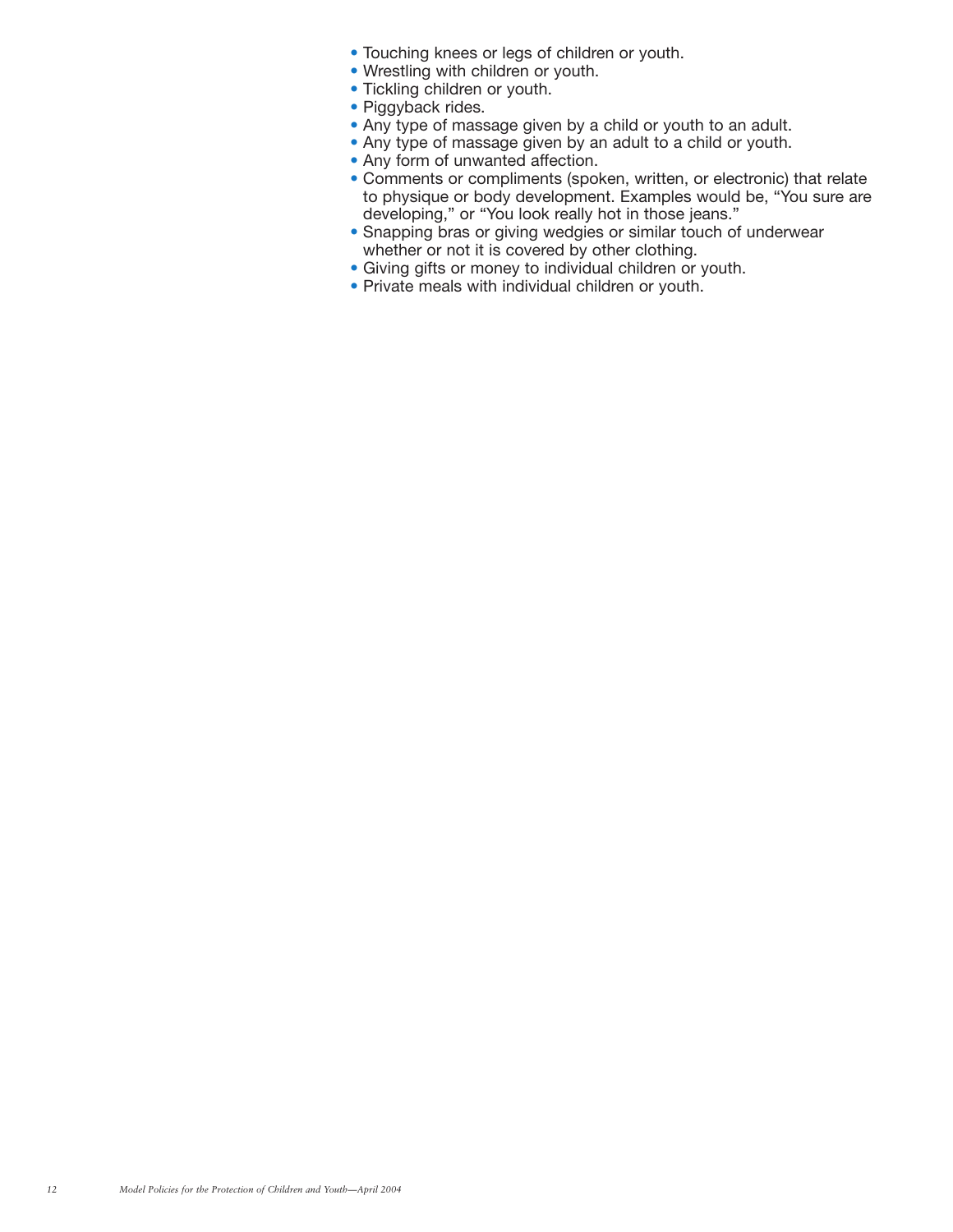#### **B. Confidential Notice of Concern** Individual(s) of Concern:

Date of occurrence:

Time of occurrence:

Type of Concern:

 $\square$  Inappropriate behavior with a child or youth

 $\Box$  Policy violation with a child or youth

 $\square$  Possible risk of abuse

 $\Box$  Other concern:

Describe the situation: What happened, where it happened, when it happened, who was involved, who was present, who was notified? If reported to the State, what was their recommendation about investigating? *Attach additional sheets if needed.*

Has this situation ever occurred previously? *Attach additional sheets if needed.*

What action was taken? How was the situation handled, who was involved, who was questioned, were police called? *Attach additional sheets if needed.*

What is the follow-up plan? Does anyone else need to be notified? Will the situation need monitoring? Would you like someone to call you to discuss this situation? *Attach additional sheets if needed.*

Submitted by: *(Please print)*

Telephone number:

Location and address:

Signature: Date Date

Reviewed by:

*\*Once completed, please fax to the confidential fax line xxx-xxx-xxxx.*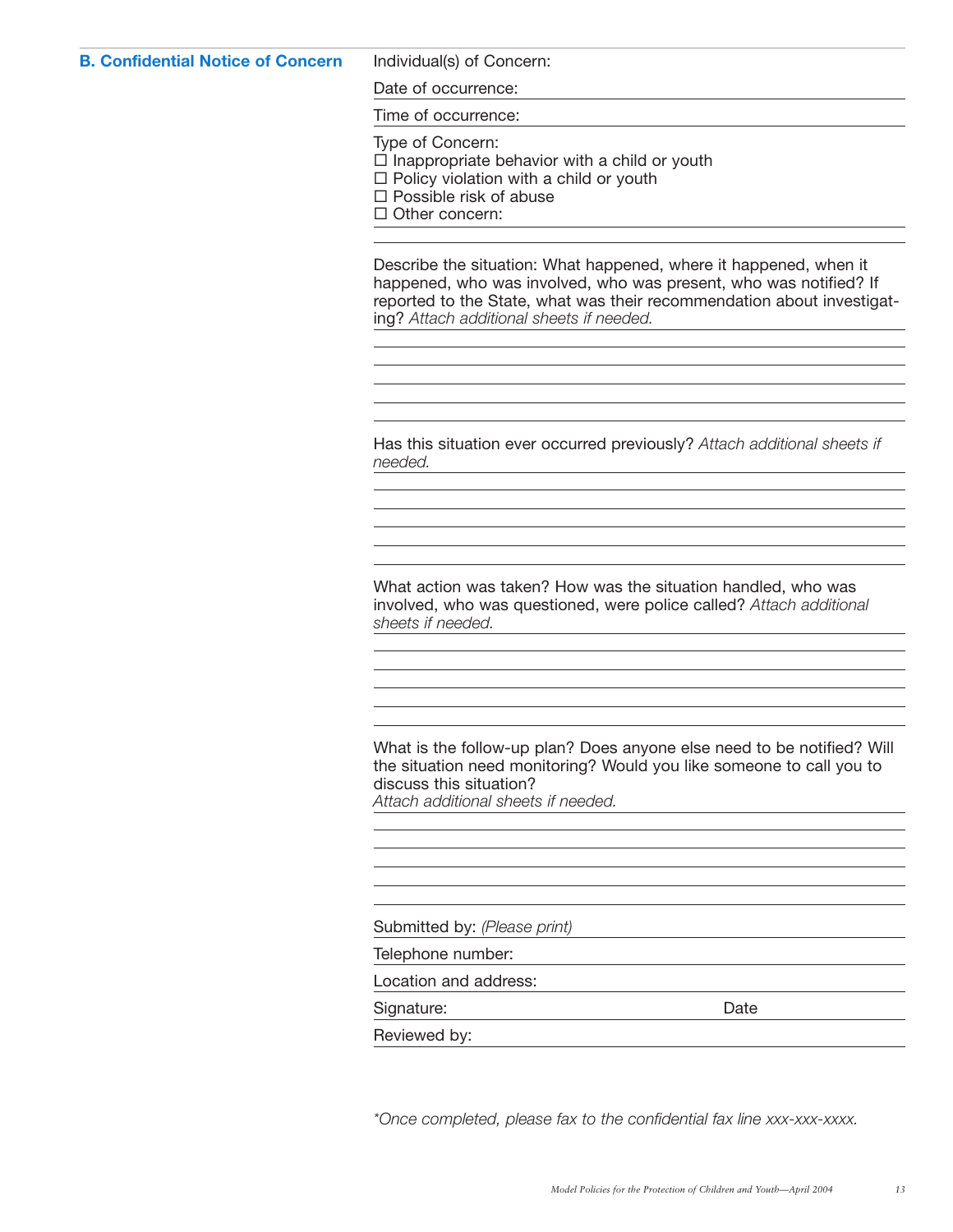| C: Sample Application Form, Code of Conduct, and Acknowledgment, Release and Signature |                                                                                                                        |        |                                                                                                                                                                                                                                  |
|----------------------------------------------------------------------------------------|------------------------------------------------------------------------------------------------------------------------|--------|----------------------------------------------------------------------------------------------------------------------------------------------------------------------------------------------------------------------------------|
| <b>Instructions</b>                                                                    | Please complete all of the the questions accurately and fully.<br>Attach additional sheets if needed.<br>Today's date: |        |                                                                                                                                                                                                                                  |
|                                                                                        |                                                                                                                        |        |                                                                                                                                                                                                                                  |
| <b>Personal data</b>                                                                   | Name:                                                                                                                  |        |                                                                                                                                                                                                                                  |
|                                                                                        | Street address:                                                                                                        |        |                                                                                                                                                                                                                                  |
|                                                                                        | City:                                                                                                                  |        |                                                                                                                                                                                                                                  |
|                                                                                        | State:                                                                                                                 | Zip:   |                                                                                                                                                                                                                                  |
|                                                                                        | How long at current address:                                                                                           |        |                                                                                                                                                                                                                                  |
|                                                                                        | Home phone:                                                                                                            |        |                                                                                                                                                                                                                                  |
|                                                                                        | Work phone:                                                                                                            |        |                                                                                                                                                                                                                                  |
|                                                                                        | Best time to contact you:                                                                                              |        |                                                                                                                                                                                                                                  |
|                                                                                        | Email address:                                                                                                         |        |                                                                                                                                                                                                                                  |
|                                                                                        | Driver license number:                                                                                                 |        | <b>State</b>                                                                                                                                                                                                                     |
|                                                                                        | Social Security number:                                                                                                |        |                                                                                                                                                                                                                                  |
|                                                                                        | Are you legally eligible to work in this country?<br>$\Box$ Yes<br>$\Box$ No                                           |        |                                                                                                                                                                                                                                  |
|                                                                                        |                                                                                                                        |        | Note: If you are chosen for a paid position, you will be required to show<br>documents verifying your employment eligibility and identity to complete<br>the INS Form I-9 as required by the Immigration Reform and Control Act. |
|                                                                                        | Please list your addresses in the past five years:                                                                     |        |                                                                                                                                                                                                                                  |
|                                                                                        |                                                                                                                        |        |                                                                                                                                                                                                                                  |
|                                                                                        |                                                                                                                        |        |                                                                                                                                                                                                                                  |
|                                                                                        |                                                                                                                        |        |                                                                                                                                                                                                                                  |
|                                                                                        | For what position are you applying?                                                                                    |        |                                                                                                                                                                                                                                  |
|                                                                                        |                                                                                                                        |        | What interests you about the position for which you are currently applying?                                                                                                                                                      |
|                                                                                        |                                                                                                                        |        |                                                                                                                                                                                                                                  |
|                                                                                        | What has prepared you for the position for which you are currently<br>applying?                                        |        |                                                                                                                                                                                                                                  |
|                                                                                        |                                                                                                                        |        |                                                                                                                                                                                                                                  |
| <b>Employment history</b><br><b>Current employer</b>                                   | Please complete for your prior employers, covering the past ten years.<br>Company name:                                |        |                                                                                                                                                                                                                                  |
|                                                                                        | Address:                                                                                                               |        |                                                                                                                                                                                                                                  |
|                                                                                        | City:                                                                                                                  | State: | Zip:                                                                                                                                                                                                                             |
|                                                                                        | Immediate supervisor name:                                                                                             |        |                                                                                                                                                                                                                                  |
|                                                                                        | Immediate supervisor phone number:                                                                                     |        |                                                                                                                                                                                                                                  |
|                                                                                        | Position held:                                                                                                         |        |                                                                                                                                                                                                                                  |
|                                                                                        | Dates of employment: from                                                                                              |        | to                                                                                                                                                                                                                               |
|                                                                                        | Reason for leaving position:                                                                                           |        |                                                                                                                                                                                                                                  |
| Previous employer                                                                      | Company name:                                                                                                          |        |                                                                                                                                                                                                                                  |
|                                                                                        | <b>Address</b>                                                                                                         |        |                                                                                                                                                                                                                                  |
|                                                                                        | City:                                                                                                                  | State: | Zip:                                                                                                                                                                                                                             |
|                                                                                        | Immediate supervisor name:                                                                                             |        |                                                                                                                                                                                                                                  |
|                                                                                        | Immediate supervisor phone number:                                                                                     |        |                                                                                                                                                                                                                                  |
|                                                                                        | Position held:                                                                                                         |        |                                                                                                                                                                                                                                  |
|                                                                                        | Dates of employment: from                                                                                              |        | to                                                                                                                                                                                                                               |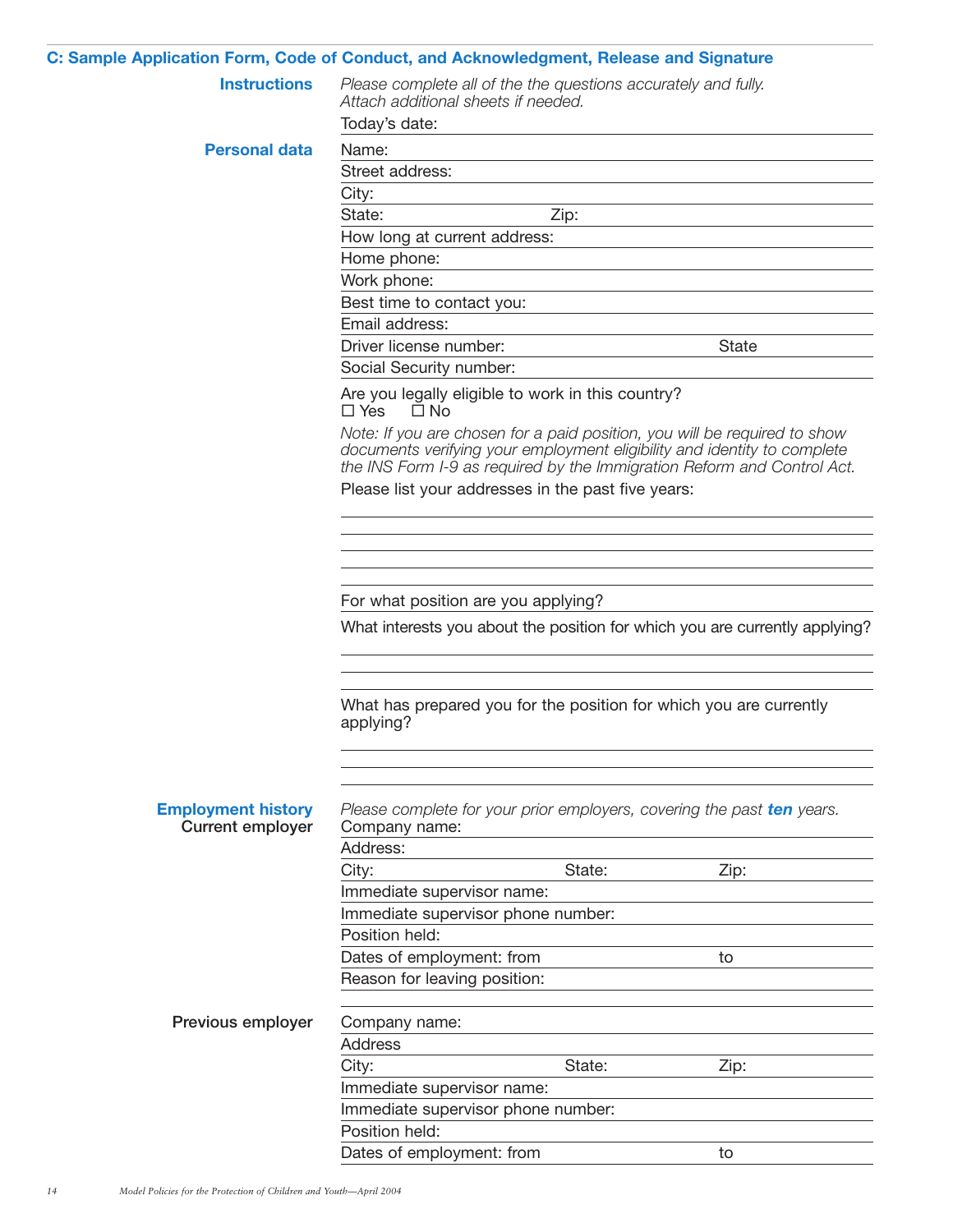Reason for leaving position:

| Previous employer           | Company name:                                         |        |      |
|-----------------------------|-------------------------------------------------------|--------|------|
|                             | <b>Address</b>                                        |        |      |
|                             | City:                                                 | State: | Zip: |
|                             | Immediate supervisor name:                            |        |      |
|                             | Immediate supervisor phone number:                    |        |      |
|                             | Position held:                                        |        |      |
|                             | Dates of employment: from                             |        | to   |
|                             | Reason for leaving position:                          |        |      |
| Previous employer           | Company name:                                         |        |      |
|                             | <b>Address</b>                                        |        |      |
|                             | City:                                                 | State: | Zip: |
|                             | Immediate supervisor name:                            |        |      |
|                             | Immediate supervisor phone number:                    |        |      |
|                             | Position held:                                        |        |      |
|                             | Dates of employment: from                             |        | to   |
|                             | Reason for leaving position:                          |        |      |
|                             |                                                       |        |      |
| Previous employer           | Company name:                                         |        |      |
|                             | <b>Address</b>                                        |        |      |
|                             | City:                                                 | State: | Zip: |
|                             | Immediate supervisor name:                            |        |      |
|                             | Immediate supervisor phone number:                    |        |      |
|                             | Position held:                                        |        |      |
|                             | Dates of employment: from                             |        | to   |
|                             | Reason for leaving position:                          |        |      |
|                             |                                                       |        |      |
|                             |                                                       |        |      |
| <b>Volunteer experience</b> | Include all experience working with children or youth |        |      |
|                             | Organization:                                         |        |      |
|                             | Contact:                                              |        |      |
|                             | Phone:                                                |        |      |
|                             | Duties:                                               |        |      |
|                             | Dates: from                                           |        | to   |
|                             | Organization:                                         |        |      |
|                             | Duties:                                               |        |      |
|                             | Dates: from                                           |        | to   |
|                             | Contact:                                              |        |      |
|                             | Phone:                                                |        |      |
|                             | Organization:                                         |        |      |
|                             | Duties:                                               |        |      |
|                             | Dates: from                                           |        | to   |
|                             | Contact:                                              |        |      |
|                             | Phone:                                                |        |      |
|                             | Organization:                                         |        |      |
|                             | Duties:                                               |        |      |
|                             | Dates: from                                           |        | to   |
|                             | Contact:                                              |        |      |
|                             | Phone:                                                |        |      |
|                             |                                                       |        |      |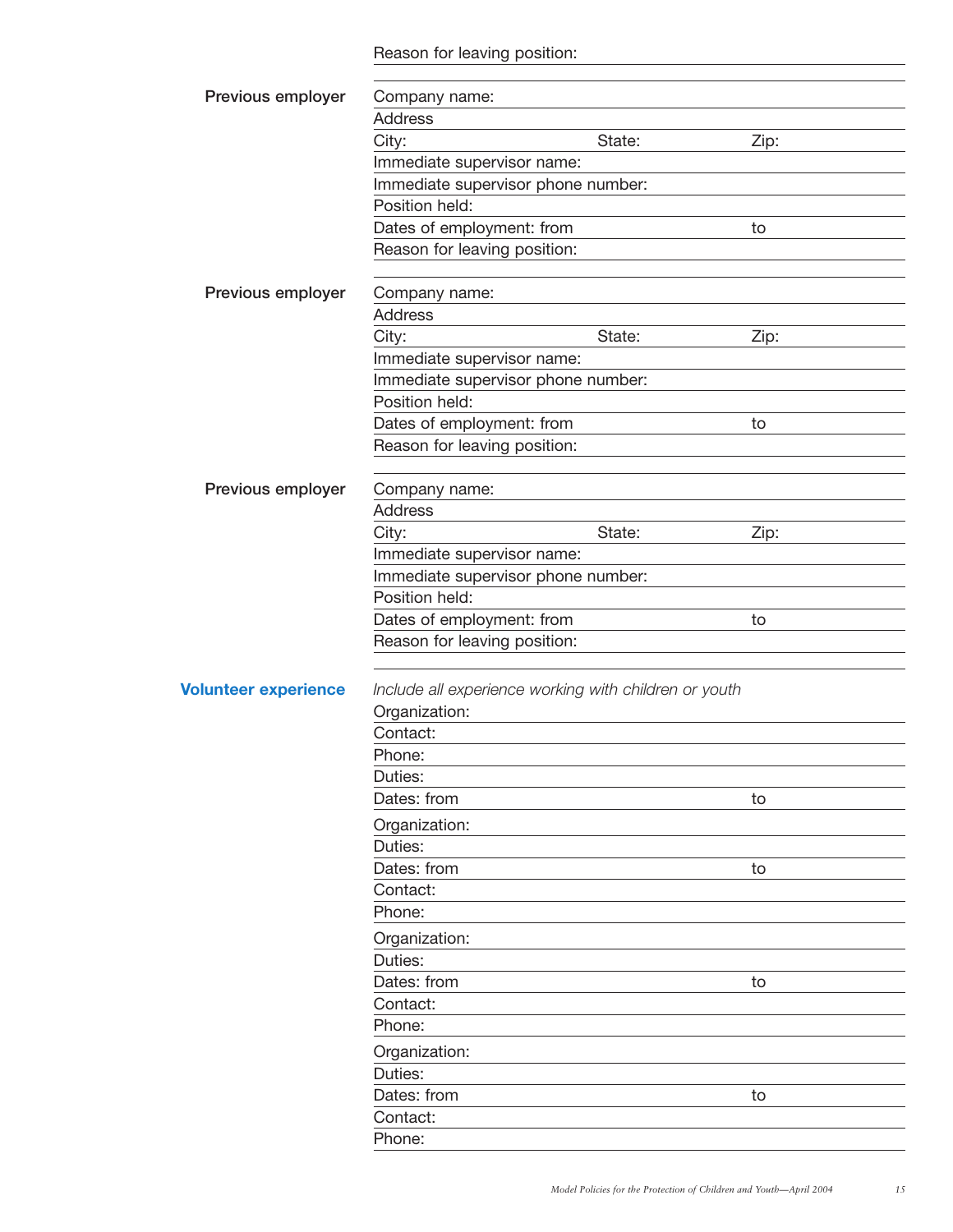| <b>Educational history</b>           | Name of school                                               |              |          |     |
|--------------------------------------|--------------------------------------------------------------|--------------|----------|-----|
|                                      | <b>Address</b>                                               |              |          |     |
|                                      | City                                                         | <b>State</b> |          | Zip |
|                                      | Type of school                                               |              |          |     |
|                                      | Name of program or degree                                    |              |          |     |
|                                      | Program completed?                                           |              |          |     |
|                                      | Name of School                                               |              |          |     |
|                                      | <b>Address</b>                                               |              |          |     |
|                                      | City                                                         | State        |          | Zip |
|                                      | Type of school                                               |              |          |     |
|                                      | Name of program or degree                                    |              |          |     |
|                                      | Program completed?                                           |              |          |     |
|                                      | Name of school                                               |              |          |     |
|                                      | <b>Address</b>                                               |              |          |     |
|                                      | City                                                         | State        |          | Zip |
|                                      | Type of school:                                              |              |          |     |
|                                      | Name of program or degree:                                   |              |          |     |
|                                      | Program completed?                                           |              |          |     |
|                                      |                                                              |              |          |     |
| <b>Professional/Civic References</b> | Name:                                                        |              |          |     |
|                                      | <b>Address</b>                                               |              |          |     |
|                                      | City                                                         | State        |          | Zip |
|                                      | Daytime phone:                                               |              |          |     |
|                                      | How long have you known this person?<br>Relationship to you: |              |          |     |
|                                      |                                                              |              |          |     |
|                                      | Name:                                                        |              |          |     |
|                                      | Address:                                                     |              |          |     |
|                                      | City                                                         | State        |          | Zip |
|                                      | Daytime phone:                                               |              |          |     |
|                                      | How long have you known this person?                         |              |          |     |
|                                      | Relationship to you:                                         |              |          |     |
| <b>Personal References</b>           | Name:                                                        |              |          |     |
|                                      | Address                                                      |              |          |     |
|                                      | City                                                         | State        |          | Zip |
|                                      | Daytime phone:                                               |              | Evening: |     |
|                                      | How long have you known this person?                         |              |          |     |
|                                      | Relationship to you:                                         |              |          |     |
|                                      | Name:                                                        |              |          |     |
|                                      | <b>Address</b>                                               |              |          |     |
|                                      | City                                                         | State        |          | Zip |
|                                      | Daytime phone:                                               |              | Evening: |     |
|                                      | How long have you known this person?                         |              |          |     |
|                                      | Relationship to you:                                         |              |          |     |
| <b>Family references</b>             | Name:                                                        |              |          |     |
|                                      | Address:                                                     |              |          |     |
|                                      | City                                                         | <b>State</b> |          | Zip |
|                                      | Daytime phone:                                               |              | Evening: |     |
|                                      | How long have you known this person?                         |              |          |     |
|                                      | Relationship to you:                                         |              |          |     |
|                                      |                                                              |              |          |     |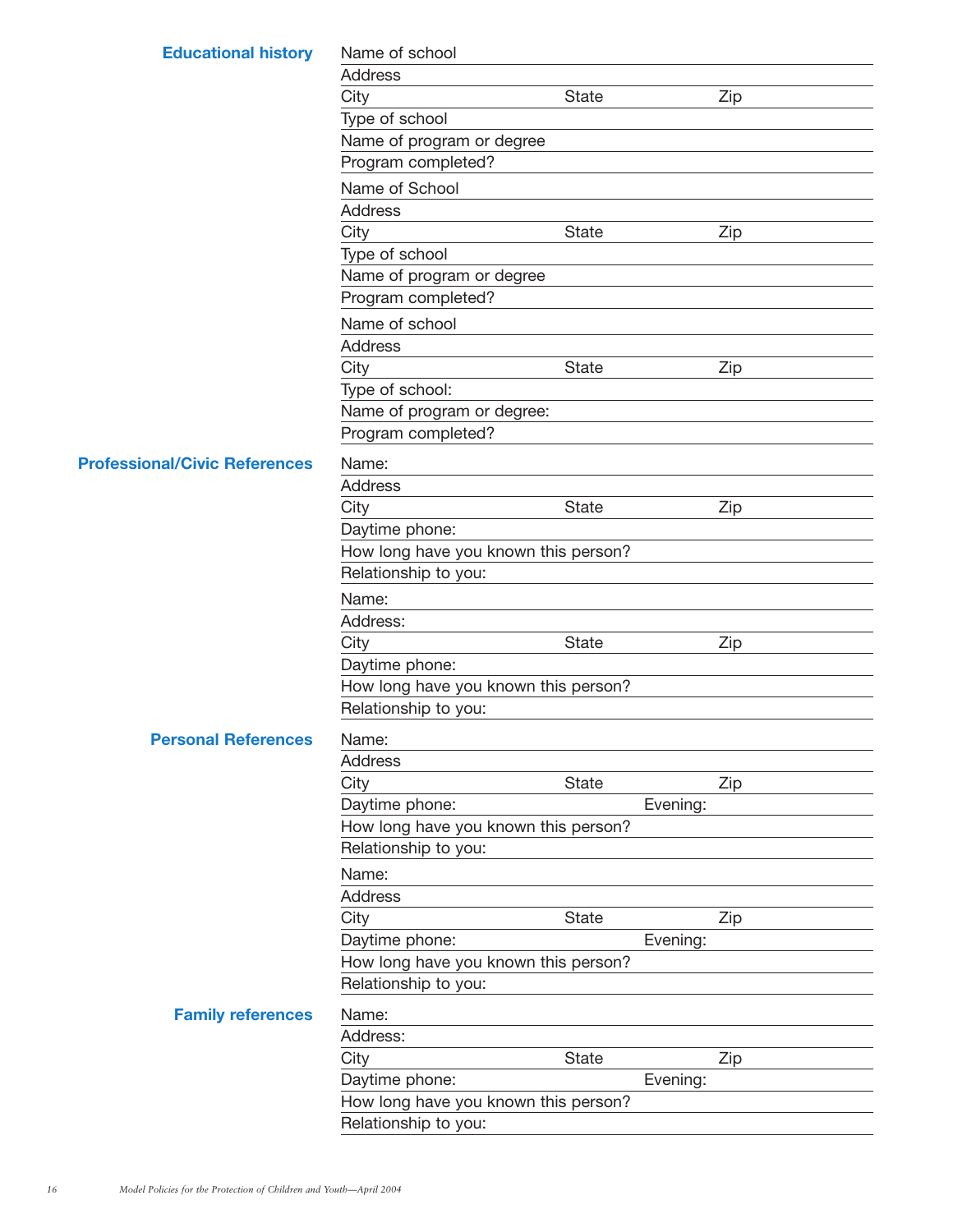Have you ever been accused of physically, sexually or emotionally abusing a child or an adult?<br> $\square$  Yes  $\square$  No  $\Box$  No If yes, please explain.

#### **Code of Conduct for the Protection of Children and Youth**

*Read and initial each item to signify your agreement to comply with the statement.*

- I agree to do my best to prevent abuse and neglect among children and youth involved in church activities and services.
- I agree not to physically, sexually or emotionally abuse or neglect a child or youth.
- I agree to comply with the policies for **General Conduct for the Protection of Children and Youth** defined in the Policies for the Protection of Children and Youth from Abuse.
- I agree to comply with the **Guidelines for Appropriate Affection** with children and youth.
- In the event that I observe any inappropriate behaviors or possible policy violations with children or youth, I agree to immediately report my observations.
- I acknowledge my obligation and responsibility to protect children and youth and agree to report known or suspected abuse of children or youth to appropriate church leaders and state authorities in accordance with the *Policies for the Protection of Children and Youth from Abuse*.
- I understand that the church will not tolerate abuse of children and youth and Iagree to comply in spirit and in action with this position.

#### **Acknowledgment, Release and Signature**

To the best of my knowledge, the information contained in this application is complete and accurate. I understand that providing false information is grounds for not hiring me or choosing me for a volunteer position or for my discharge if I have already been hired or chosen.

I authorize any person or organization, whether or not identified in this application, to provide any information concerning my previous employment, education, credit history, driving record, criminal conviction record, sexual offender registry or other qualifications for my employment or volunteering. I also authorize \_\_\_\_\_\_\_\_ [Parish] to request and receive such information.

If hired or chosen, I agree to be bound by \_\_\_\_\_\_\_\_[Parish's] polcies and procedures, including but not limited to its *Policies for the Protection of Children and Youth from Abuse* and **Code of Conduct for the Protection of Children and Youth**. I understand that these may be changed, withdrawn, added to or interpreted at any time at the [Parish's] sole discretion and without prior notice to me.

I also understand that my employment or volunteering may be terminated, or any offer or acceptance of employment or volunteering withdrawn, at any time, with or without cause, and with or without prior notice at the option of \_\_\_\_\_\_\_\_ [Parish] or myself.

Nothing contained in this application or in any pre-employment or prevolunteering communication is intended to or creates a contract between myself and \_\_\_\_\_\_\_\_ [Parish] for either employment, volunteering or the providing of any benefit.

**I have read and understand the above provisions.**

Signature Date Date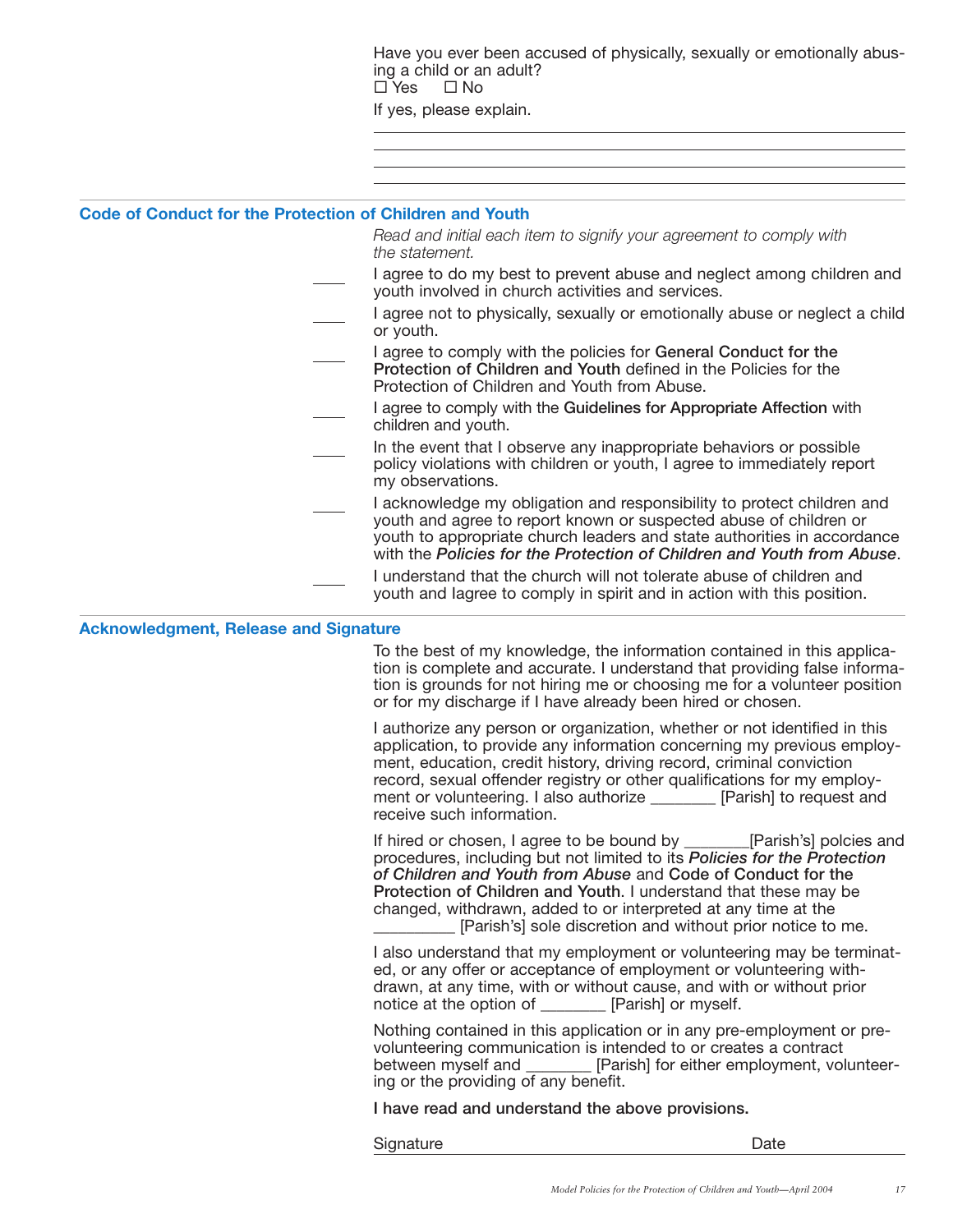### **D: State Child Abuse Reporting Statute Websites**

| Alabama                     | www.dhr.state.al.us                                  |
|-----------------------------|------------------------------------------------------|
| Alaska                      | www.hss.state.ak.us/ocs                              |
| Arizona                     | www.de.state.az.us/dcyf/cps/                         |
| <b>Arkansas</b>             | www.arkansas.gov/dhs/chilnfam/                       |
| <b>California</b>           | www.dss.cahwet.gov/cdssweb/default.htm               |
| <b>Colorado</b>             | www.cdhs.state.co.us/                                |
| <b>Connecticut</b>          | www.dss.state.ct.us/dss.htm                          |
| <b>Delaware</b>             | www.state.de.us/dhss/                                |
| <b>District of Columbia</b> | www.childwelfare.com/states/district_of_columbia.htm |
| <b>Florida</b>              | www.state.fl.us/cf_web/                              |
| Georgia                     | www.gahsc.org/                                       |
| <b>Hawaii</b>               | www.hawaii.gov/dhs/                                  |
| Idaho                       | www.Idahochild.org/                                  |
| <b>Illinois</b>             | www.state.ill.us/dcfs/index.html/                    |
| Indiana                     | www.in.gov/fssa/                                     |
| <b>lowa</b>                 | www.dhs.state.ia.us/                                 |
| <b>Kansas</b>               | www.srskansas.org/                                   |
| <b>Kentucky</b>             | www.childwelfare.com/states/kentucky.htm             |
| Louisiana                   | www.dss.state.la.us/                                 |
| Maine                       | www.state.me.us/dhs                                  |
| <b>Maryland</b>             | www.dhr.state.md.us/cps                              |
| <b>Massachusetts</b>        | www.state.ma.us/dss                                  |
| <b>Michigan</b>             | www.michigan.gov/fia                                 |
| <b>Minnesota</b>            | www.dhs.state.mn.us                                  |
| <b>Mississippi</b>          | www.mdhs.state.ms.us                                 |
| <b>Missouri</b>             | www.dss.state.mo.us/dfs/csp.htm                      |
| <b>Montana</b>              | www.dphhs.state.mt.us                                |
| <b>Nebraska</b>             | www.hhs.state.ne.us                                  |
| <b>Nevada</b>               | www.dcfs.state.nv.us                                 |
| <b>New Hampshire</b>        | www.cfsnh.org                                        |
| <b>New Jersey</b>           | www.state.nj.us/humanservices                        |
| <b>New Mexico</b>           | www.state.nm.us/cyfd                                 |
| <b>New York</b>             | www.ocfs.state.nc.us                                 |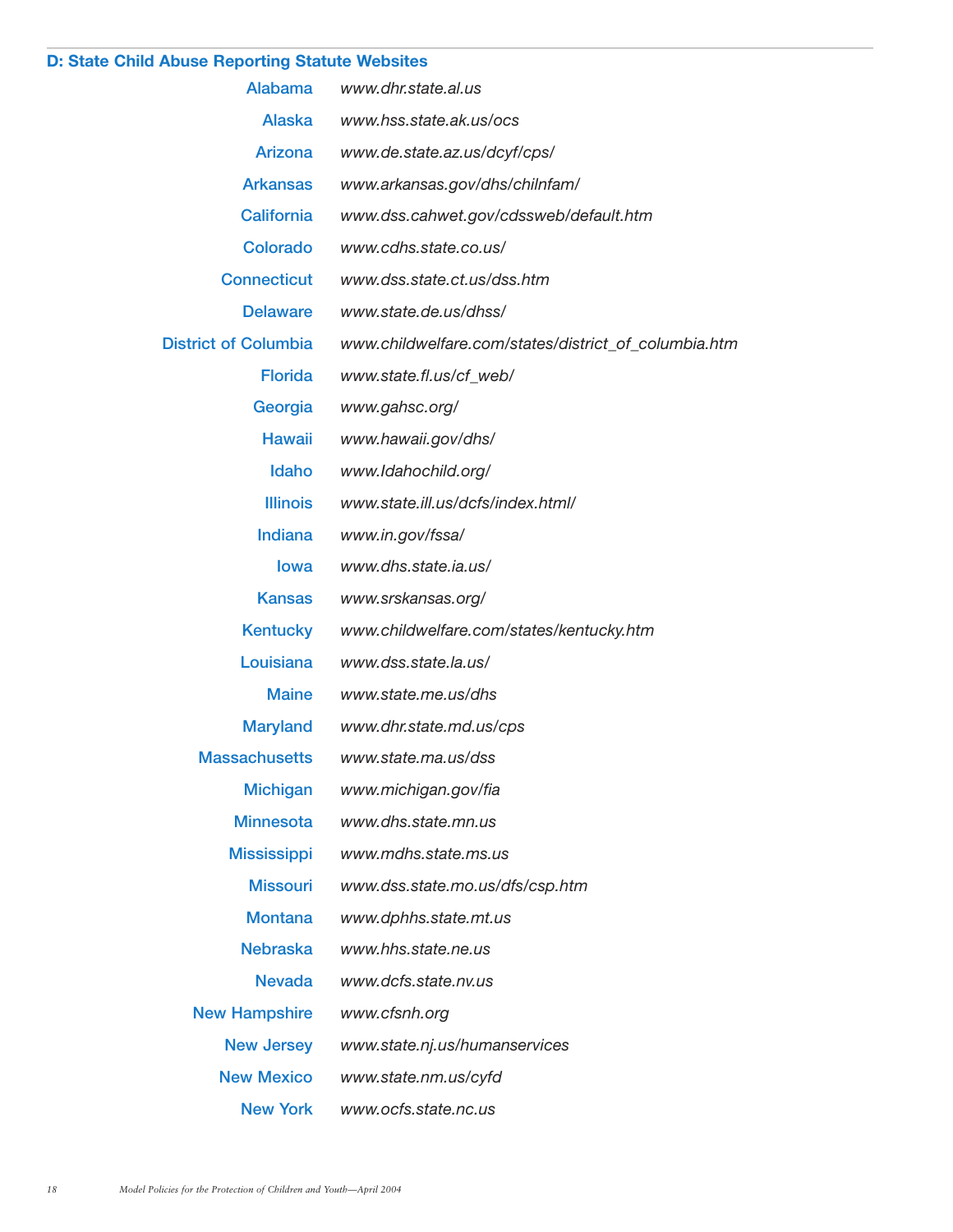| <b>North Dakota</b>   | www.childwelfare.com/states/north_dakota.htm |
|-----------------------|----------------------------------------------|
| <b>Ohio</b>           | www.state.oh.us/odhs/cdc                     |
| <b>Oklahoma</b>       | www.okdhs.org                                |
| Oregon                | www.dhs.state.or.us/abuse                    |
| Pennsylvania          | www.dpw.state.pa.us/ocyf/dpwocyf.asp         |
| <b>Puerto Rico</b>    | www.childwelfare.com/states/Puerto_Rico.htm  |
| <b>Rhode Island</b>   | www.dcyf.state.ri.us                         |
| <b>South Carolina</b> | www.state.sc.us/dss/cps/index.html           |
| <b>South Dakota</b>   | www.state.sd.us/social/CPS                   |
| <b>Tennessee</b>      | www.state.tn.us/humanserv                    |
| <b>Texas</b>          | www.tdprs.state.tx.us                        |
| <b>Utah</b>           | www.hcdcfs.utah.gov                          |
| <b>Vermont</b>        | www.state.vt.us/srs/                         |
| <b>Virginia</b>       | www.dss.state.va.us                          |
| Washington            | www.wa.gov/dshs                              |
| <b>West Virginia</b>  | www.wvdhhr.org                               |
| <b>Wisconsin</b>      | www.dhfs.state.wi.us                         |
| <b>Wyoming</b>        | www.dfs.web.state.wy.us/                     |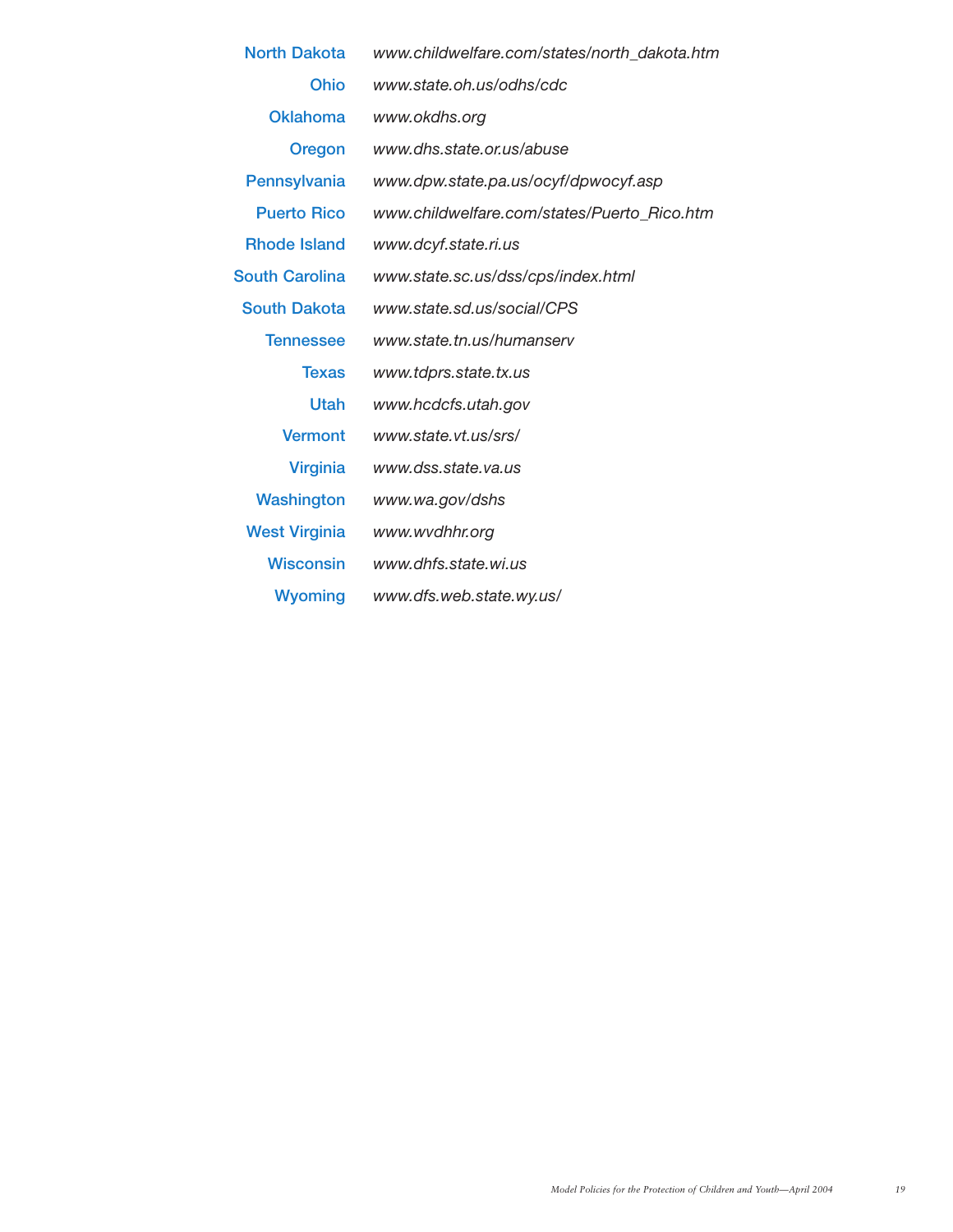### **E: State Criminal Records and Sex Offenders Registry Information**

**Alabama**

| P. O. Box 1511<br>Montgomery, AL 36102-1511<br>(334) 260-1100 phone<br>(334) 395-4350 fax<br>jamespotts@gsiweb.net<br>www.dps.state.al.us<br>Website<br><b>Criminal Background Check</b><br>Criminal background records are obtained through name and date<br>of birth checks.<br><b>Sex Offender Registry</b><br>The online Sex Offender Registry is available at www.gsiweb.net.<br><b>Alaska</b><br>Agency<br>Department of Public Safety<br>Records and Identification Bureau<br>5700 East Tudor Road<br>Anchorage, AK 99507<br>(907) 269-5511 phone<br>(907) 269-5091 fax<br>Website<br>www.dps.state.ak.us<br><b>Criminal Background Check</b><br>Criminal background records are obtained through fingerprint checks.<br>The Sex Offender Registry hotline is (907) 269-5767.<br><b>Sex Offender Registry</b><br><b>Arizona</b><br>Arizona Department of Public Safety<br>Agency<br>Attn: Applicant Clearance Card Team<br>Mail Code 2200<br>P. O. Box 6638<br>Phoenix, AZ 85005-6638<br>(602) 223-2223 phone<br>(602) 223-2972(Attn: Applicant Team 1) fax |  |
|--------------------------------------------------------------------------------------------------------------------------------------------------------------------------------------------------------------------------------------------------------------------------------------------------------------------------------------------------------------------------------------------------------------------------------------------------------------------------------------------------------------------------------------------------------------------------------------------------------------------------------------------------------------------------------------------------------------------------------------------------------------------------------------------------------------------------------------------------------------------------------------------------------------------------------------------------------------------------------------------------------------------------------------------------------------------|--|
|                                                                                                                                                                                                                                                                                                                                                                                                                                                                                                                                                                                                                                                                                                                                                                                                                                                                                                                                                                                                                                                                    |  |
|                                                                                                                                                                                                                                                                                                                                                                                                                                                                                                                                                                                                                                                                                                                                                                                                                                                                                                                                                                                                                                                                    |  |
|                                                                                                                                                                                                                                                                                                                                                                                                                                                                                                                                                                                                                                                                                                                                                                                                                                                                                                                                                                                                                                                                    |  |
|                                                                                                                                                                                                                                                                                                                                                                                                                                                                                                                                                                                                                                                                                                                                                                                                                                                                                                                                                                                                                                                                    |  |
|                                                                                                                                                                                                                                                                                                                                                                                                                                                                                                                                                                                                                                                                                                                                                                                                                                                                                                                                                                                                                                                                    |  |
|                                                                                                                                                                                                                                                                                                                                                                                                                                                                                                                                                                                                                                                                                                                                                                                                                                                                                                                                                                                                                                                                    |  |
|                                                                                                                                                                                                                                                                                                                                                                                                                                                                                                                                                                                                                                                                                                                                                                                                                                                                                                                                                                                                                                                                    |  |
|                                                                                                                                                                                                                                                                                                                                                                                                                                                                                                                                                                                                                                                                                                                                                                                                                                                                                                                                                                                                                                                                    |  |
|                                                                                                                                                                                                                                                                                                                                                                                                                                                                                                                                                                                                                                                                                                                                                                                                                                                                                                                                                                                                                                                                    |  |
| Website<br>www.dps.state.az.us                                                                                                                                                                                                                                                                                                                                                                                                                                                                                                                                                                                                                                                                                                                                                                                                                                                                                                                                                                                                                                     |  |
| <b>Criminal Background Check</b><br>Criminal background records are obtained through fingerprint checks.                                                                                                                                                                                                                                                                                                                                                                                                                                                                                                                                                                                                                                                                                                                                                                                                                                                                                                                                                           |  |
| <b>Sex Offender Registry</b><br>The Sex Offender Registry hotline is (602) 223-2876.                                                                                                                                                                                                                                                                                                                                                                                                                                                                                                                                                                                                                                                                                                                                                                                                                                                                                                                                                                               |  |
| <b>Arkansas</b><br>Arkansas State Police<br>Agency<br><b>Identification Bureau</b><br>#1 State Police Plaza Drive<br>Little Rock, AR 72209<br>(501) 618-8500<br>(501) 618-8404 fax                                                                                                                                                                                                                                                                                                                                                                                                                                                                                                                                                                                                                                                                                                                                                                                                                                                                                 |  |
| Website<br>www.aps.state.ar.us                                                                                                                                                                                                                                                                                                                                                                                                                                                                                                                                                                                                                                                                                                                                                                                                                                                                                                                                                                                                                                     |  |
| <b>Criminal Background Check</b><br>Criminal background records are obtained through name and date of<br>birth checks.                                                                                                                                                                                                                                                                                                                                                                                                                                                                                                                                                                                                                                                                                                                                                                                                                                                                                                                                             |  |
| <b>Sex Offender Registry</b><br>The Sex Offender Registry hotline is (501) 682-2222.                                                                                                                                                                                                                                                                                                                                                                                                                                                                                                                                                                                                                                                                                                                                                                                                                                                                                                                                                                               |  |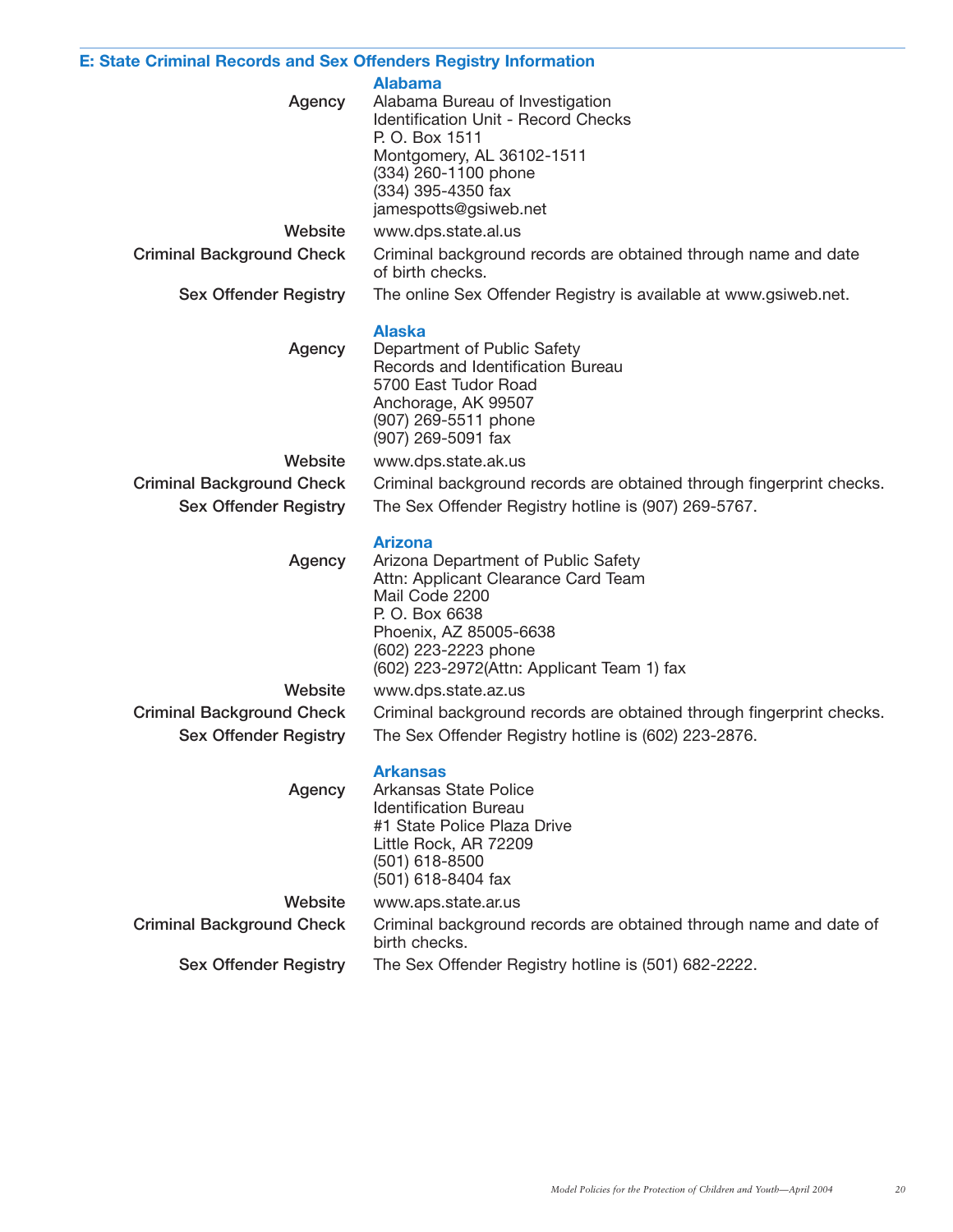| Agency                           | <b>California</b><br>State of California<br>Department of Justice<br>Record Security Section, C-121<br>P. O. Box 903387<br>Sacramento, CA 94203-3870<br>(916) 227-2928                                                                                                                          |
|----------------------------------|-------------------------------------------------------------------------------------------------------------------------------------------------------------------------------------------------------------------------------------------------------------------------------------------------|
| Website                          | www.caag.state.ca.us                                                                                                                                                                                                                                                                            |
| <b>Criminal Background Check</b> | Criminal background records are obtained through either name and date<br>of birth checks or fingerprint checks.                                                                                                                                                                                 |
| <b>Sex Offender Registry</b>     | The Sex Offender Registry hotline is (860) 685-8060.                                                                                                                                                                                                                                            |
| Agency                           | <b>Colorado</b><br>Colorado Bureau of Investigations<br>690 Kipling Street, Suite 3000<br>Denver, CO 80215<br>(303) 239-4300 phone                                                                                                                                                              |
| Website                          | www.sor.state.co.us                                                                                                                                                                                                                                                                             |
| <b>Criminal Background Check</b> | Criminal background records are obtained through either name and date<br>of birth checks or fingerprint checks.                                                                                                                                                                                 |
| <b>Sex Offender Registry</b>     | The Sex Offender Registry hotline is (303) 239-4208.<br>The online Sex Offender Registry is available at www.sor.state.co.us.                                                                                                                                                                   |
| Agency                           | <b>Connecticut</b><br><b>State of Connecticut</b><br>Department of Public Safety<br>Attn: Bureau of ID, Records Section<br>1111 Country Club Road<br>P. O. Box 2794<br>Middletown, CT 06457-9294<br>(860) 685-8480 (for Name and Date of Birth Check)<br>(860) 685-8270 (for Fingerprint Check) |
| Website                          | www.state.ct.us/dps/                                                                                                                                                                                                                                                                            |
| <b>Criminal Background Check</b> | Criminal background records are obtained through either name and date<br>of birth checks or fingerprint checks.                                                                                                                                                                                 |
| <b>Sex Offender Registry</b>     | The Sex Offender Registry hotline is (860) 685-8060.                                                                                                                                                                                                                                            |
|                                  | The online Sex Offender Registry is available at<br>www.state.ct.us/dps/SexOffenderRegistryNOTICE.htm                                                                                                                                                                                           |
|                                  | Currently, information on registered sex offenders is only available to law<br>enforcement personnel. This law is being appealed before the U.S.<br>Supreme Court.                                                                                                                              |
| Agency                           | <b>Delaware</b><br><b>Delaware State Police</b><br>State Bureau of Identification<br>1407 N. Dupont Highway<br>Dover, DE 19901<br>(302) 739-5880                                                                                                                                                |
| Website                          | www.state.de.us                                                                                                                                                                                                                                                                                 |
| <b>Criminal Background Check</b> | Criminal background records are obtained through fingerprint checks.                                                                                                                                                                                                                            |
| <b>Sex Offender Registry</b>     | The online Sex Offender Registry is www.state.de.us.                                                                                                                                                                                                                                            |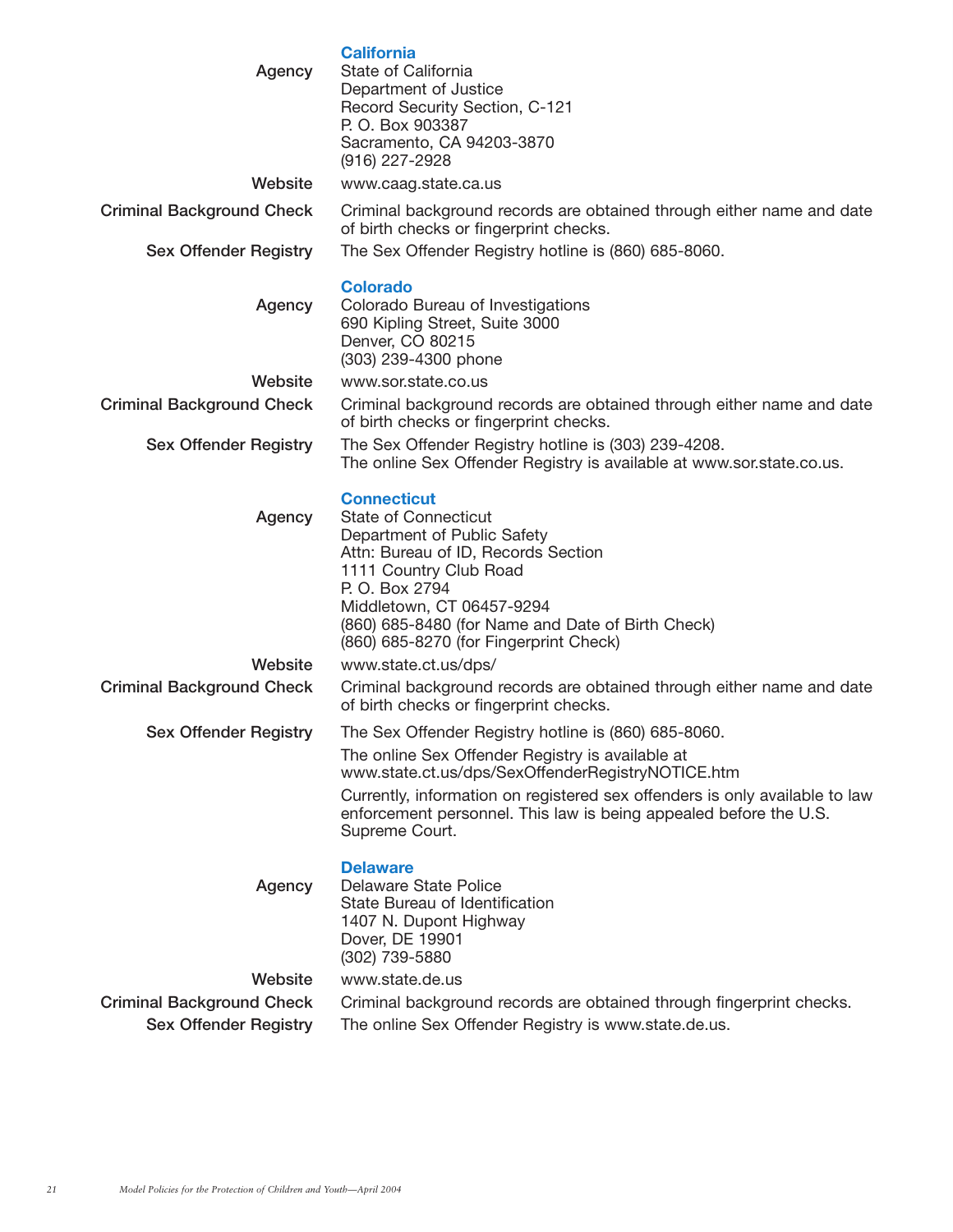| Agency                           | <b>District of Columbia</b><br>Metropolitan Police Department<br>Attn: Mail in Correspondence<br>300 Indiana Ave. N.W., Room 3061<br>Washington, DC 20001<br>(202) 727-4245 |
|----------------------------------|-----------------------------------------------------------------------------------------------------------------------------------------------------------------------------|
| Website                          | www.ci.washington.dc.us                                                                                                                                                     |
| <b>Criminal Background Check</b> | Criminal background records are obtained through name and date of<br>birth checks.                                                                                          |
| <b>Sex Offender Registry</b>     | The Sex Offender Registry hotline is (202) 727-4407.                                                                                                                        |
| Agency                           | <b>Florida</b><br>Florida Department of Law Enforcement<br>P.O. Box 1489<br>ATTN: USB (User Services Bureau)<br>Tallahassee, FL 32302<br>(850) 410-8109                     |
| Website                          | www.2.fdle.state.fl.us                                                                                                                                                      |
| <b>Criminal Background Check</b> | Criminal background records are obtained through either name and date<br>of birth checks or on the internet.                                                                |
| <b>Sex Offender Registry</b>     | The Sex Offender Registry hotline is (850) 410.8572.                                                                                                                        |
| Agency                           | <b>Georgia</b><br>Georgia Bureau of Investigations<br>3121 Panthersville Road<br>Decatur, GA 30034<br>(404) 244-2770                                                        |
| Website                          | www.ganet.org/gbi                                                                                                                                                           |
| <b>Criminal Background Check</b> | Criminal background records are obtained through either name and date<br>of birth checks or fingerprint checks.                                                             |
| <b>Sex Offender Registry</b>     | The online Sex Offender Registry is www.ganet.org/gbi.                                                                                                                      |
| Agency                           | <b>Hawaii</b><br>Hawaii Criminal Justice Data Center<br>465 South King Street<br>Room 101 Administration<br>Honolulu, HI 96813<br>(808) 587-3100                            |
| Website                          | www.state.hi.us                                                                                                                                                             |
| <b>Criminal Background Check</b> | Criminal background records are obtained through either name and date<br>of birth checks or fingerprint checks.                                                             |
| <b>Sex Offender Registry</b>     | The Sex Offender Registry hotline is (808) 587-3100.                                                                                                                        |
| Agency                           | <b>Idaho</b><br>Idaho State Police<br>Attn: BCI(Bureau of Criminal Identifications)<br>P. O. Box 700<br>Meridian, ID 83642<br>(208) 884-7134                                |
| Website                          | www.isp.st.id.us                                                                                                                                                            |
| <b>Criminal Background Check</b> | Criminal background records are obtained through either name and date<br>of birth checks or fingerprint checks.                                                             |
| <b>Sex Offender Registry</b>     | The Sex Offender Registry hotline is (208) 884-7305.                                                                                                                        |
|                                  |                                                                                                                                                                             |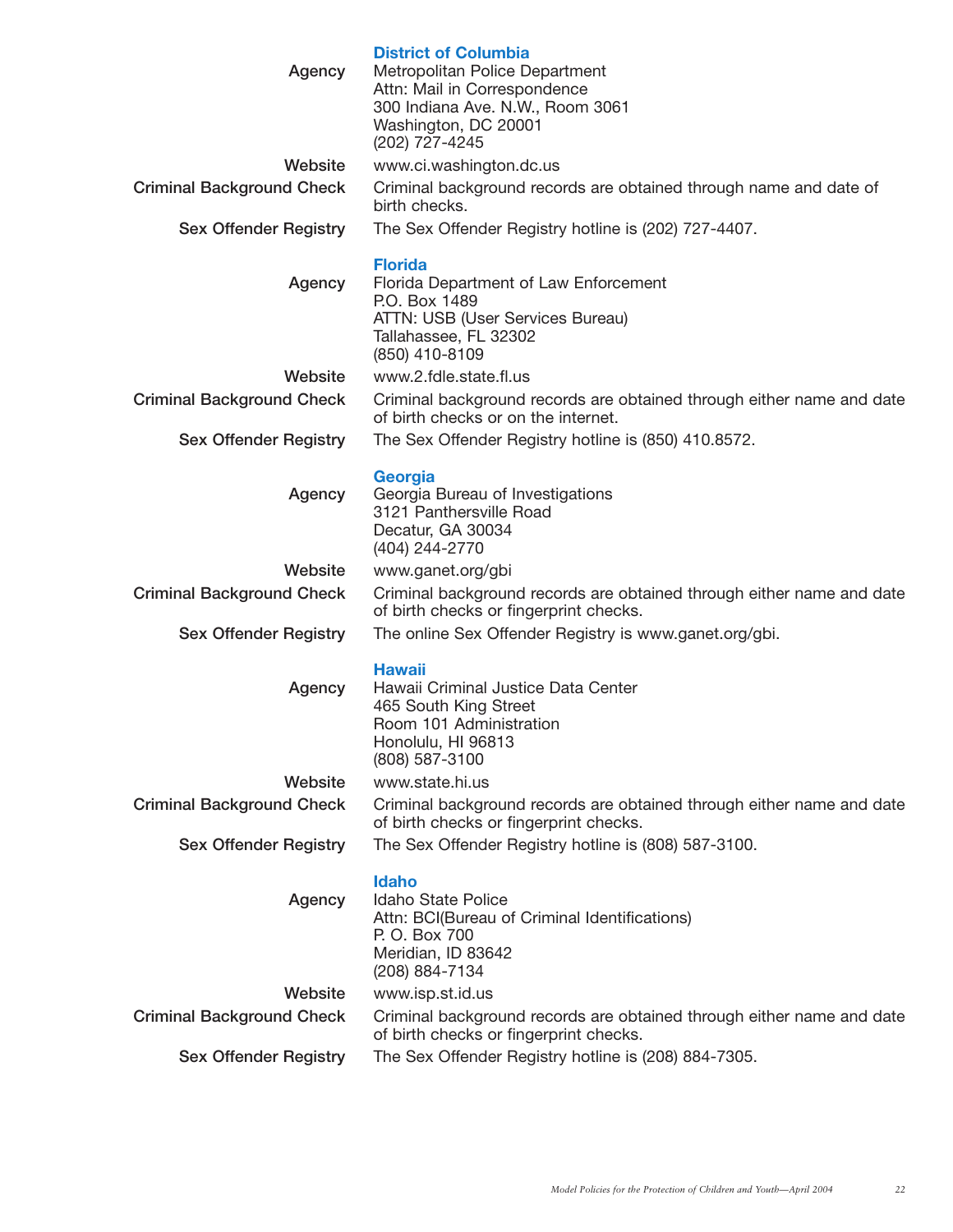| Agency                           | <b>Illinois</b><br>Illinois State Police<br>Information and Technology Command<br>Bureau of Identification<br>260 North Chicago<br>Joliet, Illinois 60432-4075<br>(815) 740-5189               |
|----------------------------------|------------------------------------------------------------------------------------------------------------------------------------------------------------------------------------------------|
| Website                          | www.state.il.us/isp/isphpage.htm                                                                                                                                                               |
| <b>Criminal Background Check</b> | Criminal background records are obtained through either name and date<br>of birth checks or fingerprint checks.                                                                                |
| <b>Sex Offender Registry</b>     | The Sex Offender Registry hotline is (815) 740-5211.                                                                                                                                           |
| Agency                           | <b>Indiana</b><br>Indiana State Police, Central Repository<br>100 North Senate Avenue, Room N302<br>Indianapolis, IN 46202-259<br>(317) 232-8266                                               |
| Website                          | www.in.gov/isp/lch                                                                                                                                                                             |
| <b>Criminal Background Check</b> | Criminal background records are obtained through either name and date<br>of birth checks or fingerprint checks.                                                                                |
| <b>Sex Offender Registry</b>     | The Sex Offender Registry hotline is (317) 232-2560.                                                                                                                                           |
| Agency                           | <b>lowa</b><br>Iowa Division of Criminal Investigation<br>Bureau of Identification<br><b>Wallace State Office Building</b><br>Des Moines, IA 50319<br>$(515)$ 281-5138<br>(515) 242-6876 fax   |
| Website                          | www.state.ia.us/govt/dps/dci/crimhist.htm                                                                                                                                                      |
| <b>Criminal Background Check</b> | Criminal background records are obtained through name and date of<br>birth checks.                                                                                                             |
| <b>Sex Offender Registry</b>     | The Sex Offender Registry hotline is (515) 281-4976.                                                                                                                                           |
| Agency                           | <b>Kansas</b><br>Kansas Bureau of Investigations<br>Criminal Justice Information Systems Division<br>Attn: Adult Records(NCJRC)<br>1620 S. W. Tyler<br>Topeka, KS 66612-1837<br>(785) 296-8200 |
| Website                          | www.kbi.state.ks.us                                                                                                                                                                            |
| <b>Criminal Background Check</b> | Criminal background records are obtained through either name and date<br>of birth checks or fingerprint checks.                                                                                |
| <b>Sex Offender Registry</b>     | The online Sex Offender Registry is available at www.kbi.state.ks.us.                                                                                                                          |
| Agency                           | <b>Kentucky</b><br>Kentucky State Police<br>Records Branch<br>1250 Louisville Road<br>Frankfort, KT 40601<br>(502) 227-8700<br>(502) 227-8734 fax                                              |
| Website                          | Website is unavailable at this time.                                                                                                                                                           |
| <b>Criminal Background Check</b> | Criminal background records are obtained through name and date of<br>birth checks.                                                                                                             |
| Sex Offender Registry            | The Sex Offender Registry hotline is (502) 227-8700.                                                                                                                                           |
|                                  | The Sex Offender Registry is only available with a criminal background<br>check.                                                                                                               |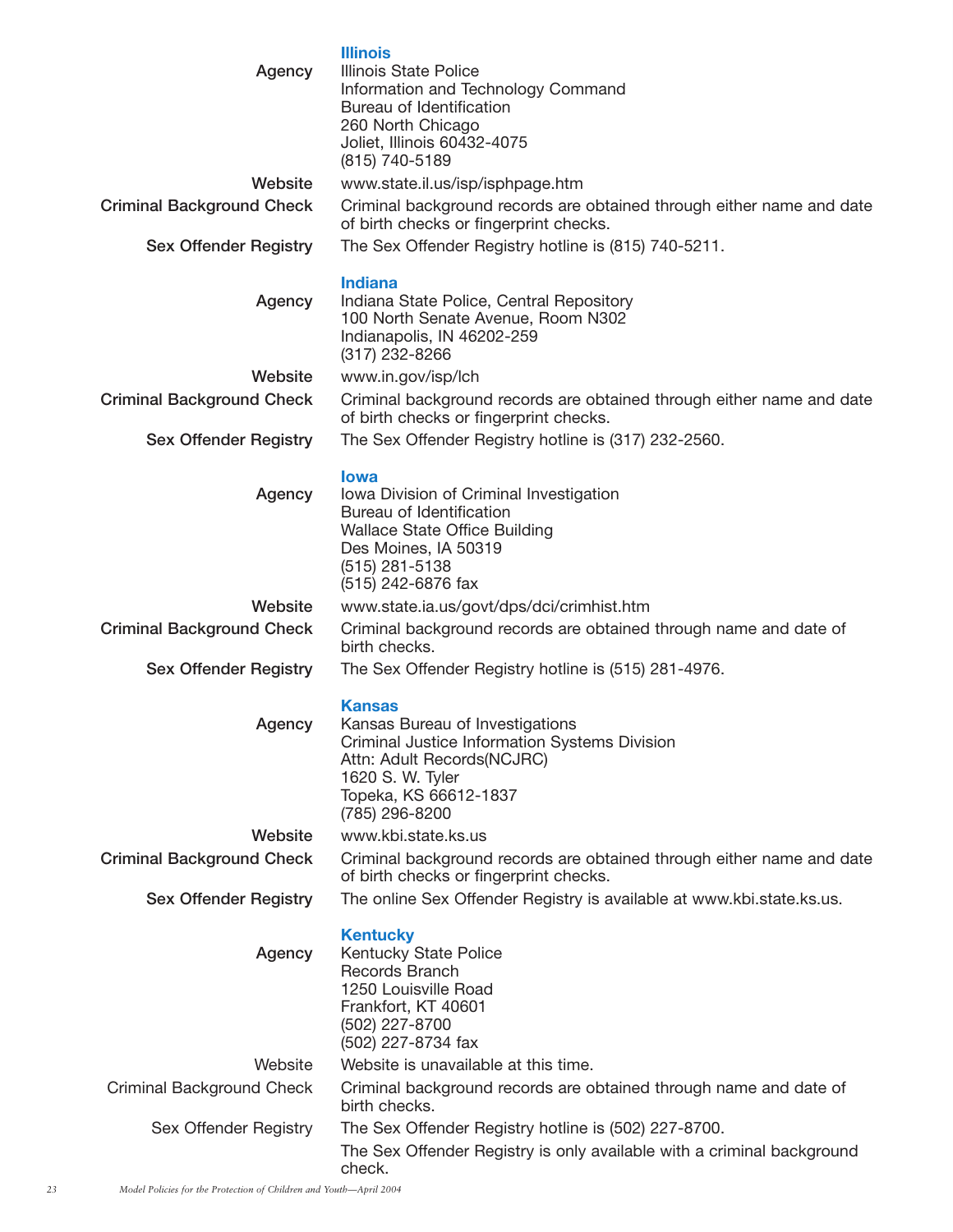| Agency                           | <b>Louisiana</b><br>Louisiana State Police<br>Bureau of Criminal Identification and Information<br>P. O. Box 66614, Mail Slip 18<br>Baton Rouge, LA 70896-6614<br>(225) 925-6095<br>(225) 925-7005 fax |
|----------------------------------|--------------------------------------------------------------------------------------------------------------------------------------------------------------------------------------------------------|
| Website                          | www.state.la.us                                                                                                                                                                                        |
| <b>Criminal Background Check</b> | Criminal background records are obtained through either name and date<br>of birth checks or fingerprint checks.                                                                                        |
| <b>Sex Offender Registry</b>     | The Sex Offender Registry hotline is (225) 925-6100.                                                                                                                                                   |
| Agency                           | <b>Maine</b><br>State Bureau of Identification<br>42 State House Station<br>Augusta, ME 04333<br>(207) 624-7009                                                                                        |
| Website                          | www.state.me.us                                                                                                                                                                                        |
| <b>Criminal Background Check</b> | Criminal background records are obtained through name and date of<br>birth checks.                                                                                                                     |
| <b>Sex Offender Registry</b>     | The Sex Offender Registry hotline is (207) 624-7100.                                                                                                                                                   |
| Agency                           | <b>Maryland</b><br><b>Central Repository</b><br><b>CJIS</b><br>P. O. Box 32708<br>Pikesville, MD 21282-2708<br>(410) 764-4501                                                                          |
| Website                          | Website is unavailable at this time.                                                                                                                                                                   |
| <b>Criminal Background Check</b> | Criminal background records are obtained through fingerprint checks.                                                                                                                                   |
| <b>Sex Offender Registry</b>     | The Sex Offender Registry is available through a written request includ-<br>ing name, address and reason for your request either faxed to (410)<br>653-5690 or e-mailed to sor@dpscs.state.md.us.      |
| Agency                           | <b>Massachusetts</b><br>Criminal History Systems Board<br>Attn: CORI unit<br>200 Arlington Street<br>Chelsea, MA 02150<br>(617) 472-2881 ext. 340                                                      |
| Website                          | www.state.ma.us/chsb                                                                                                                                                                                   |
| <b>Criminal Background Check</b> | Criminal background records are obtained through name and date of<br>birth checks.                                                                                                                     |
| <b>Sex Offender Registry</b>     | The Sex Offender Registry hotline is (978) 740-6400.                                                                                                                                                   |
| Agency                           | <b>Michigan</b><br>Michigan State Police<br><b>CJIC</b><br>7150 Harris Dr.<br>Lansing, MI 48913<br>(517) 322-1956                                                                                      |
| Website                          | www.michigan.gov                                                                                                                                                                                       |
| <b>Criminal Background Check</b> | Criminal background records are obtained through name and date of<br>birth checks.                                                                                                                     |
| <b>Sex Offender Registry</b>     | The Sex Offender Registry hotline is (517) 322-4939.                                                                                                                                                   |
|                                  | The online Sex Offender Registry is available at www.mipsor.state.mi.us.                                                                                                                               |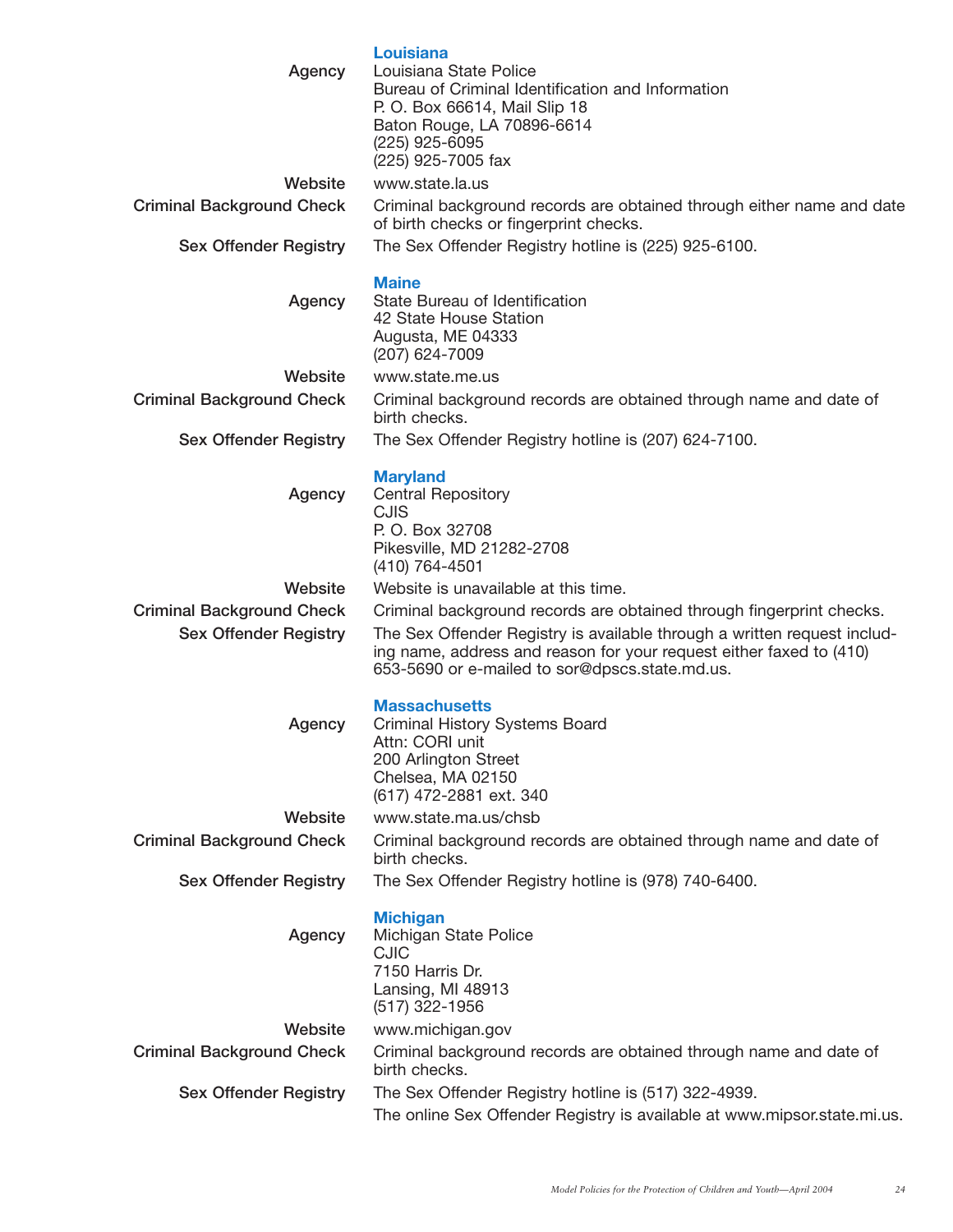| Agency                           | <b>Minnesota</b><br>Minnesota Department of Public Safety<br>Bureau of Criminal Apprehension<br><b>Criminal Justice Information Systems Section</b><br>1246 University Avenue<br>St. Paul, Minnesota 55104<br>(651) 642-0670 |
|----------------------------------|------------------------------------------------------------------------------------------------------------------------------------------------------------------------------------------------------------------------------|
| Website                          | www.dps.state.mn.us                                                                                                                                                                                                          |
| <b>Criminal Background Check</b> | Criminal background records are obtained through name and date of<br>birth checks.                                                                                                                                           |
| <b>Sex Offender Registry</b>     | The Sex Offender Registry phone number is (651) 603-6748.                                                                                                                                                                    |
|                                  | The online Sex Offender Registry is available at www.doc.state.mn.us.                                                                                                                                                        |
| Agency                           | <b>Mississippi</b><br>Mississippi State Department of Health<br>Child Care Facilities Licensure Central Office<br>P. O. Box 1700<br>Jackson, MS 39215<br>(601) 576-7613                                                      |
| Website                          | www.msdh.state.ms.us                                                                                                                                                                                                         |
| <b>Criminal Background Check</b> | Criminal background records are obtained through either name and date<br>of birth checks or fingerprint checks.                                                                                                              |
| <b>Sex Offender Registry</b>     | The Sex Offender Registry hotline is (800) 222-8000.                                                                                                                                                                         |
| Agency                           | <b>Missouri</b><br>Missouri State Highway Patrol<br>Criminal Records and ID Division<br>P. O. Box 568<br>1510 East Elm St.<br>Jefferson City, MO 65102<br>(573) 526-6153                                                     |
| Website                          | www.state.mo.us                                                                                                                                                                                                              |
| <b>Criminal Background Check</b> | Criminal background records are obtained through either name and date<br>of birth checks or fingerprint checks.                                                                                                              |
| <b>Sex Offender Registry</b>     | The Sex Offender Registry is available through your local sheriff's<br>department.                                                                                                                                           |
| Agency                           | <b>Montana</b><br><b>ID Bureau</b><br>P. O. Box 201403<br>Helena, MT 59620-1403<br>(406) 444-3625                                                                                                                            |
| Website                          | Website is unavailable at this time.                                                                                                                                                                                         |
| <b>Criminal Background Check</b> | Criminal background records are obtained through either name and date<br>of birth checks or fingerprint checks.                                                                                                              |
| <b>Sex Offender Registry</b>     | The Sex Offender Registry hotline is (406) 444-9479.                                                                                                                                                                         |
| Agency                           | <b>Nebraska</b><br>Nebraska State Patrol<br>Attn: CID<br>P. O. Box 94907<br>Lincoln, NE 68509<br>(402) 471-4545                                                                                                              |
| Website                          | www.state.ne.us                                                                                                                                                                                                              |
| <b>Criminal Background Check</b> | Criminal background records are obtained through either name and date<br>of birth checks or fingerprint checks.                                                                                                              |
| <b>Sex Offender Registry</b>     | The Sex Offender Registry hotline is (402) 471-8647.                                                                                                                                                                         |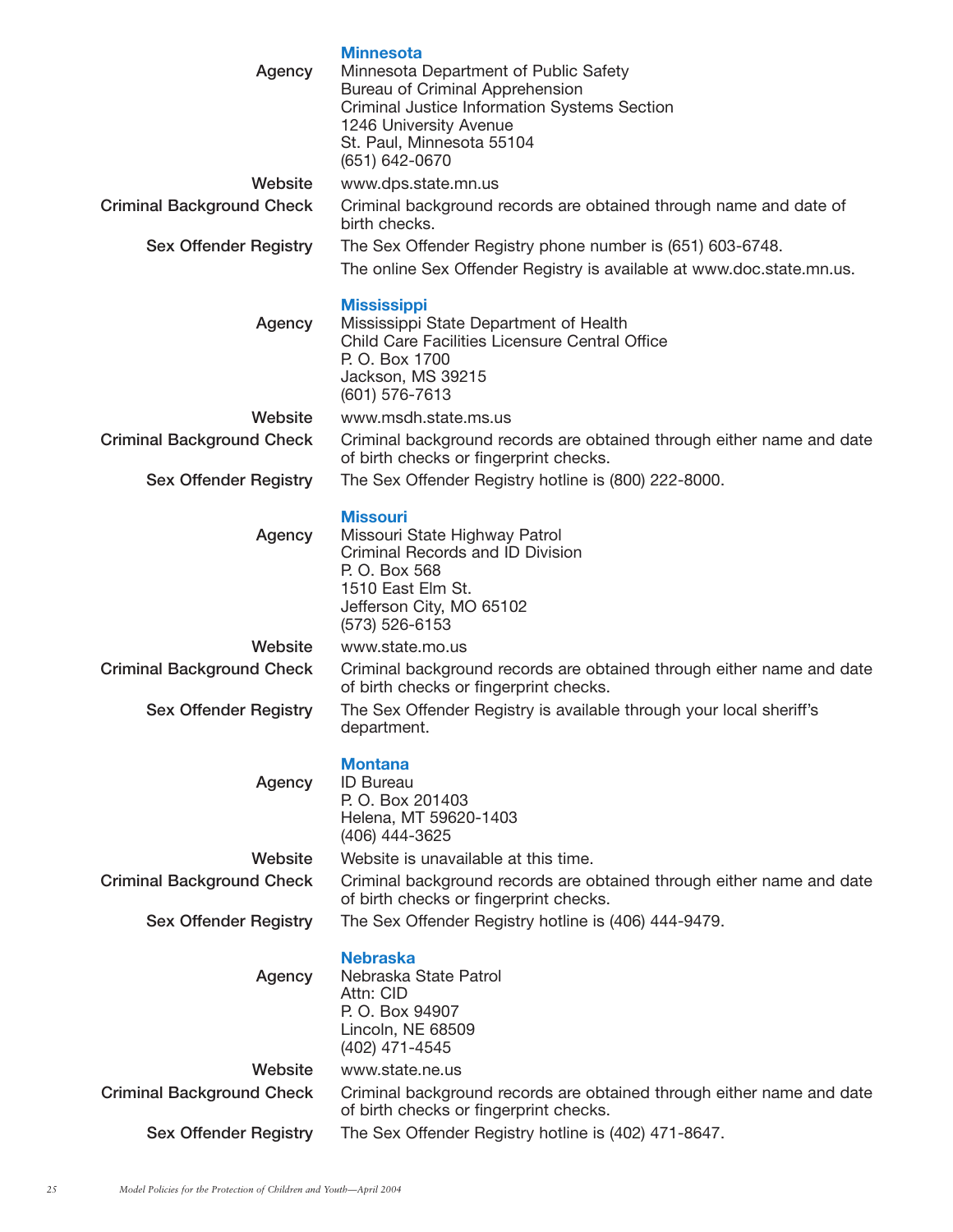| Agency                           | <b>New Hampshire</b><br>New Hampshire State Police<br>James Hayes Safety Building<br>10 Hazen Drive<br>Concord, NH 03305                                          |
|----------------------------------|-------------------------------------------------------------------------------------------------------------------------------------------------------------------|
|                                  | (603) 271-2538                                                                                                                                                    |
| Website                          | www.state.nh.us                                                                                                                                                   |
| <b>Criminal Background Check</b> | Criminal background records are obtained through name and date of<br>birth checks.                                                                                |
| <b>Sex Offender Registry</b>     | The Sex Offender Registry hotline is (603) 271-2663.                                                                                                              |
| Agency                           | <b>New Jersey</b><br>New Jersey State Police<br>Records and Identification Section<br>P. O. Box 7068<br>West Trenton, NJ 08625-0068<br>(609) 882-2000             |
| Website                          | www.state.nj.us                                                                                                                                                   |
| <b>Criminal Background Check</b> | Criminal background records are obtained through either name and date<br>of birth checks or fingerprint checks.                                                   |
| <b>Sex Offender Registry</b>     | The Sex Offender Registry hotline is (609) 882-2000.                                                                                                              |
| Agency                           | <b>New Mexico</b><br>Department of Public Safety<br>4491 Cerrillos Rd.<br>Santa Fe, NM 87504<br>(505) 827-9181                                                    |
| Website                          | www.state.nm.us                                                                                                                                                   |
| <b>Criminal Background Check</b> | Criminal background records are obtained through either name and date<br>of birth checks or fingerprint checks.                                                   |
| <b>Sex Offender Registry</b>     | The Sex Offender Registry hotline is (505) 827-9181.                                                                                                              |
| Agency                           | <b>New York</b><br>Office of Court Administration<br>Criminal Search Intake Unit<br>25 Beaver Street<br>New York, New York 10004<br>(212) 428-2810                |
| Website                          | www.courts.state.ny.us                                                                                                                                            |
| <b>Criminal Background Check</b> | Criminal background records are obtained through name and date of<br>birth checks.                                                                                |
| <b>Sex Offender Registry</b>     | The Sex Offender Registry hotline is (900)288-3838.                                                                                                               |
| Agency                           | <b>North Carolina</b><br>State Bureau of Investigation<br>North Carolina Department of Justice<br>P. O. Box 29500<br>Raleigh, NC 27626-0500<br>$(919) 662 - 4500$ |
| Website                          | www.state.nc.us                                                                                                                                                   |
| <b>Criminal Background Check</b> | Criminal background records are obtained through either name and date<br>of birth checks or fingerprint checks.                                                   |
| <b>Sex Offender Registry</b>     | The online Sex Offender Registry is available at<br>http//sbi.jus.state.nc.us/DOJHAHT/SOR/Default.htm.                                                            |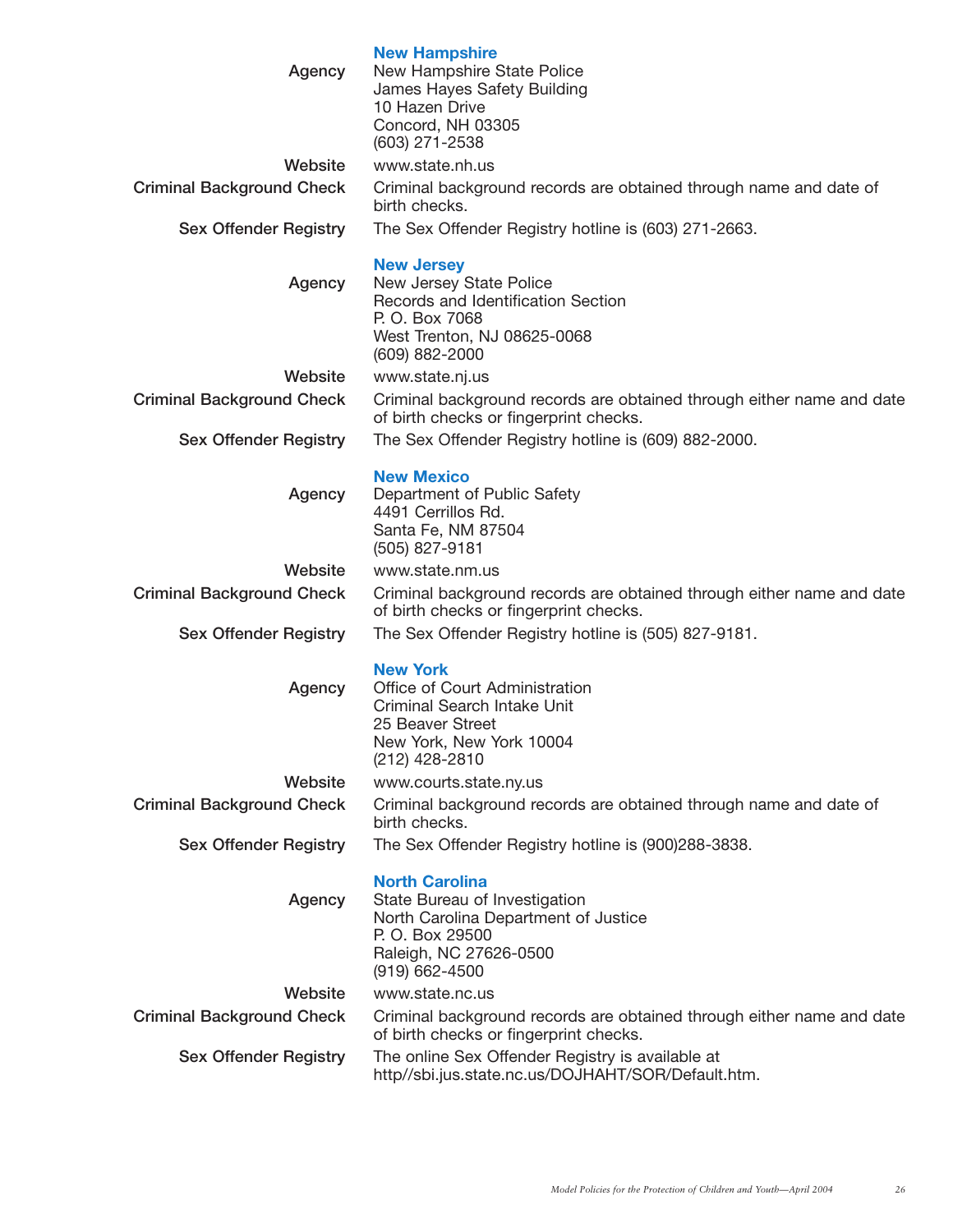| Agency                                                           | <b>North Dakota</b><br>North Dakota Bureau of Criminal Investigations<br><b>Criminal Records Section</b><br>4205 State Street (zip code is 58503)<br>P.O. Box 1054<br>Bismarck, ND 58502-1054<br>(701) 328-5500 |
|------------------------------------------------------------------|-----------------------------------------------------------------------------------------------------------------------------------------------------------------------------------------------------------------|
| Website<br><b>Criminal Background Check</b>                      | www.ag.state.nd.us<br>Criminal background records are obtained through either name and date<br>of birth checks or fingerprint checks.                                                                           |
| <b>Sex Offender Registry</b>                                     | The Sex Offender Registry hotline is (701) 328-5500.                                                                                                                                                            |
| Agency                                                           | <b>Ohio</b><br>Ohio Bureau of Criminal Identification<br>P. O. Box 365<br>London, OH 43140<br>(740) 845-2000                                                                                                    |
| Website                                                          | www.state.oh.us                                                                                                                                                                                                 |
| <b>Criminal Background Check</b><br><b>Sex Offender Registry</b> | Criminal background records are obtained through fingerprint checks.<br>The Sex Offender Registry is only available with a criminal background<br>check.                                                        |
| Agency                                                           | <b>Oklahoma</b><br>Oklahoma State Bureau Identification<br><b>Criminal History Reporting</b><br>6600 North Harvey, Building 6, Suite 140<br>Oklahoma City, OK 73116<br>(405) 879-2528                           |
| Website                                                          | www.osbi.state.ok.us                                                                                                                                                                                            |
| <b>Criminal Background Check</b>                                 | Criminal background records are obtained through either name and date<br>of birth checks or fingerprint checks.                                                                                                 |
| <b>Sex Offender Registry</b>                                     | The Sex Offender Registry hotline is (405) 228-2060.                                                                                                                                                            |
| Agency                                                           | <b>Oregon</b><br>Oregon State Police<br>Attn: Open Records<br>Unit 11<br>P.O. Box 4395<br>Portland, OR 97208-4395<br>(503) 378-3070                                                                             |
| Website                                                          | www.osp.state.or.us                                                                                                                                                                                             |
| <b>Criminal Background Check</b>                                 | Criminal background records are obtained through either name and date<br>of birth checks or fingerprint checks.                                                                                                 |
| <b>Sex Offender Registry</b>                                     | The Sex Offender Registry hotline is (503) 378-3720.                                                                                                                                                            |
| Agency                                                           | <b>Pennsylvania</b><br>Pennsylvania State Police<br>Records and Identification Division<br>1800 Elmerton Avenue<br>Harrisburg, PA 17110<br>(717) 783-5492                                                       |
| Website                                                          | www.state.pa.us                                                                                                                                                                                                 |
| <b>Criminal Background Check</b>                                 | Criminal background records are obtained through either name and date<br>of birth checks or fingerprint checks.                                                                                                 |
| <b>Sex Offender Registry</b>                                     | The Sex Offender Registry hotline is (717) 705-4253.                                                                                                                                                            |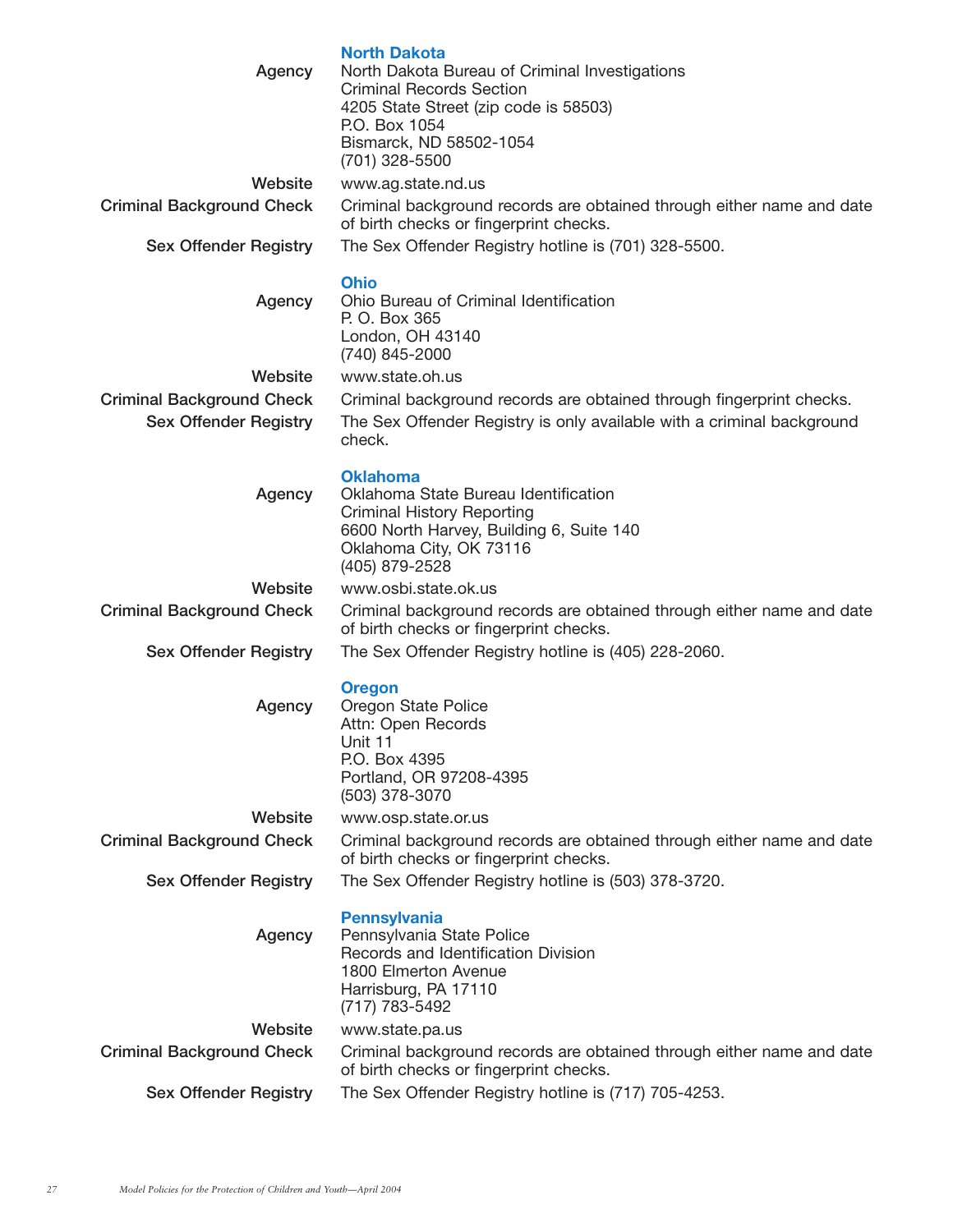| Agency                           | <b>Rhode Island</b><br>Department of Attorney General Office<br>Attn: BCI<br>150 South Maine Street<br>Providence, RI 02903<br>(401) 421-5268                                    |
|----------------------------------|----------------------------------------------------------------------------------------------------------------------------------------------------------------------------------|
| Website                          | www.state.ri.us                                                                                                                                                                  |
| <b>Criminal Background Check</b> | Criminal background records are obtained through name and date of<br>birth checks.                                                                                               |
| <b>Sex Offender Registry</b>     | The Sex Offender Registry hotline is (401) 421-5268 ext.2288                                                                                                                     |
| Agency                           | <b>South Carolina</b><br>SLED(State Law Enforcement Division)<br>Attn: Records<br>P. O. Box 21398<br>Columbia, SC 29221<br>(803) 737-9000                                        |
| Website                          | www.sled.state.sc.us                                                                                                                                                             |
| <b>Criminal Background Check</b> | Criminal background records are obtained through name and date of<br>birth checks.                                                                                               |
|                                  | Criminal background records can be obtained online at<br>www.sled.state.sc.us.                                                                                                   |
| <b>Sex Offender Registry</b>     | The online Sex Offender Registry is available at www.sled.state.sc.us.                                                                                                           |
| Agency                           | <b>South Dakota</b><br>Division of Criminal Investigation<br><b>Identification Section</b><br>500 East Capital<br>Pierre, SD 57501-5070<br>(605) 773-3331                        |
| Website                          | www.state.sd.com                                                                                                                                                                 |
| <b>Criminal Background Check</b> | Criminal background records are obtained through fingerprint checks.                                                                                                             |
| <b>Sex Offender Registry</b>     | The Sex Offender Registry hotline is (605) 773-3331.                                                                                                                             |
| Agency                           | <b>Tennessee</b><br>Tennessee Bureau of Investigation<br>Records and Identification Unit - Applicant Processing<br>901 R. S. Gass Blvd.<br>Nashville, TN 37216<br>(615) 744-4000 |
| Website                          | www.tbi.state.tn.us                                                                                                                                                              |
| <b>Criminal Background Check</b> | Criminal background records are obtained through fingerprint checks.                                                                                                             |
| <b>Sex Offender Registry</b>     | The Sex Offender Registry hotline is (615) 744-4000.                                                                                                                             |
| Agency                           | <b>Texas</b><br>Texas Department of Public Safety<br><b>Crime Records Division</b><br>P. O. Box 4143<br>Austin, Texas 78765<br>(512) 424-5664                                    |
| Website                          | www.txdps.state.tx.us                                                                                                                                                            |
| <b>Criminal Background Check</b> | Criminal background records are obtained through either name and date<br>of birth checks or fingerprint checks.                                                                  |
| <b>Sex Offender Registry</b>     | The Sex Offender Registry hotline (512) 424-2279.                                                                                                                                |
|                                  |                                                                                                                                                                                  |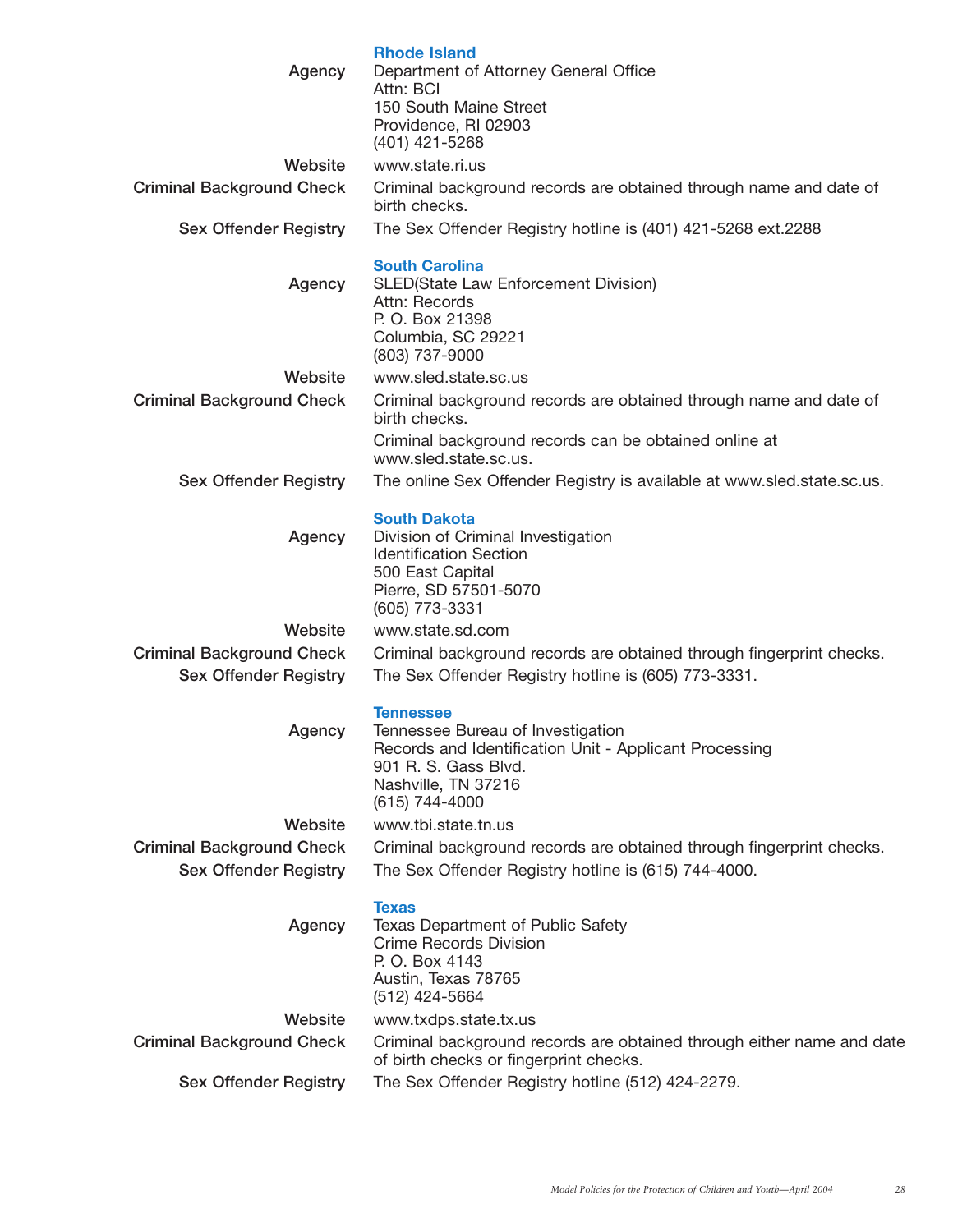| Agency                           | <b>Utah</b><br>Utah Department of Criminal Identification<br>3888 W. 5400 South<br>Salt Lake City, UT 84114-8280<br>(801) 965-4569                                                          |
|----------------------------------|---------------------------------------------------------------------------------------------------------------------------------------------------------------------------------------------|
| Website                          | www.bci.utah.gov                                                                                                                                                                            |
| <b>Criminal Background Check</b> | Criminal background records are obtained through either name and date                                                                                                                       |
|                                  | of birth checks or fingerprint checks.                                                                                                                                                      |
| <b>Sex Offender Registry</b>     | The Sex Offender Registry hotline is (801) 538-4003.                                                                                                                                        |
| Agency                           | <b>Vermont</b><br>Vermont Criminal Information Center<br>Department of Public Safety<br>103 South Main Street<br>Waterbury, VT 05671-2101<br>(802) 244-8727                                 |
| Website                          | www.dps.state.vt.us                                                                                                                                                                         |
| <b>Criminal Background Check</b> | Criminal background records are obtained through either name and date<br>of birth checks or fingerprint checks.                                                                             |
| <b>Sex Offender Registry</b>     | The Sex Offender Registry hotline is (802) 241-5400.                                                                                                                                        |
|                                  |                                                                                                                                                                                             |
| Agency                           | <b>Virginia</b><br>Virginia State Police<br>7700 Midlophian Turnpike<br>Richmond, VA 23235<br>(804) 674-2000                                                                                |
| Website                          | www.virginiatrooper.org                                                                                                                                                                     |
| <b>Criminal Background Check</b> | Criminal background records are obtained through either name and date<br>of birth checks or fingerprint checks.                                                                             |
| <b>Sex Offender Registry</b>     | The Sex Offender Registry hotline is (804) 674-2000.                                                                                                                                        |
| Agency                           | <b>Washington</b><br>Washington State Patrol<br>Identification and Criminal History Section<br>P. O. Box 42633<br>Olympia, WA 98504-2633<br>(360) 705-5100                                  |
| Website                          | https://watch.wsp.wa.gov                                                                                                                                                                    |
| <b>Criminal Background Check</b> | Criminal background records are obtained through either name and date<br>of birth checks or fingerprint checks.                                                                             |
| <b>Sex Offender Registry</b>     | The Sex Offender Registry is available through your local sheriff's<br>department.                                                                                                          |
| Agency                           | <b>West Virginia</b><br>West Virginia State Police<br><b>Criminal Identification Bureau</b><br><b>Records Section</b><br>725 Jefferson Road<br>South Charleston, WV 25309<br>(304) 746-2100 |
| Website                          | www.wvstatepolice.com                                                                                                                                                                       |
| <b>Criminal Background Check</b> | Criminal background records are obtained through fingerprint checks.                                                                                                                        |
| <b>Sex Offender Registry</b>     | The Sex Offender Registry hotline (304) 746-2133.                                                                                                                                           |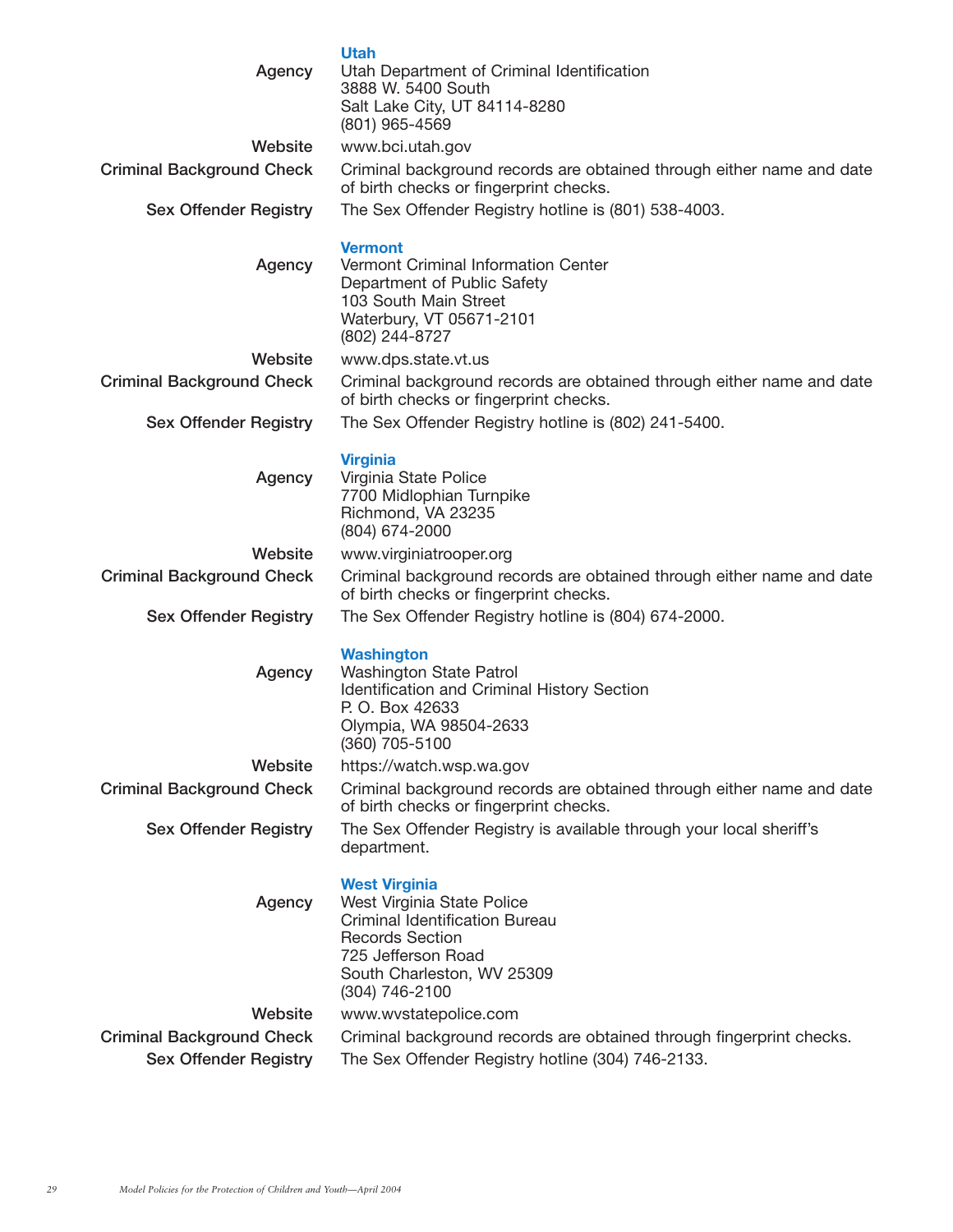#### **Wisconsin**

**Agency** Crime Information Bureau Record Check Unit P. O. Box 2688 Madison, WI 53701-2688 (608) 266-5764

**Website** http://wi-recordcheck.org

**Criminal Background Check** Criminal background records are obtained through either name and date of birth checks or fingerprint checks.

**Sex Offender Registry** The Sex Offender Registry hotline (800) 398-2403.

#### **Wyoming**

Agency Division of Criminal Investigation 316 West 22nd St. Cheyenne, WY 82002 (307)777-7523 **Website** www.wy.state.us **Criminal Background Check** Criminal background records are obtained through fingerprint checks. **Sex Offender Registry** The Sex Offender Registry hotline is (307) 777-7809.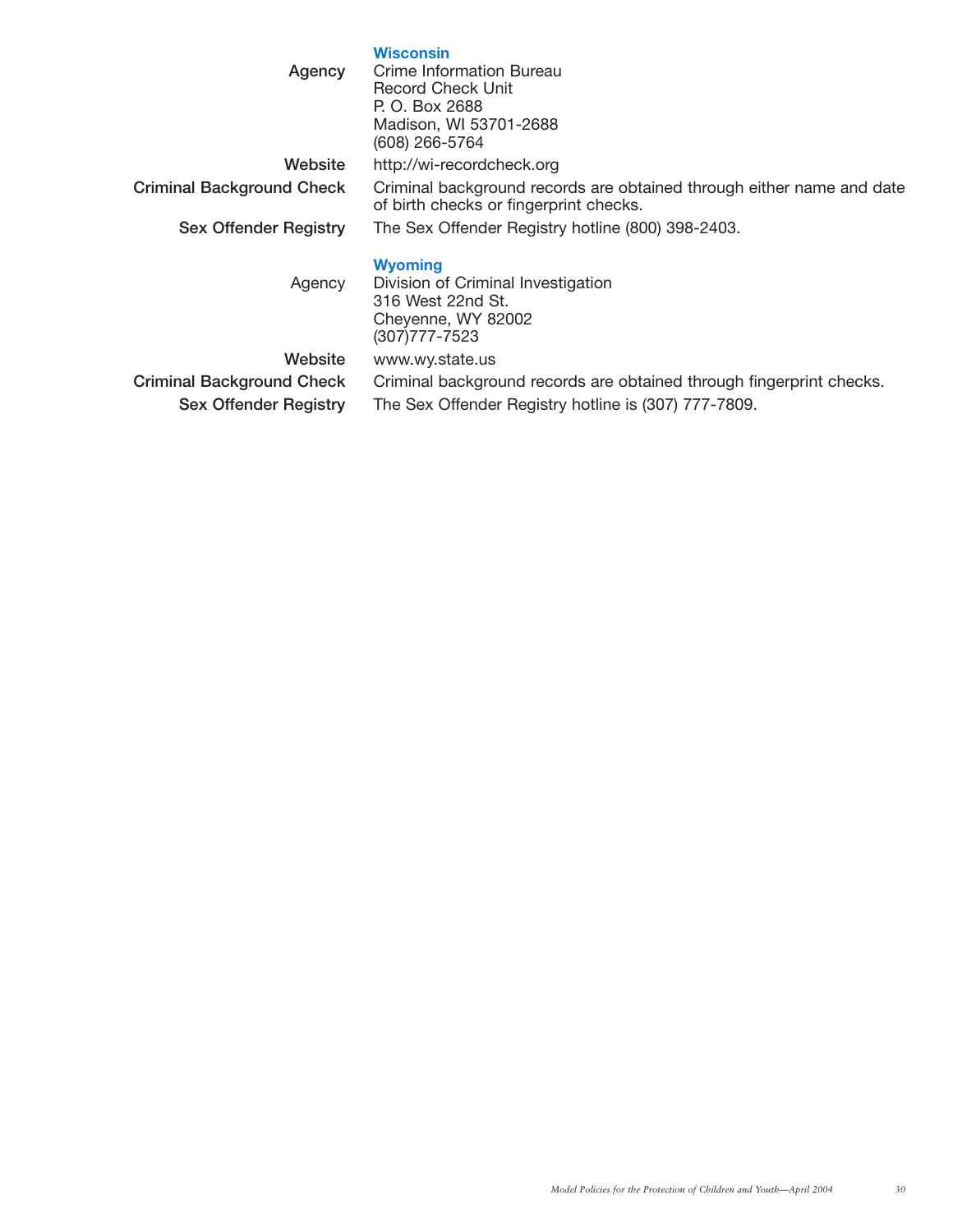#### **F: Resolution X031, House of Bishops Letter on Child Sexual Abuse 2003**

#### **Topic/Title: Procedural: Pastoral Letter Proposer: Ken Price**

#### **A Pastoral Letter From the Bishops of the Episcopal Church**

*To be read or cause to be distributed in every parish, mission, preaching station, and church-related institution which works with children and youth.*

Dear Brothers and Sisters in Christ,

We your bishops are steadfastly committed to seeing that the Episcopal Church is a community of safety and health for all people. The Body of Christ, the Church, must be a place where adults, children, and young people find the love and blessing of God, and where no one might be hurt and where their hurts may be healed.

We are all aware of the reports in the media, during the past year and more, of incidents of sexual misconduct in churches. Many of these tragedies have involved children and young people. While the Roman Catholic Church has most often been mentioned in news reports and accusations, the rest of the Church and many secular agencies have also been caught up in trying to address the damage done to our children by sexual predators. The Episcopal Church is not immune to this scourge in our society and we must respond to it honestly and forthrightly.

Our Church has repeatedly upheld our mandate to be a haven of safety for all. The Scriptures teach us that every human being is made in the image of God; and our Lord enjoins us to receive and serve the least among us as we would receive and serve him. The mandates of our baptismal covenant include seeking and serving Christ in all persons, loving our neighbors as ourselves, striving for justice and peace for all people, and respecting the dignity of every human being.

Because of these mandates of love, respect, service, and justice, we have acknowledged our obligation to articulate clear standards about sexual harassment and misconduct, and to ensure that all our work and ministry is guided by them. We have been committed to sexual conduct training and abuse prevention for all our clergy and lay leaders. We have been clear that exploitation and abusiveness are always unacceptable in our common life. We have made efforts to become aware of the spiritual and emotional damage that is done by sexual misconduct, and to do our best to guarantee that none who come to us will suffer such harm. In spite of our best efforts, it is sad when we discover that we have not done enough.

While we were in conference together at Kanuga, North Carolina in the spring, many of us had the opportunity to learn more about pedophilia, a form of predatory sexual behavior that has caused untold harm in our society and in the Body of Christ. It is especially important that we as a church focus on understanding and preventing pedophilia.

While we need to be aware that pedophilia is a reality in our society, which can be manifest in the church, we must be very clear about the nature of this tragic problem. Pedophilia is pervasive; one in eight males and one in four females will be molested before they reach the age of eighteen. Of reported cases in the general population, sixty percent (60%) of abusers are known to their victims, thirty percent (30%) are family members or relatives, and ten percent (10%) are strangers. We must be aware that the Church is a community which offers predators the opportunity to become known and trusted by parents and their children.

We also know that offenders are predominantly male and heterosexual. We must take great care not to equate pedophilia with homosexuality in out minds or our conversation, and we must never assume that only men molest children in this way.

What we have learned most recently about the repetitive nature of pedophilia makes it imperative that we take very clear steps together to do the screening necessary to ensure that our children encounter God's love among us, and that we do all in our power to protect them from the distorted perceptions of love offered by predators.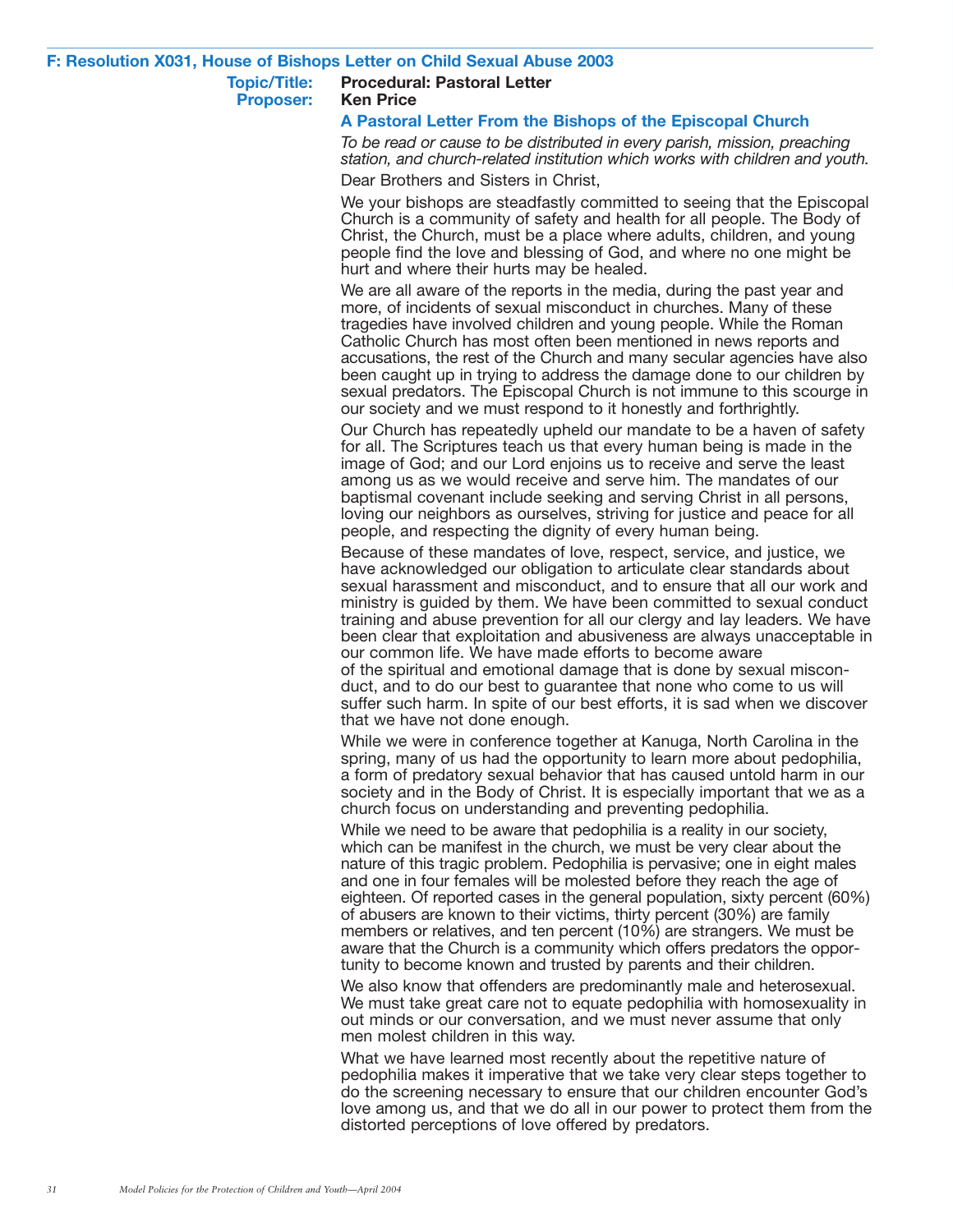In a Mind of The House resolution passed at Kanuga in March of 2003, we committed ourselves to support the development of church-wide policies to safeguard our children; and until such time as these policies are adopted, to revisit and revise our diocesan policies to ensure that ministries provided to the children among us will be life-giving and free from abusiveness of any kind.

Among the basic provisions we have committed to implement, delineated in Resolution B008 on the "Protection of Children and Youth from Abuse" adopted at the 74th General Convention in 2003, are:

- 1. Thorough *screening* and *selection* of clergy, lay employees and volunteers who work with children and youth;
- 2. Articulation of clear behavioral standards for interactions between clergy, lay employees, volunteers and children and youth
- 3. Careful, *continuous monitoring of all programs and interactions* involving children and youth;
- 4. Provision for *education and training of clergy, lay employees and volunteers* for work with children and youth; and
- 5. Guidelines for responding to concerns about behavior or allegations of abuse.

In addition we asked the Presiding Bishop to create a working group from among our members to partner with the Church Pension Group, the Church Insurance Corporation and other agencies and appropriate organizations to develop the materials necessary to provide the Church with consistent expectations and standards.

We realize that in many of our congregations, persons who offer to take on ministries with children and youth are a blessing to an understaffed education or formation program for children or youth. The overwhelming majority are trustworthy and caring persons whose ministry will bear great good fruit.

But we must acknowledge that there are times when predators use the church as an opportunity for sexual abuse of children and adolescents who can suffer severe spiritual, emotional, and sometimes physical damage as a result. In response to such times we are called to acknowledge two truths: that human sin and failure are very real, and that God's grace, mercy and power are always strong enough to heal and transform our pain.

We have no intention to call our members to suspicion and mistrust. We do recognize the need to call our members beyond the naiveté of unquestioning confidence and into the care and discipline which must characterize our choices where children are concerned. Jesus called us to be as wise as serpents and as gentle as doves. In the case of pedophilia, our consistency in carefully screening, choosing and training *all* who work with children and youth will serve to allay any concerns about favoritism or carelessness, prohibiting those who have harmed children from ministries involving children, while providing the ability to firmly guide those who might harm children into other areas of ministry which serve the Church and contribute to our mission.

Some helpful materials will be available through your diocesan office by the first of November. We ask that as you make use of them you will remember the challenge our Lord provided to his followers, "unless you become as children you cannot enter the kingdom of God." We renew our commitment to ensure that our church is a community of love and care for every person. We ask that you join us in doing all in our power to see that all our members find among us a safe place where they can be open and trusting and able to know the reconciling love of God in Christ that makes all things new.

#### **A Collect for the Care of Children**

*Almighty God, heavenly Father, you have blessed us with the joy and care of children: Give us calm strength and patient wisdom as we bring them up, that we may teach them to love whatever is just and true and good, following the example of our Savior Jesus Christ. Amen. (BCP 829)*

Bishops of the Episcopal Church Gathered at General Convention, Minneapolis, MN August 6, 2003, The Feast of the Transfiguration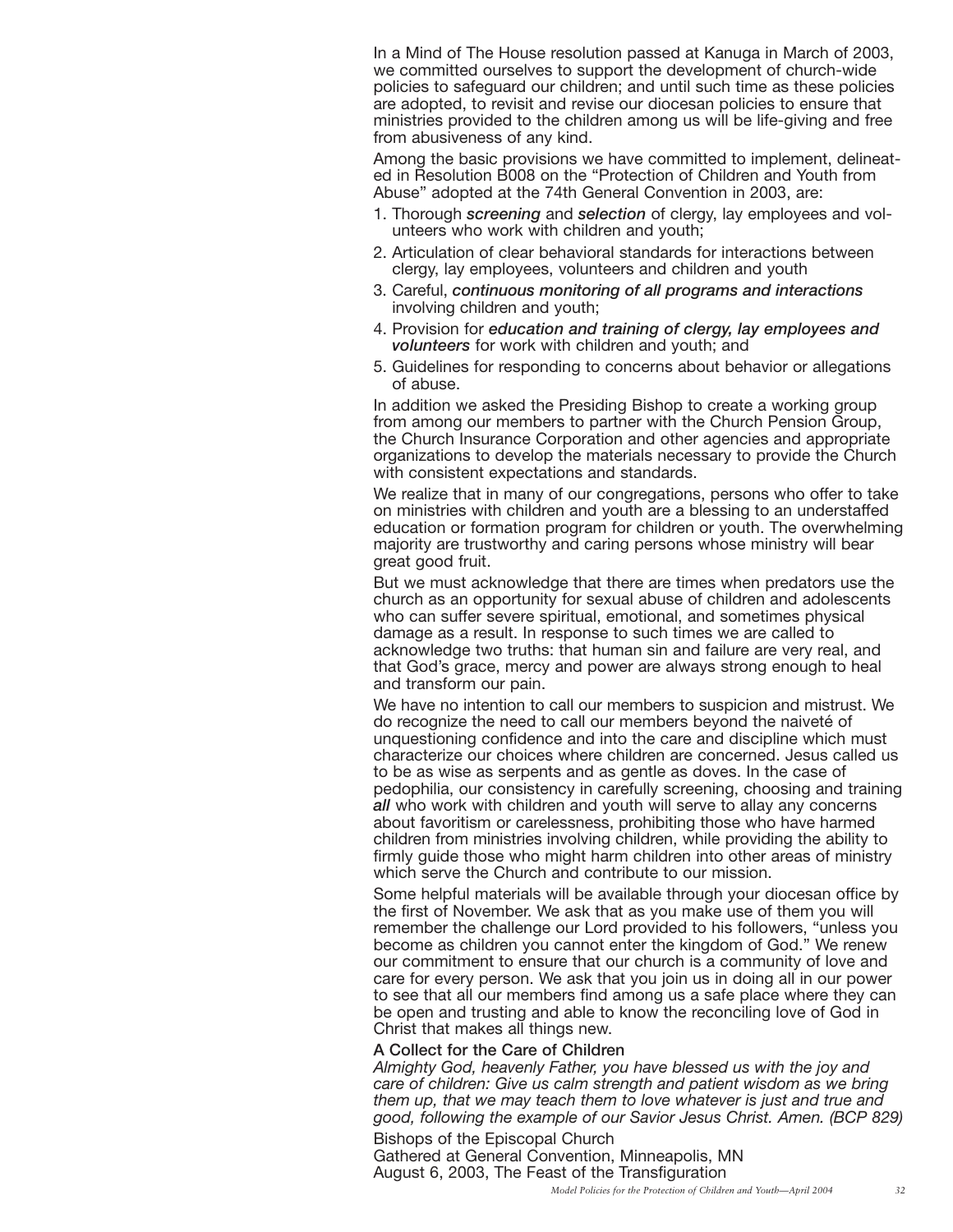#### **G: Resolution B008, Protection of Children and Youth From Abuse, 74th General Convention (2003)**

#### **Topic/Title: Children: Protection of Children and Youth from Abuse Proposer: The Rt. Rev. Thomas Clark Ely (Vermont)**

*Resolved*, the House of Bishops concurring, That the 74th General Convention of the Episcopal Church recommit itself to the vision of the role of children in the church as articulated in A Children's Charter for the Church as adopted by the 72nd General Convention in 1997. The Charter, among other things, calls the church to:

- Receive, nurture and treasure each child as a gift from God;
- Love, shelter, protect and defend children within its own community and in the world, especially those who are abused, neglected or in danger; and
- Advocate for the integrity of childhood and the dignity of all children at every level of our religious, civic and political structures; and be it further

*Resolved*, That this Church acknowledges that the times and circumstances demand that the church articulate a clear and firm commitment to the safety of all, especially children; that we support this commitment with clear and firm policies and procedures for the well being of all; and that we commit this Church to being and becoming a place where children and youth are safe, especially from abuse and neglect; and be it further

*Resolved*, That each diocese develop and adopt policies for the protection of children and youth from abuse that address the following:

- 1. A screening and selection process for all clergy, lay employees and volunteers who regularly work with children or youth. Dioceses are encouraged to consider:
	- a. A written application
	- b. A public records check
	- c. An interview
	- d. Reference checks
	- e. A general provision that volunteers not work with children or youth until they have been known to the clergy or congregation for at least six months
- 2. The articulation of behavioral standards for clergy, lay employees, and volunteers working with children or youth. Dioceses are encouraged to consider:
	- a. Respect for the privacy and dignity of children and youth by not putting them in inappropriate unmonitored one-to-one situations
	- b. Age-appropriate arrangements for sleeping, bathing, dressing, or showering
	- c. The prohibition of dating, romantic involvements, or sexual contact with a child or youth
	- d. The prohibition of any sexually oriented materials (magazines, cards, videos, films, clothing, etc.) in the presence of children and youth except as expressly permitted as part of a pre-authorized educational program
	- e. Guidelines for physical contact and expressions of affection that define appropriate and inappropriate behaviors
	- f. The prohibition of discussing their own sexual activities and fantasies with children or youth
	- g. The prohibition of the non-sacramental use, possession, distribution or being under the influence of alcohol, illegal drugs, or the misuse of legal drugs